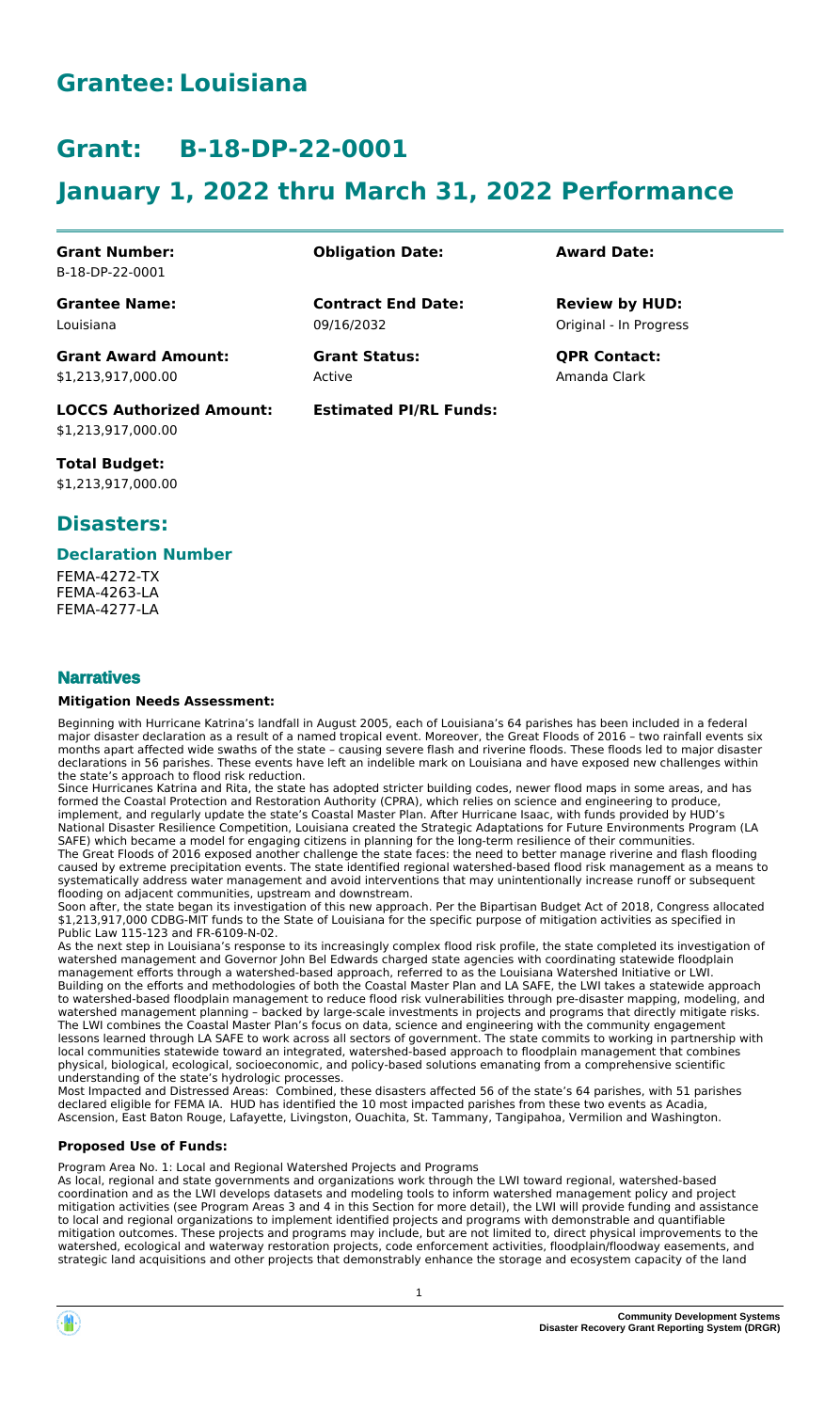and water systems within the state's respective watersheds.

Program Area No. 2: State Projects and Programs

Following the Great Floods of 2016, the state identified numerous projects and/or programs that are necessary for immediate implementation of a more comprehensive flood mitigation strategy. In these cases, the state – through the LWI – will award projects, as selected through a non-competitive process for immediate implementation. These projects and programs must align with the LWI's approach to comprehensive statewide and regional watershed management focused on four dimensions: (1) evidence-backed flood control projects, (2) innovative floodplain management, (3) public education and (4) changing development patterns. For activities that use Urgent Need Mitigation as their national objective, the state will demonstrate how projects will result in a measurable and verifiable reduction in the risk of loss of life and property. Program Area No. 3: Watershed Monitoring, Mapping and Modeling

This program addresses the unmet mitigation need for watershed data and modeling, and will enable long-term flood resilience, more targeted flood control project selection and regional coordination along watershed boundaries. This program can also be anticipated to reduce the need for disaster response and enhance such response efforts when deployed, aid in the provision of critical lifelines and enable a demonstrable reduction in flood risk within HUD-MID and LA-MID parishes. Program Area No. 4: Watershed Policy, Planning and Local Capacity Assistance

While different levels of capacity and integration exist in various agencies and regions of the state, these entities are not currently coordinated on a regional watershed basis and their activities and authorities are often circumscribed within the boundaries of a single parish or municipality. State and local agencies, communities, and stakeholders must collaborate, organize, and make decisions on a watershed basis in order to plan for and manage water and flood events effectively. Through this program, the state will partner with federal, state, local agencies and experts, as well as private industry, to complete an assessment of state, regional, and local programs, as well as to offer technical assistance, educational and capacity building support services to state agencies, local governments, non-profit organizations, planning and development organizations, chambers of commerce, and other public-serving agencies and organizations in order to encourage thealignment of effort across watersheds to promote the LWI's approach to watershed management. This technical assistance will also facilitate the establishment of coalitions among parishes and municipal governments – based on watersheds – to implement regional policies and projects funded through other programs within this grant. For activities that use Urgent Need Mitigation as their national objective, the state will require sub-grantees to demonstrate how their projects will result in a measurable and verifiable reduction in the risk of loss of life and property.

Many existing state, regional and local organizations have limited experience or capacity related to watershed-specific issues, such as floodplain policy development and implementation, or related to analyzing impacts of floodplain policies on local and regional economies, natural and built environments, and wildlife and fisheries. Under this program, the LWI will coordinate extensive public engagement, training, and research, and ultimately, will develop informed and collaborative policies and planning tools. This program area includes three specific elements: technical assistance, development of statewide and regional watershed management plans, and administration.

| <b>Overall</b>                                     | <b>This Report Period</b> | <b>To Date</b>   |
|----------------------------------------------------|---------------------------|------------------|
| <b>Total Projected Budget from All Sources</b>     | \$0.00                    | \$624,805,712.17 |
| <b>Total Budget</b>                                | \$0.00                    | \$624,805,712.17 |
| <b>Total Obligated</b>                             | \$2,903,237.00            | \$238,082,358.50 |
| Total Funds Drawdown                               | \$5,563,132.59            | \$8,591,006.99   |
| <b>Program Funds Drawdown</b>                      | \$5,563,132.59            | \$8,591,006.99   |
| <b>Program Income Drawdown</b>                     | \$0.00                    | \$0.00           |
| <b>Program Income Received</b>                     | \$0.00                    | \$0.00           |
| <b>Total Funds Expended</b>                        | \$5,563,132.59            | \$8,591,006.99   |
| <b>HUD Identified Most Impacted and Distressed</b> | \$3,715,819.78            | \$4,866,263.37   |
| <b>Other Funds</b>                                 | \$0.00                    | \$0.00           |
| <b>Match Funds</b>                                 | \$0.00                    | \$0.00           |
| Non-Match Funds                                    | \$0.00                    | \$0.00           |
| <b>Funds Expended</b>                              |                           |                  |
|                                                    |                           |                  |

| <b>Overall</b>                                         | <b>This Period</b> | <b>To Date</b> |
|--------------------------------------------------------|--------------------|----------------|
| <b>Ascension Parish Government</b>                     | \$0.00             | \$0.00         |
| Division of Administration Facility Planning           | \$839,430.71       | \$839,430.71   |
| East Baton Rouge Parish                                | \$0.00             | \$0.00         |
| East Baton Rouge Recreation and Park Commission (BREC) | \$0.00             | \$0.00         |
| <b>Iberville Parish</b>                                | \$0.00             | \$0.00         |
| Lafayette City Parish Consolidated Government          | \$0.00             | \$0.00         |
| Lafourche Parish Government                            | \$0.00             | \$0.00         |
| Livingston Parish Office of Homeland Security and      | \$0.00             | \$0.00         |
| Louisiana Department of Environmental Quality          | \$3,715,819.78     | \$4,866,263.37 |
| Louisiana Department of Transportation and Development | \$0.00             | \$0.00         |
| Natchitoches Parish                                    | \$0.00             | \$0.00         |
| Cameron Parish Police Jury                             | \$2,823.75         | \$19,232.50    |
| Office of Community Development (OCD), Disaster        | \$998,595.85       | \$2,824,485.03 |



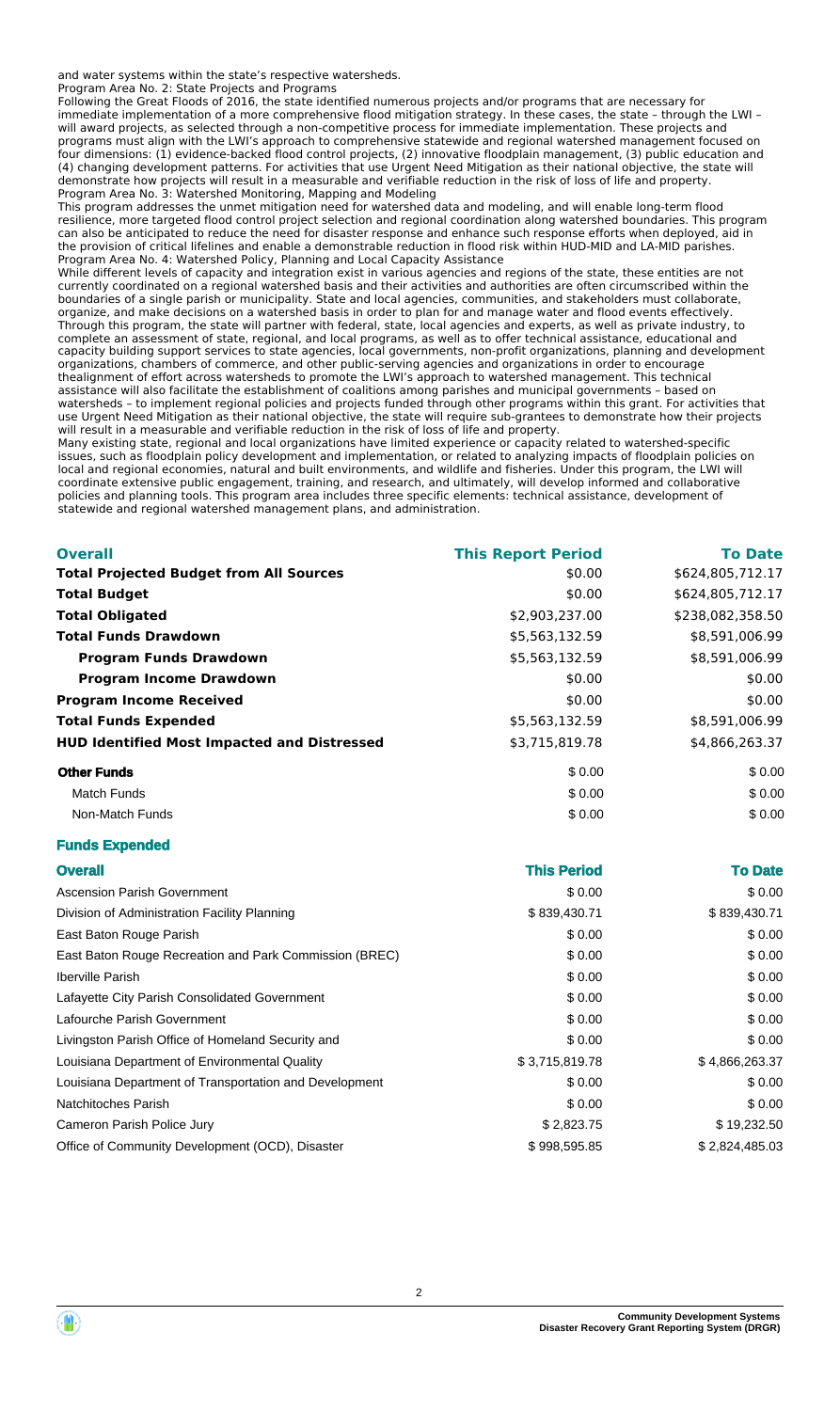| <b>Ouachita Parish Police Jury</b> | \$0.00     | \$0.00      |
|------------------------------------|------------|-------------|
| Pan American Engineers Inc         | \$6,462.50 | \$34,363.75 |
| Pontchartrain Levee District       | \$0.00     | \$0.00      |
| Ramboll US Corporation             | \$0.00     | \$7,231.63  |
| St. Martin Parish                  | \$0.00     | \$0.00      |
| St. Tammany Parish Government      | \$0.00     | \$0.00      |
| Town of Ball                       | \$0.00     | \$0.00      |
| Town of Church Point               | \$0.00     | \$0.00      |
| Town of Haughton                   | \$0.00     | \$0.00      |
| City of Alexandria                 | \$0.00     | \$0.00      |
| Town of Mansura                    | \$0.00     | \$0.00      |
| Town of Maringouin                 | \$0.00     | \$0.00      |
| University Lakes LLC               | \$0.00     | \$0.00      |
| University Lakes, LLC              | \$0.00     | \$0.00      |
| Vermilion Parish Police Jury       | \$0.00     | \$0.00      |
| City of Leesville                  | \$0.00     | \$0.00      |
| City of Monroe                     | \$0.00     | \$0.00      |
| City of Pineville                  | \$0.00     | \$0.00      |
| City of Shreveport                 | \$0.00     | \$0.00      |
| City of Slidell                    | \$0.00     | \$0.00      |
| Coushatta Tribe of Louisiana       | \$0.00     | \$0.00      |

## **Progress Toward Required Numeric Targets**

| <b>Requirement</b>                  | <b>Target</b>    | <b>Projected</b> | <b>Actual</b>  |
|-------------------------------------|------------------|------------------|----------------|
| <b>Overall Benefit Percentage</b>   | 50.00%           | 10.04%           | $.00\%$        |
| <b>Overall Benefit Amount</b>       | \$582,680,160.00 | \$57,850,803.00  | \$.00          |
| <b>Limit on Public Services</b>     | \$182,087,550.00 | \$.00            | \$.00          |
| <b>Limit on Admin/Planning</b>      | \$242,783,400.00 | \$48,556,680.00  | \$1,881,682.15 |
| <b>Limit on Admin</b>               | \$60,695,850.00  | \$48,556,680.00  | \$1,881,682.15 |
| <b>Most Impacted and Distressed</b> | \$606,958,500.00 | \$226,695,647.33 | \$4,866,263.37 |

## **Overall Progress Narrative:**

Administration Activity

Implementation of State Agency Operational Guidance (OGSA) continued this quarter with updates on the following five recommendations:

 • A1 – Develop a simple, accurate depiction of the role and responsibilities of state agencies in relation to flood risk management for use by agencies and stakeholders

 • Full drafts of LWI Staff Guide and LWI Users Guide completed and under review by agency staff. Once finalized determine appropriate distribution method

 • A2 – Ensure parish and municipal applicants are aware of the limitations and constraints of funding sources and establish a project proposal review process that facilitates the coordination of funding sources pre-award

 • Solicitation of Information survey drafted. Refining content with LWI agencies and regional coordinators. Process and mechanism for implementation underdevelopment

 • C1 - Utilize the Nature-Based Solutions group within LWI to share information and resources among agencies and with stakeholders, and develop proactive mechanisms for conservation of existing floodplains and channels and the restoration of natural habitats

 • Final draft of "NBS for Flood Risk Management: An Information Guide" completed March 2022. Under comms review and determining process of distribution across state agencies and to Regional Coordinators

 • Recommendation D.2 - Create an inventory, including specific agency uses identified, of potential model uses to ensure all agencies have a thorough understanding of the future utility of the LWI models beyond the LWI program D2 – First draft of turnkey uses and potential uses of H&H models and associated data under review by TDQ and Working Group

Watershed Projects Grants Program: Local and Regional

 • Round 1: Agreements have been finalized for 2 of the 29 Round 1 projects. All others are currently having CEAs in process. 10 of the 29 projects are expected to start construction mid-to late-2022.

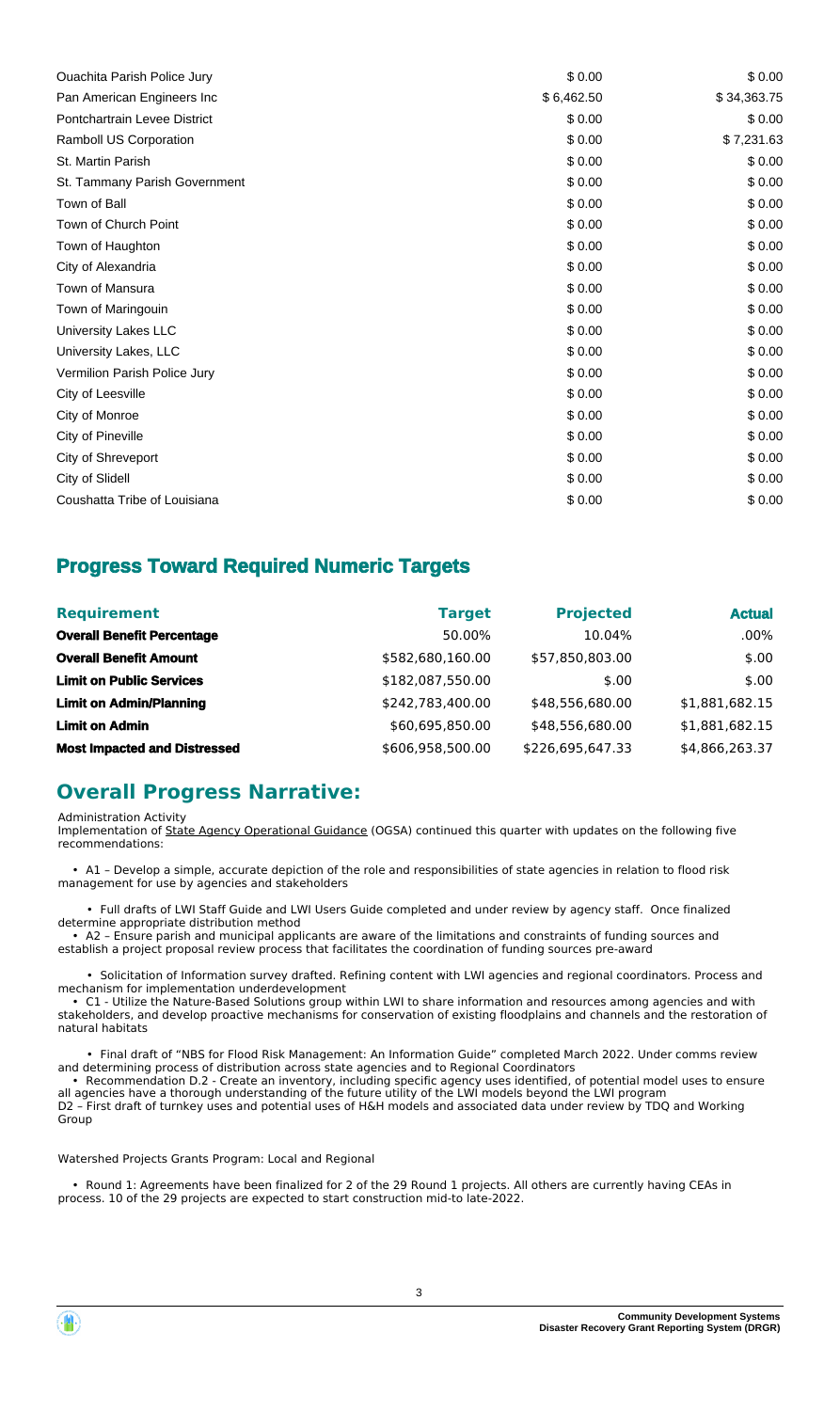#### State Projects and Programs

 • Large Area Buyouts Program: In 2022 Q1, OCD continued the development, outreach, and application phases of its CDBG-MIT Buyout activities. For the Greinwich Terrace buyouts, 65 award letters have been sent to 25 residences. We will have all award letters out by mid-May with closings starting immediately after. Appraisals are underway for the Victoria Acres buyouts with award letters starting within the next two weeks. The buyouts in Denham Springs have completed their environmental reviews and appraisals will start next week. St. Tammany Parish's CEA has been approved and they are writing their policies and procedures. A public meeting is scheduled for May 3<sup>rd</sup> in the City of Scott for the residents in their identified buyout area.

 • Regional Retention, Detention and Natural Flood Plain Management Program: OCD has approved agreements with six Sate Projects and Programs applicants. Four projects are in the design phase and one has started construction for its drainage improvements project. Two projects are anticipated to begin construction mid to late 2022. All other projects are anticipated to begin construction in 2023. Non-Federal Cost Share Assistance Program

 • All potential applications have been submitted. Current grantees are providing information to finalize CEAs. While this is ongoing, OCD is coordinating with GOHSEP to ensure that all identified projects receive approval of all required deliverables in the FEMA HMGP program before moving forward in the cost share assistance program.

#### Watershed Monitoring, Mapping and Modeling

In 2022 Q1, Watershed Monitoring, Mapping and Modeling activities under the MIT program, which are all planning activities, include:

 • Statewide Modeling Program: LA DOTD continued to manage 7 modeling consultants statewide in support of statewide modeling efforts. The 47 approved designs resulting from Task Order 1 (TO1)—funded by 2016 Flood funds—are being managed in two series:

- Model Series I is associated with DOTD Task Order 2 (TO2)
- Task Order 2 was issued for Region 4. As of 2022 Q1, LA DOTD has issued Task order 2 for all regions. • Model Series II is associated with DOTD Task Order 3 (TO3)
- LA DOTD has issued Task Order 3 for all regions

 • River and Rain Gauge Enhancement Program: At the end of 2022 Q1, reconnaissance had been completed for 33 gauge locations, gauges were installed at 27 locations, and 24 of the 27 were online. Of the 24 locations with gauges online, all record precipitation, 11 also record river stages, and five record stage and discharge velocity. The progress can be accessed as a list of completed gauges at USGS Current Conditions For Selected Counties in Louisiana or as a spatial map at Water Resources of the United States—National Water Information System (NWIS) Mapper (usgs.gov)

NOTE: For all activities in this QPR with no narratives, there were no expenditures in this quarter.

## **Project Summary**

| <b>Project #, Project Title</b>                      | <b>This Report</b>                      |                                         | <b>To Date</b>                          |  |
|------------------------------------------------------|-----------------------------------------|-----------------------------------------|-----------------------------------------|--|
|                                                      | <b>Program Funds</b><br><b>Drawdown</b> | <b>Project Funds</b><br><b>Budgeted</b> | <b>Program Funds</b><br><b>Drawdown</b> |  |
| 3105, State Administration and Planning              | \$497,103.26                            | \$48,556,680.00                         | \$1,881,682.15                          |  |
| 3106, Local and Regional Watershed Projects and      | \$0.00                                  | \$570,666,243.00                        | \$0.00                                  |  |
| 3107, State Infrastructure and Housing               | \$1,163,957.30                          | \$297,757,590.00                        | \$1,656,809.22                          |  |
| 3108. Non-Federal Cost Share Assistance              | \$0.00                                  | \$111,988,107.00                        | \$0.00                                  |  |
| 3109, Watershed Monitoring, Mapping, and Modeling    | \$3,715,819.78                          | \$145,670,040.00                        | \$4,866,263.37                          |  |
| 3110, Watershed Policy, Planning, and Local Capacity | \$186,252.25                            | \$24,278,340.00                         | \$186,252.25                            |  |
| 3111, State Economic Development and Resilience      | \$0.00                                  | \$15,000,000.00                         | \$0.00                                  |  |
| 9999. Restricted Balance                             | \$0.00                                  | \$0.00                                  | \$0.00                                  |  |

## **Activities**

## **Project # / 3105 / State Administration and Planning**



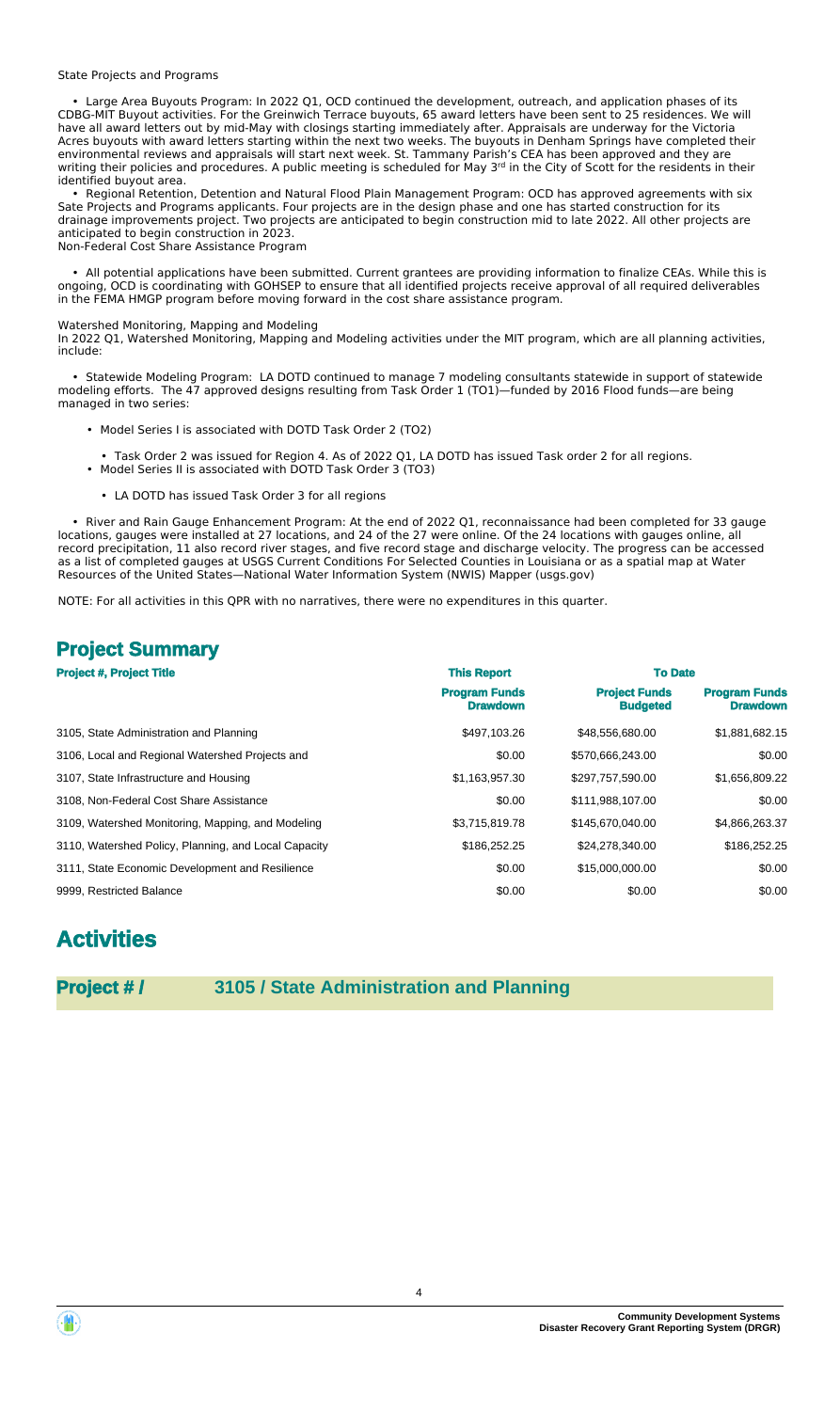# **Grantee Activity Number: 65MTAD1001 Activity Title: State Administration**

#### **Projected Start Date: Benefit Type:** NA Office of Community Development (OCD), Disaster **National Objective: Activity Status: Projected End Date: Completed Activity Actual End Date: Activity Type:** 09/16/2032 09/16/2020 N/A **Responsible Organization:** Administration **Manufacture 1999** Under Way **Project Number:** 3105 **Project Title:** State Administration and Planning

| <b>Overall</b><br><b>Total Projected Budget from All Sources</b> | Jan 1 thru Mar 31, 2022 To Date<br>\$0.00 | \$48,556,680.00 |
|------------------------------------------------------------------|-------------------------------------------|-----------------|
| <b>Total Budget</b>                                              | \$0.00                                    | \$48,556,680.00 |
| <b>Total Obligated</b>                                           | \$0.00                                    | \$48,556,680.00 |
| <b>Total Funds Drawdown</b>                                      | \$497,103.26                              | \$1,881,682.15  |
| <b>Program Funds Drawdown</b>                                    | \$497,103.26                              | \$1,881,682.15  |
| <b>Program Income Drawdown</b>                                   | \$0.00                                    | \$0.00          |
| <b>Program Income Received</b>                                   | \$0.00                                    | \$0.00          |
| <b>Total Funds Expended</b>                                      | \$497,103.26                              | \$1,881,682.15  |
| Office of Community Development (OCD), Disaster                  | \$497,103.26                              | \$1,881,682.15  |
| <b>Most Impacted and Distressed Expended</b>                     | \$0.00                                    | \$0.00          |
| <b>Other Funds</b>                                               | \$0.00                                    | \$0.00          |
| <b>Match Funds</b>                                               | \$0.00                                    | \$0.00          |
| Non-Match Funds                                                  | \$0.00                                    | \$0.00          |
| <b>Other Funds:</b>                                              |                                           |                 |
| <b>Overall</b>                                                   | <b>This Period</b>                        | <b>To Date</b>  |
| <b>Match Funds</b>                                               | \$0.00                                    | \$0.00          |

## **Activity Description:**

This activity funds the costs necessary for the general administration of the LWI, to include but not limited to the state's and subrecipients' time administering programs, compliance, and monitoring of the state's subrecipients, vendors, and other recipients of funding and other costs specified as eligible administrative expenses in 24 CFR 570.206

## **Location Description:**

## **Activity Progress Narrative:**

Expenditures this quarter were the overall administration of the MIT grant.

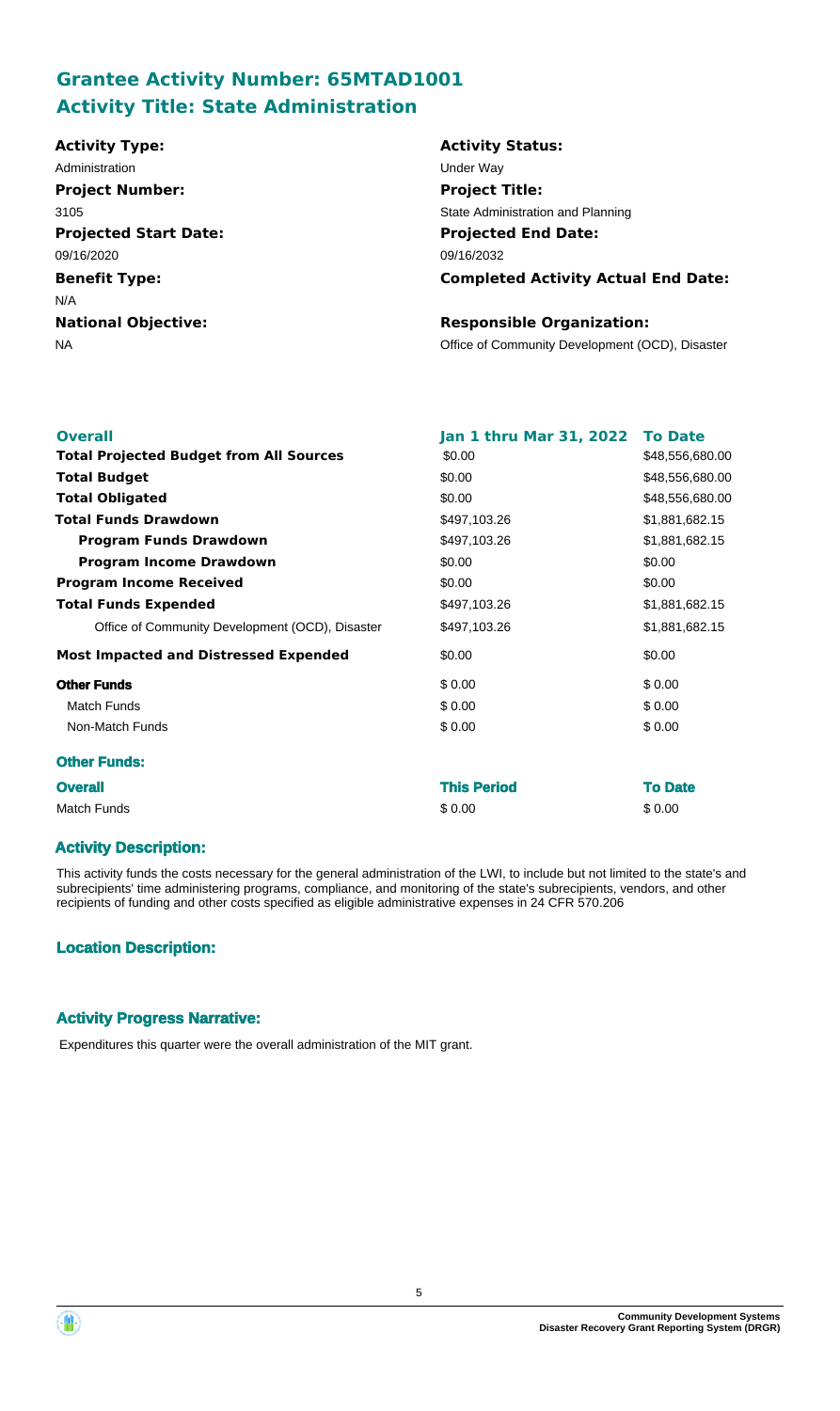**No Accomplishments Performance Measures**

## **Beneficiaries Performance Measures**

**No Beneficiaries Performance Measures found.**

## **Activity Locations**

**No Activity Locations found.**

No Other Funding Sources Found **Other Funding Sources**

## **Other Funding Sources Budgeted - Detail**

**No Other Match Funding Sources Found**

**Activity Supporting Documents:** None

**Project # / 3107 / State Infrastructure and Housing**



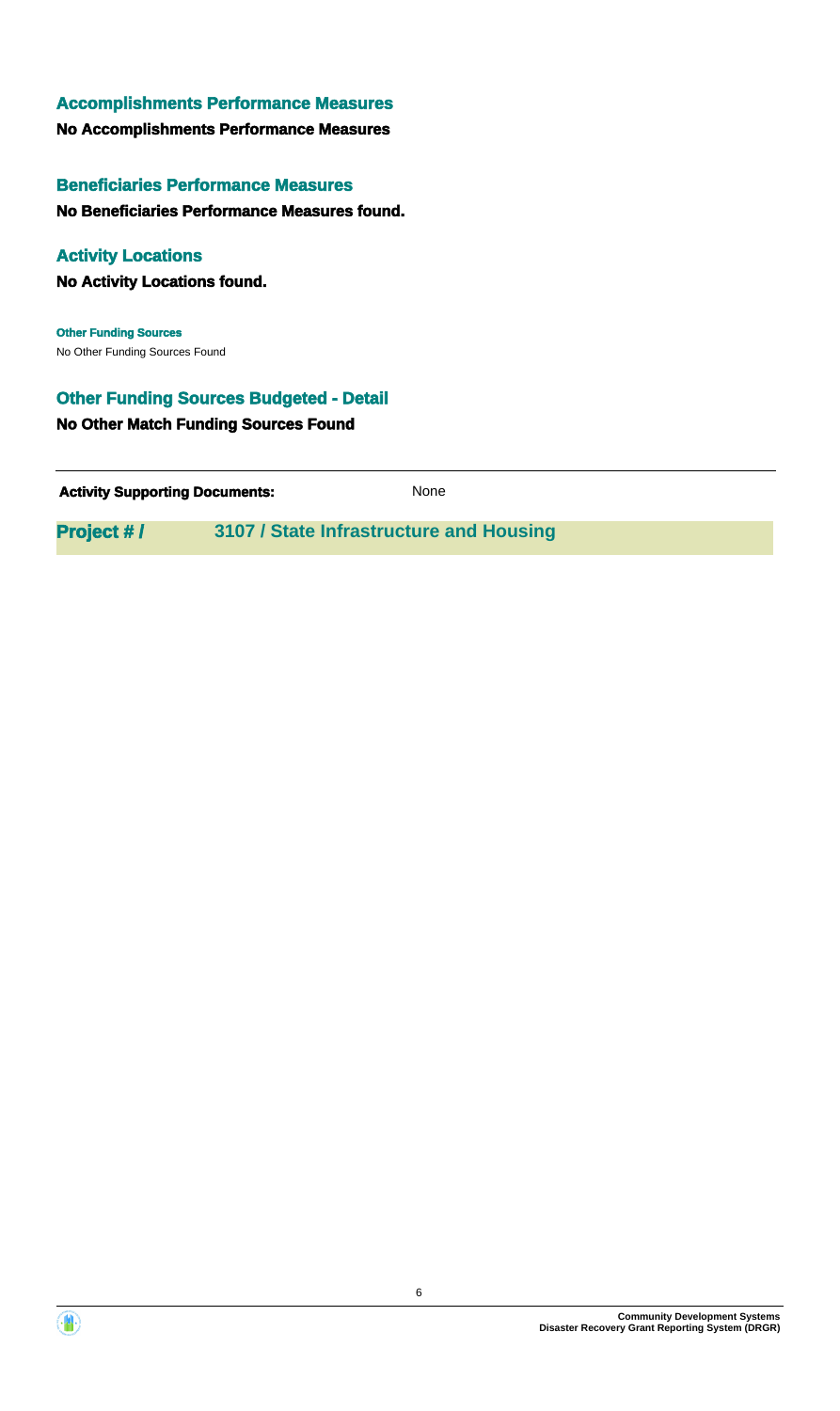## **Grantee Activity Number: 09MTRR7701 Activity Title: Black Bayou Structure Hardening and Runoff Retention Improvements**

| <b>Activity Type:</b>                               |
|-----------------------------------------------------|
| MIT - Public Facilities and Improvements-Non Covere |
| <b>Project Number:</b>                              |
| 3107                                                |
| <b>Projected Start Date:</b>                        |
| 02/01/2021                                          |
| <b>Benefit Type:</b>                                |
| Area Benefit (Census)                               |
| <b>National Objective:</b>                          |
| <b>Urgent Need Mitigation</b>                       |
|                                                     |

## **Activity Status: Projected End Date:** 01/31/2026 ed Under Way **Project Title:** State Infrastructure and Housing

**Completed Activity Actual End Date:**

### **Responsible Organization:**

Louisiana Department of Transportation and

| <b>Overall</b>                                 | Jan 1 thru Mar 31, 2022 | <b>To Date</b> |
|------------------------------------------------|-------------------------|----------------|
| <b>Total Projected Budget from All Sources</b> | \$0.00                  | \$6,679,600.00 |
| <b>Total Budget</b>                            | \$0.00                  | \$6,679,600.00 |
| <b>Total Obligated</b>                         | \$0.00                  | \$6,679,600.00 |
| <b>Total Funds Drawdown</b>                    | \$460.00                | \$1,166.25     |
| <b>Program Funds Drawdown</b>                  | \$460.00                | \$1,166.25     |
| <b>Program Income Drawdown</b>                 | \$0.00                  | \$0.00         |
| <b>Program Income Received</b>                 | \$0.00                  | \$0.00         |
| <b>Total Funds Expended</b>                    | \$460.00                | \$1,166.25     |
| Louisiana Department of Transportation and     | \$0.00                  | \$0.00         |
| Pan American Engineers Inc                     | \$460.00                | \$1,166.25     |
| <b>Most Impacted and Distressed Expended</b>   | \$0.00                  | \$0.00         |
| <b>Other Funds</b>                             | \$0.00                  | \$0.00         |
| <b>Match Funds</b>                             | \$0.00                  | \$0.00         |
| Non-Match Funds                                | \$0.00                  | \$0.00         |
| <b>Other Funds:</b>                            |                         |                |
| <b>Overall</b>                                 | <b>This Period</b>      | <b>To Date</b> |

Match Funds \$ 0.00 \$ 0.00

## **Activity Description:**

This activity is for a new spillway with drawdown gates and embankment hardening.

### **Location Description:**

LA Highway 2, Houston, LA 71043

### **Activity Progress Narrative:**

Expenditures this quarter were to the Pan American Engineers for mitigation measures in Black Bayou.

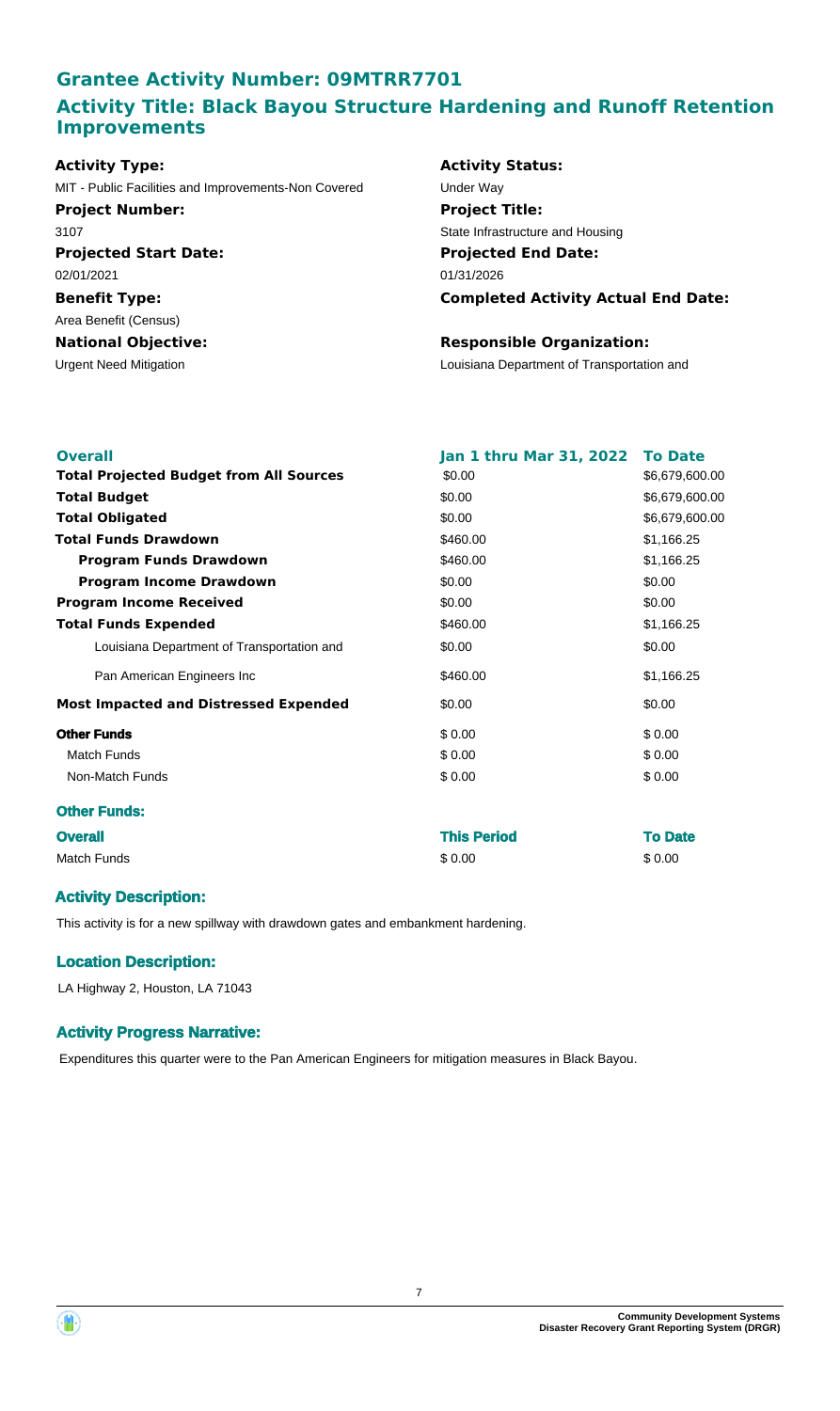|                        | <b>This Report Period</b> | <b>Cumulative Actual Total / Expected</b> |
|------------------------|---------------------------|-------------------------------------------|
|                        | <b>Total</b>              | <b>Total</b>                              |
| # of public facilities | 0                         | 0/1                                       |
|                        |                           |                                           |
|                        |                           |                                           |

|                         | <b>This Report Period</b> | <b>Cumulative Actual Total / Expected</b> |
|-------------------------|---------------------------|-------------------------------------------|
|                         | <b>Total</b>              | <b>Total</b>                              |
| # of Housing Units      | 0                         | 0/0                                       |
| # of Multifamily Units  | 0                         | 0/0                                       |
| # of Singlefamily Units | n                         | 0/0                                       |

## **Beneficiaries Performance Measures**

|              |     | <b>Beneficiaries - Area Benefit Census</b> |              |          |
|--------------|-----|--------------------------------------------|--------------|----------|
|              | Low | <b>Mod</b>                                 | <b>Total</b> | Low/Mod% |
| # of Persons | 0   |                                            | 3845         | 0.00     |
| <b>LMI%:</b> |     |                                            |              | 49.54    |

## **Activity Locations**

**No Activity Locations found.**

**Other Funding Sources**

No Other Funding Sources Found

## **Other Funding Sources Budgeted - Detail**

## **No Other Match Funding Sources Found**



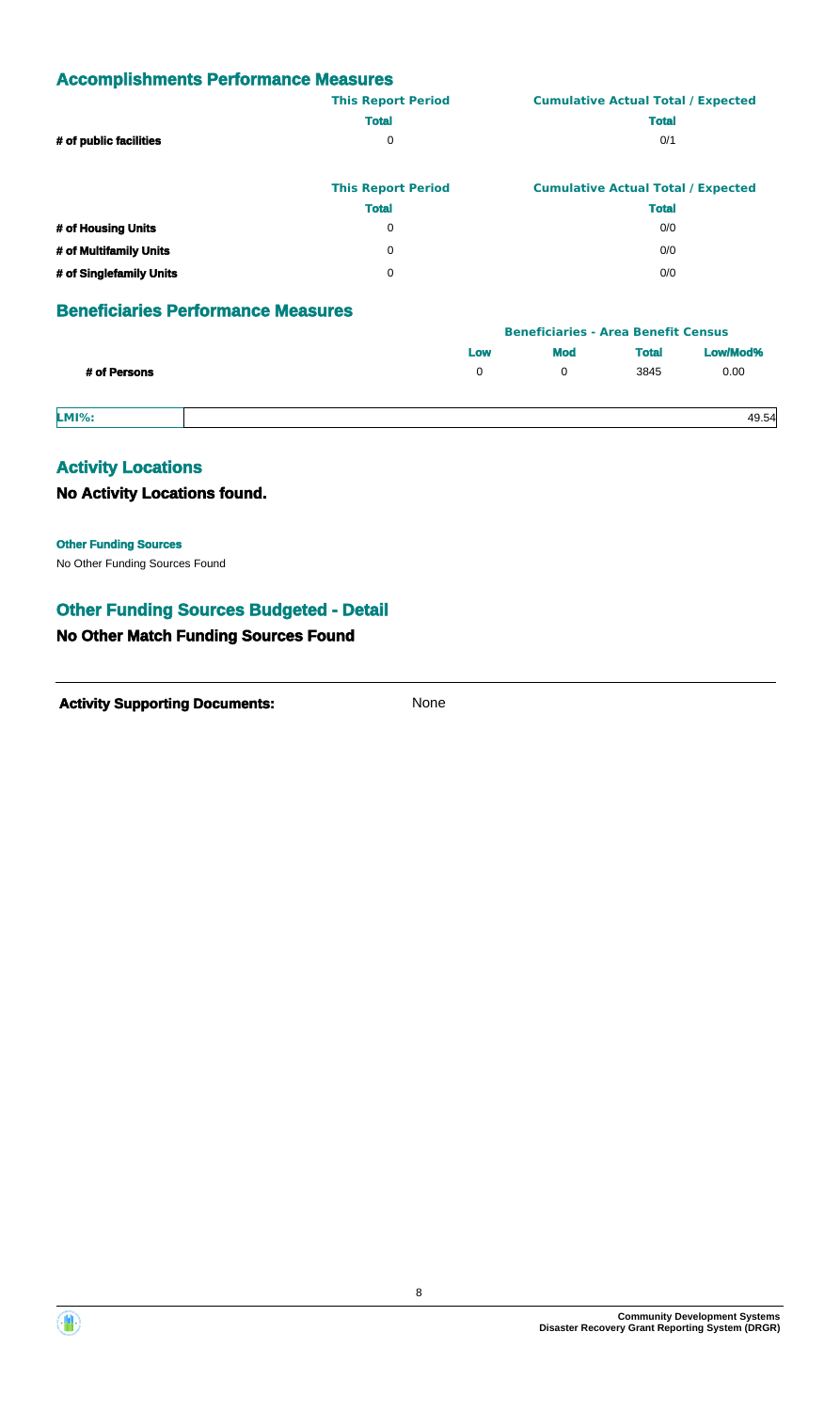# **Grantee Activity Number: 49MTRR7701 Activity Title: Three Mile Lake Backwater Flood Reduction**

## **Projected Start Date: Activity Type:** MIT - Public Facilities and Improvements-Non Covered Under Way **Project Number:** 3107

**Benefit Type:** 02/01/2021

## **National Objective:** Area Benefit (Census)

# **Activity Status: Projected End Date:** 01/31/2026 **Project Title:** State Infrastructure and Housing

## **Completed Activity Actual End Date:**

## **Responsible Organization:**

Urgent Need Mitigation Louisiana Department of Transportation and

| <b>Overall</b>                                 | Jan 1 thru Mar 31, 2022 To Date |                |
|------------------------------------------------|---------------------------------|----------------|
| <b>Total Projected Budget from All Sources</b> | \$0.00                          | \$3,029,320.00 |
| <b>Total Budget</b>                            | \$0.00                          | \$3,029,320.00 |
| <b>Total Obligated</b>                         | \$0.00                          | \$3,029,320.00 |
| <b>Total Funds Drawdown</b>                    | \$115.00                        | \$1,032.50     |
| <b>Program Funds Drawdown</b>                  | \$115.00                        | \$1,032.50     |
| <b>Program Income Drawdown</b>                 | \$0.00                          | \$0.00         |
| <b>Program Income Received</b>                 | \$0.00                          | \$0.00         |
| <b>Total Funds Expended</b>                    | \$115.00                        | \$1,032.50     |
| Louisiana Department of Transportation and     | \$0.00                          | \$0.00         |
| Pan American Engineers Inc                     | \$115.00                        | \$1,032.50     |
| <b>Most Impacted and Distressed Expended</b>   | \$0.00                          | \$0.00         |
| <b>Other Funds</b>                             | \$0.00                          | \$0.00         |
| <b>Match Funds</b>                             | \$0.00                          | \$0.00         |
| Non-Match Funds                                | \$0.00                          | \$0.00         |
| <b>Other Funds:</b>                            |                                 |                |
| <b>Overall</b>                                 | <b>This Period</b>              | <b>To Date</b> |
| <b>Match Funds</b>                             | \$0.00                          | \$0.00         |

## **Activity Description:**

This activity is for backwater flood prevention.

## **Location Description:**

Three Mile Avenue, Port Barre, LA 70577

## **Activity Progress Narrative:**

Expenditures this quarter were to Pan American Engineers for mitigation measures for Three Mile Lake.

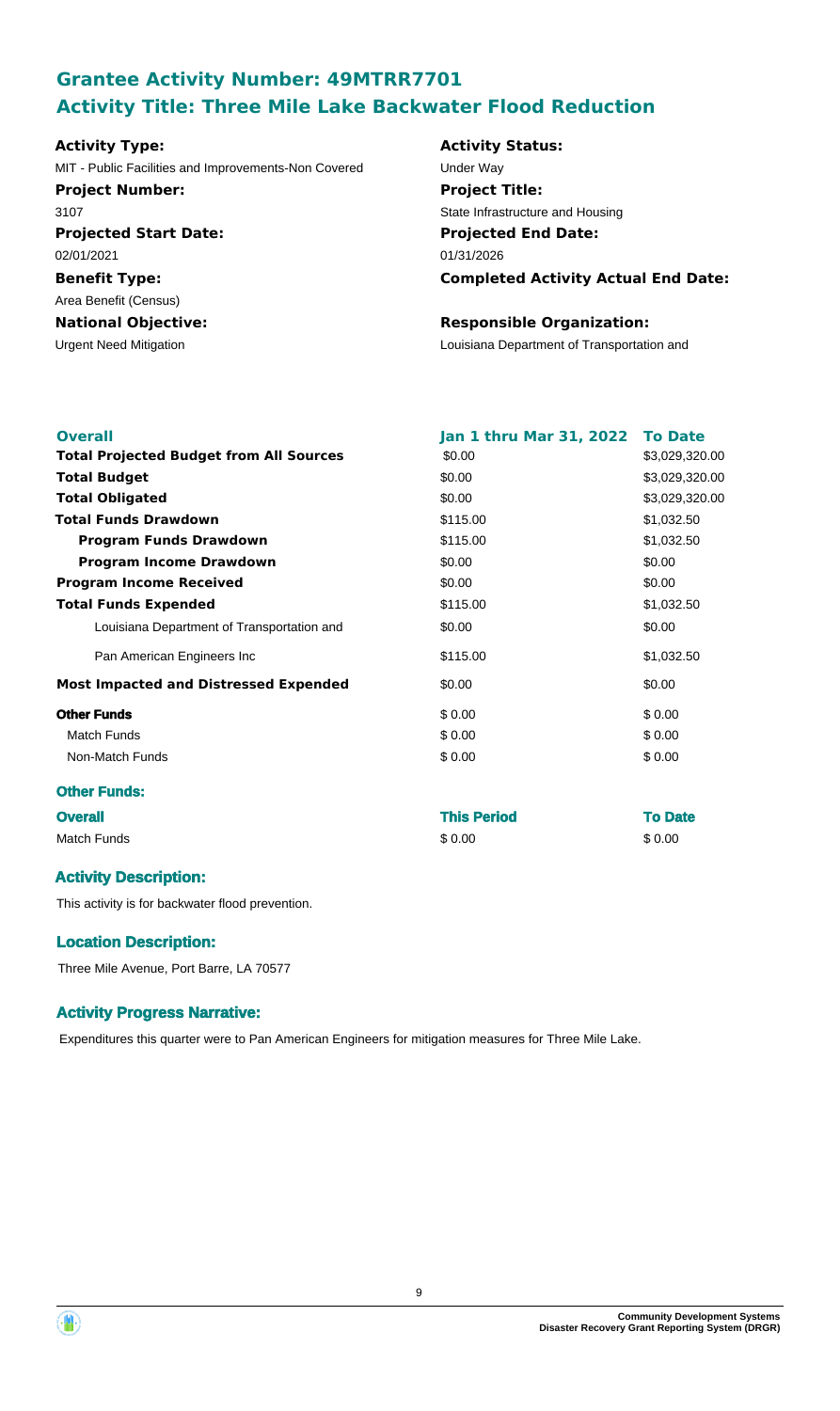|                        | <b>This Report Period</b> | <b>Cumulative Actual Total / Expected</b> |
|------------------------|---------------------------|-------------------------------------------|
|                        | <b>Total</b>              | <b>Total</b>                              |
| # of public facilities | 0                         | 0/1                                       |
|                        |                           |                                           |
|                        |                           |                                           |

|                         | <b>This Report Period</b> | <b>Cumulative Actual Total / Expected</b> |
|-------------------------|---------------------------|-------------------------------------------|
|                         | <b>Total</b>              | <b>Total</b>                              |
| # of Housing Units      | 0                         | 0/0                                       |
| # of Multifamily Units  | 0                         | 0/0                                       |
| # of Singlefamily Units | n                         | 0/0                                       |

## **Beneficiaries Performance Measures**

|              |     | <b>Beneficiaries - Area Benefit Census</b> |              |          |
|--------------|-----|--------------------------------------------|--------------|----------|
|              | Low | <b>Mod</b>                                 | <b>Total</b> | Low/Mod% |
| # of Persons | 0   |                                            | 1055         | 0.00     |
| <b>LMI%:</b> |     |                                            |              | 24.17    |

## **Activity Locations**

**No Activity Locations found.**

**Other Funding Sources**

No Other Funding Sources Found

## **Other Funding Sources Budgeted - Detail**

## **No Other Match Funding Sources Found**



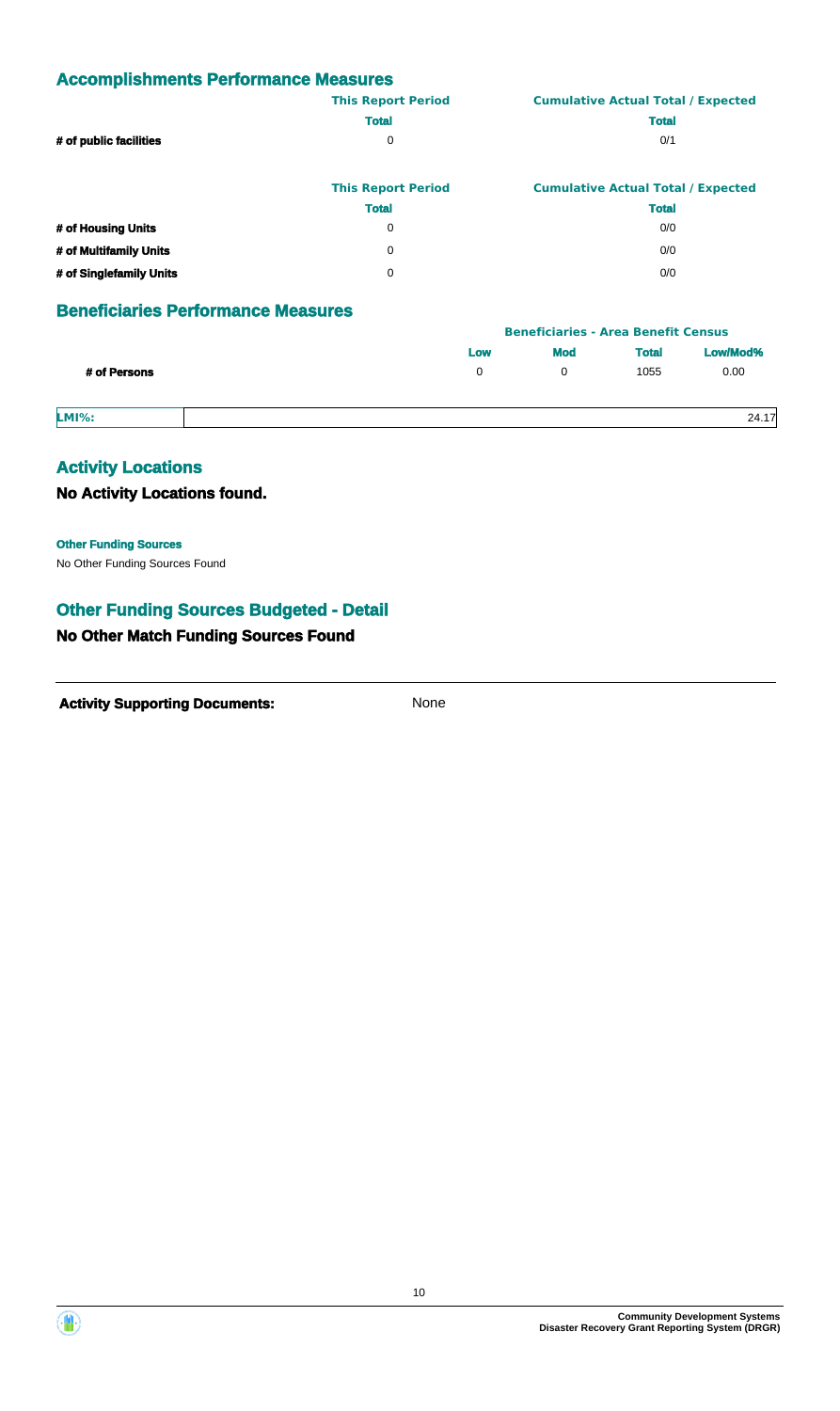# **Grantee Activity Number: 65MTAB7201 Activity Title: Large Area Buyouts - LMI Area**

| <b>Activity Type:</b>        | <b>Activity Status:</b>                         |
|------------------------------|-------------------------------------------------|
| MIT - Buyout of Properties   | Under Way                                       |
| <b>Project Number:</b>       | <b>Project Title:</b>                           |
| 3107                         | State Infrastructure and Housing                |
| <b>Projected Start Date:</b> | <b>Projected End Date:</b>                      |
| 04/01/2021                   | 03/31/2030                                      |
| <b>Benefit Type:</b>         | <b>Completed Activity Actual End Date:</b>      |
| Area Benefit (Census)        |                                                 |
| <b>National Objective:</b>   | <b>Responsible Organization:</b>                |
| Low/Mod                      | Office of Community Development (OCD), Disaster |
|                              |                                                 |
|                              |                                                 |

| <b>Overall</b>                                  | <b>Jan 1 thru Mar 31, 2022</b> | <b>To Date</b> |
|-------------------------------------------------|--------------------------------|----------------|
| <b>Total Projected Budget from All Sources</b>  | \$0.00                         | \$6,090,000.00 |
| <b>Total Budget</b>                             | \$0.00                         | \$6,090,000.00 |
| <b>Total Obligated</b>                          | \$0.00                         | \$233,872.10   |
| <b>Total Funds Drawdown</b>                     | \$0.00                         | \$0.00         |
| <b>Program Funds Drawdown</b>                   | \$0.00                         | \$0.00         |
| <b>Program Income Drawdown</b>                  | \$0.00                         | \$0.00         |
| <b>Program Income Received</b>                  | \$0.00                         | \$0.00         |
| <b>Total Funds Expended</b>                     | \$0.00                         | \$0.00         |
| Office of Community Development (OCD), Disaster | \$0.00                         | \$0.00         |
| <b>Most Impacted and Distressed Expended</b>    | \$0.00                         | \$0.00         |
| <b>Other Funds</b>                              | \$0.00                         | \$0.00         |
| <b>Match Funds</b>                              | \$0.00                         | \$0.00         |
| Non-Match Funds                                 | \$0.00                         | \$0.00         |
| <b>Other Funds:</b>                             |                                |                |
| <b>Overall</b>                                  | <b>This Period</b>             | <b>To Date</b> |
| <b>Match Funds</b>                              | \$0.00                         | \$0.00         |

## **Activity Description:**

The Large Area Buyout Program will purchase properties at high risk of future flooding. This activity will be comprised of demolition, clearance, & disposition of properties bought out.

## **Location Description:**

In Calcasieu, Livingston, St. Tammany, and Vermilion parishes in Louisiana.

### **Activity Progress Narrative:**

Updated Environmental Assessment Status to Underway. Updated census tracts. Performance measure proposed beneficiaries # of persons changed from Proposed Total of 491,335 to 214,555 (Low from 90,535 to 55,040; Moderate to from 90,535 to 55,040). LMI % changed from 36% to 51.31%.

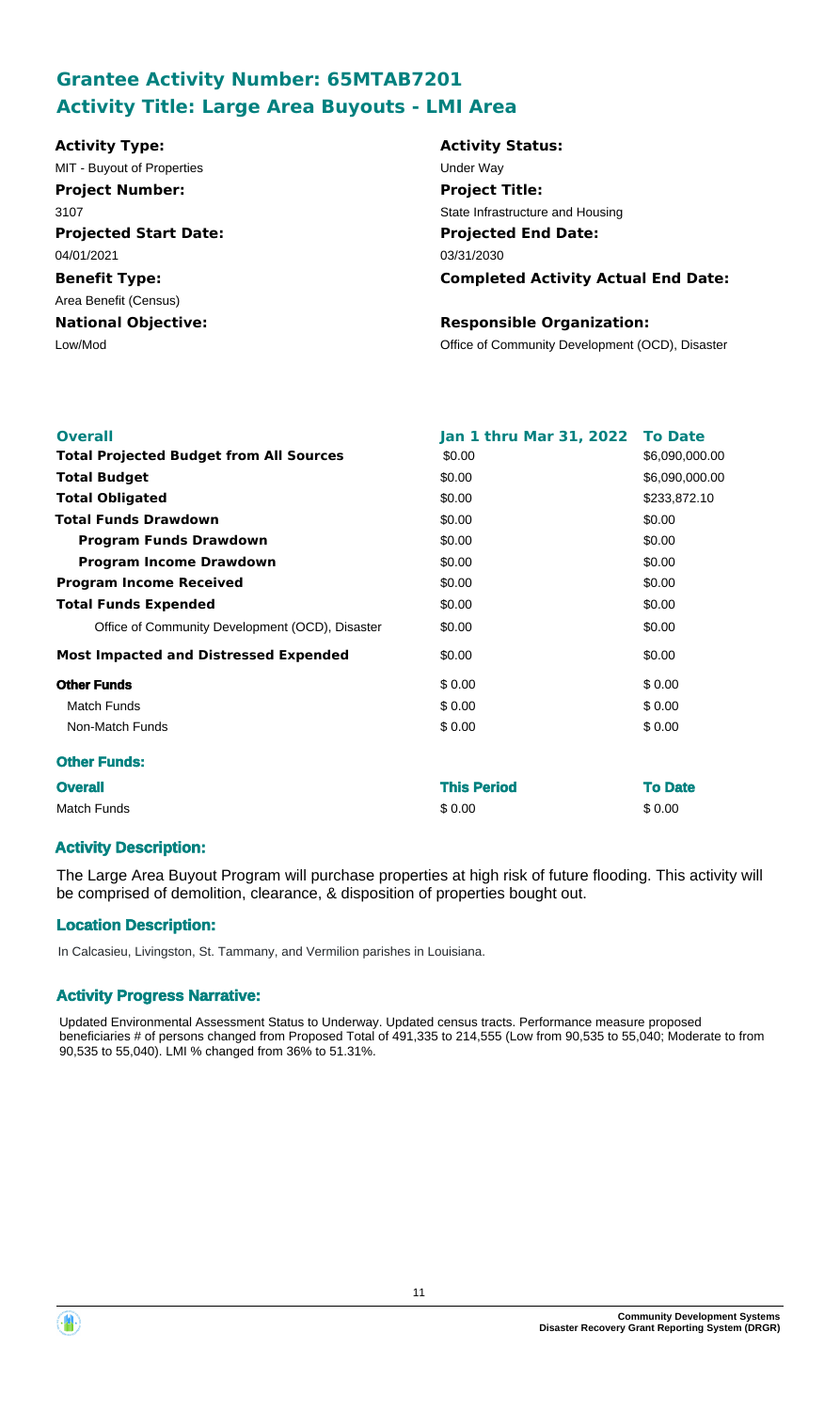|                                | <b>This Report Period</b> | <b>Cumulative Actual Total / Expected</b> |
|--------------------------------|---------------------------|-------------------------------------------|
|                                | <b>Total</b>              | <b>Total</b>                              |
| # of acres green space created | 0                         | 0/15                                      |
| # of Properties                | 0                         | 0/60                                      |
|                                |                           |                                           |

|                         | <b>This Report Period</b> | <b>Cumulative Actual Total / Expected</b> |
|-------------------------|---------------------------|-------------------------------------------|
|                         | <b>Total</b>              | <b>Total</b>                              |
| # of Housing Units      | 0                         | 0/60                                      |
| # of Multifamily Units  | 0                         | 0/0                                       |
| # of Singlefamily Units | 0                         | 0/60                                      |

## **Beneficiaries Performance Measures**

|              | <b>Beneficiaries - Area Benefit Census</b> |                          |              |          |  |
|--------------|--------------------------------------------|--------------------------|--------------|----------|--|
|              | Low                                        | <b>Mod</b>               | <b>Total</b> | Low/Mod% |  |
| # of Persons | 55040                                      | 51.31<br>55040<br>214555 |              |          |  |
| $LMI\%$ :    |                                            |                          |              | 51.31    |  |

## **Activity Locations**

**No Activity Locations found.**

No Other Funding Sources Found **Other Funding Sources**

## **Other Funding Sources Budgeted - Detail**

## **No Other Match Funding Sources Found**



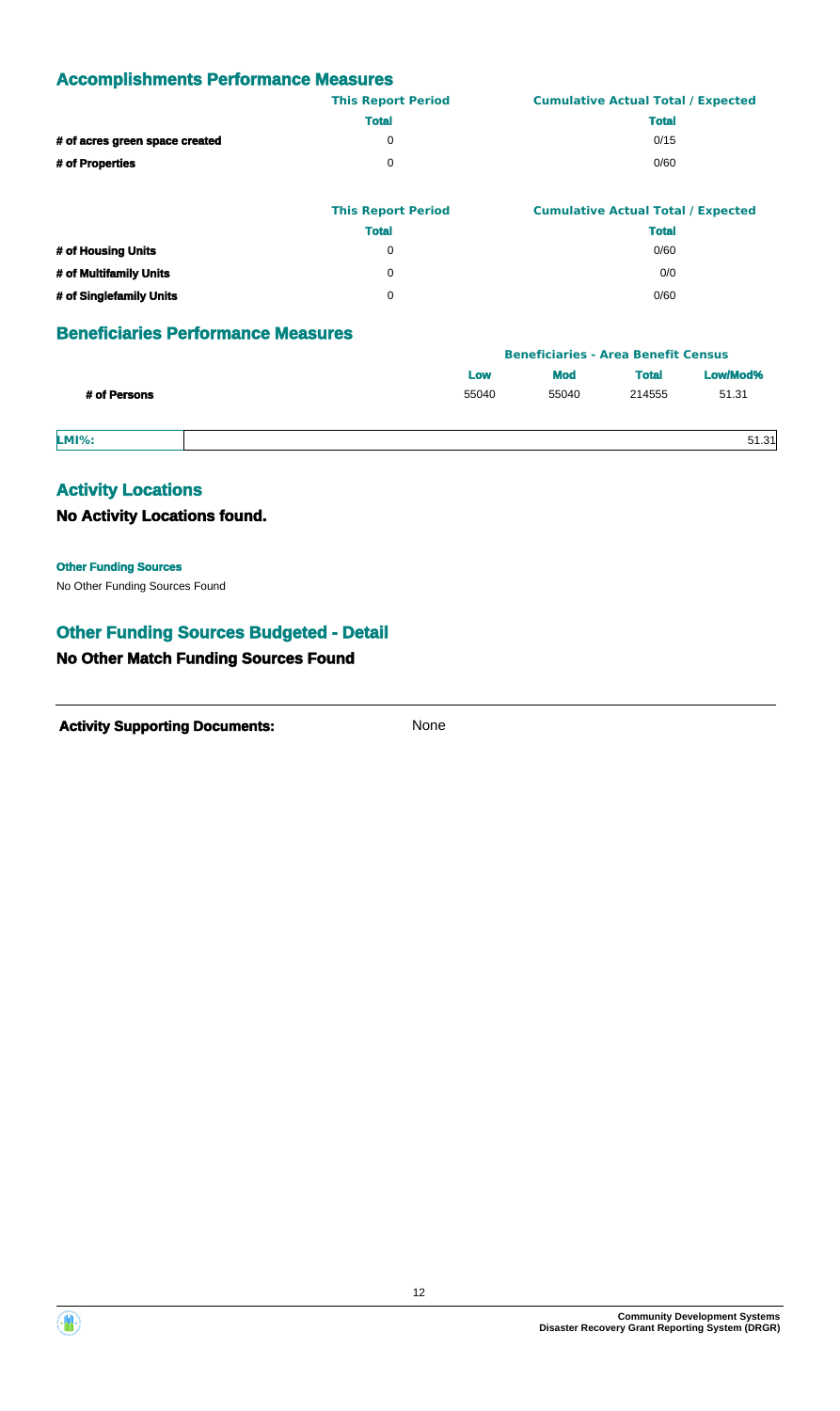# **Grantee Activity Number: 65MTAB7202 Activity Title: Large Area Buyouts - UN Area**

| <b>Activity Type:</b>         | <b>Activity Status:</b>                         |
|-------------------------------|-------------------------------------------------|
| MIT - Buyout of Properties    | Under Way                                       |
| <b>Project Number:</b>        | <b>Project Title:</b>                           |
| 3107                          | State Infrastructure and Housing                |
| <b>Projected Start Date:</b>  | <b>Projected End Date:</b>                      |
| 04/01/2021                    | 03/31/2030                                      |
| <b>Benefit Type:</b>          | <b>Completed Activity Actual End Date:</b>      |
| Area Benefit (Census)         |                                                 |
| <b>National Objective:</b>    | <b>Responsible Organization:</b>                |
| <b>Urgent Need Mitigation</b> | Office of Community Development (OCD), Disaster |
|                               |                                                 |
|                               |                                                 |

| <b>Overall</b>                                  | Jan 1 thru Mar 31, 2022 To Date |                |
|-------------------------------------------------|---------------------------------|----------------|
| <b>Total Projected Budget from All Sources</b>  | \$0.00                          | \$2,610,000.00 |
| <b>Total Budget</b>                             | \$0.00                          | \$2,610,000.00 |
| <b>Total Obligated</b>                          | \$0.00                          | \$100,230.90   |
| <b>Total Funds Drawdown</b>                     | \$0.00                          | \$0.00         |
| <b>Program Funds Drawdown</b>                   | \$0.00                          | \$0.00         |
| <b>Program Income Drawdown</b>                  | \$0.00                          | \$0.00         |
| <b>Program Income Received</b>                  | \$0.00                          | \$0.00         |
| <b>Total Funds Expended</b>                     | \$0.00                          | \$0.00         |
| Office of Community Development (OCD), Disaster | \$0.00                          | \$0.00         |
| <b>Most Impacted and Distressed Expended</b>    | \$0.00                          | \$0.00         |
| <b>Other Funds</b>                              | \$0.00                          | \$0.00         |
| <b>Match Funds</b>                              | \$0.00                          | \$0.00         |
| Non-Match Funds                                 | \$0.00                          | \$0.00         |
| <b>Other Funds:</b>                             |                                 |                |
| <b>Overall</b>                                  | <b>This Period</b>              | <b>To Date</b> |
| <b>Match Funds</b>                              | \$0.00                          | \$0.00         |

## **Activity Description:**

The Large Area Buyout Program will purchase properties at high risk of future flooding. This activity will be comprised of demolition, clearance, & disposition of properties bought out.

## **Location Description:**

In Calcasieu, Livingston, St. Tammany, and Vermilion parishes in Louisiana.

## **Activity Progress Narrative:**

Updated Environmental Assessment Status to Underway.

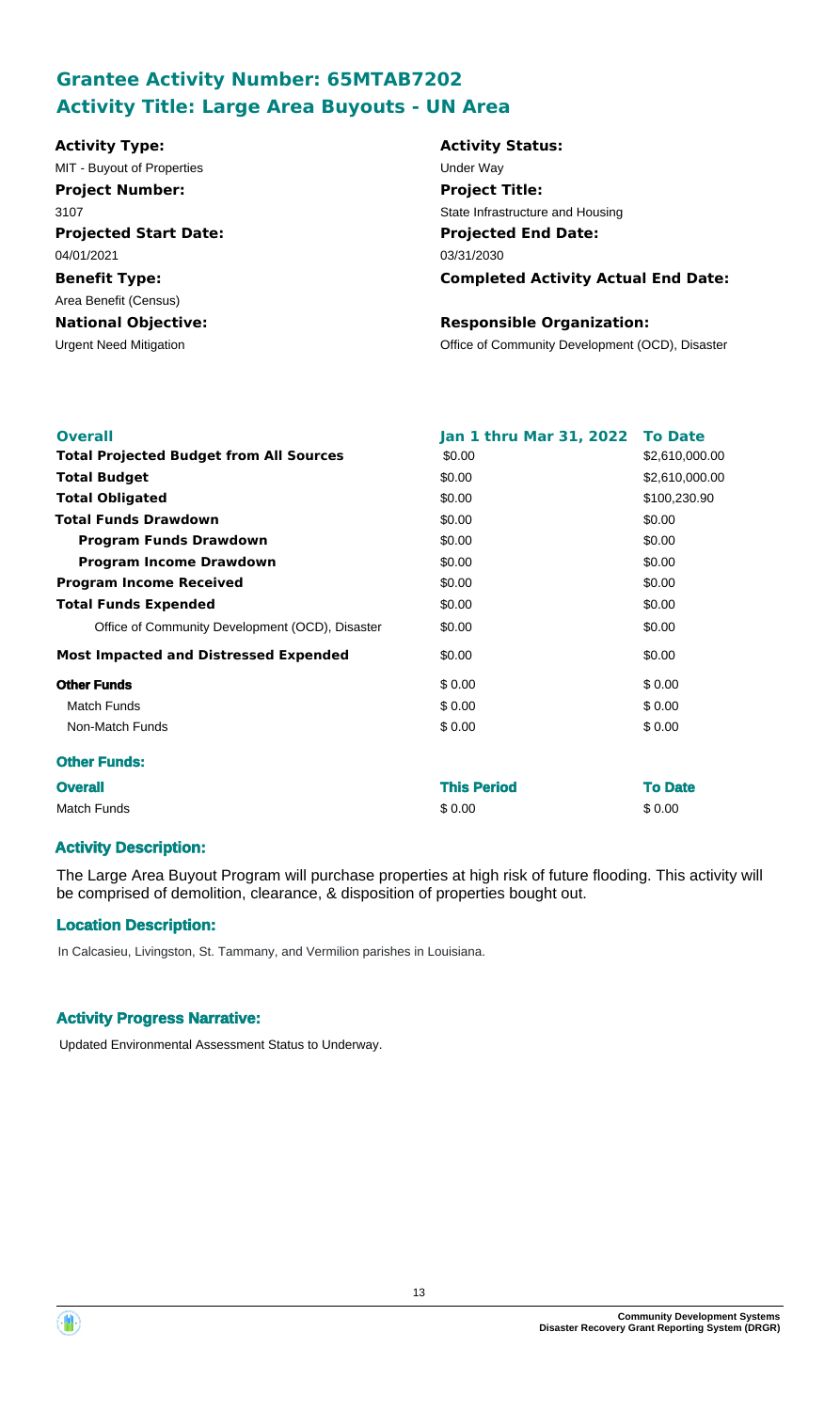|                                | <b>This Report Period</b> | <b>Cumulative Actual Total / Expected</b> |
|--------------------------------|---------------------------|-------------------------------------------|
|                                | <b>Total</b>              | <b>Total</b>                              |
| # of acres green space created | $\Omega$                  | 0/15                                      |
| # of Properties                | $\Omega$                  | 0/60                                      |
|                                |                           |                                           |

|                         | <b>This Report Period</b> | <b>Cumulative Actual Total / Expected</b> |
|-------------------------|---------------------------|-------------------------------------------|
|                         | <b>Total</b>              | <b>Total</b>                              |
| # of Housing Units      | 0                         | 0/60                                      |
| # of Multifamily Units  | 0                         | 0/0                                       |
| # of Singlefamily Units |                           | 0/60                                      |

## **Beneficiaries Performance Measures**

|              |     |     | <b>Beneficiaries - Area Benefit Census</b> |          |
|--------------|-----|-----|--------------------------------------------|----------|
|              | Low | Mod | <b>Total</b>                               | Low/Mod% |
| # of Persons | 0   |     | 491335                                     | 0.00     |
| $LMI\%$ :    |     |     |                                            | 36.85    |

## **Activity Locations**

**No Activity Locations found.**

No Other Funding Sources Found **Other Funding Sources**

## **Other Funding Sources Budgeted - Detail**

## **No Other Match Funding Sources Found**



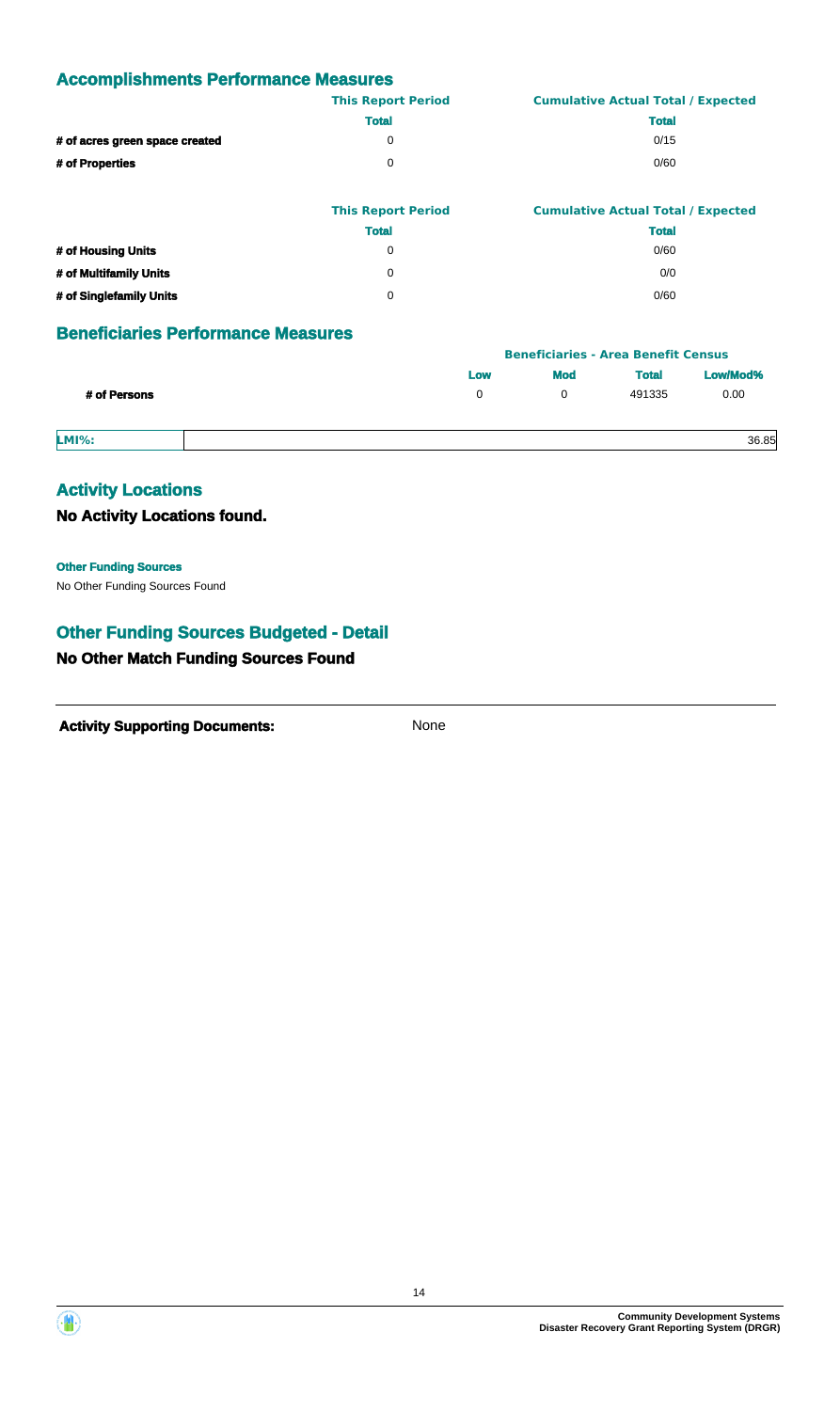# **Grantee Activity Number: 65MTAB7203 Activity Title: Large Area Buyouts - LMI Direct**

| <b>Activity Type:</b>        | <b>Activity Status:</b>                         |
|------------------------------|-------------------------------------------------|
| MIT - Buyout of Properties   | Under Way                                       |
| <b>Project Number:</b>       | <b>Project Title:</b>                           |
| 3107                         | State Infrastructure and Housing                |
| <b>Projected Start Date:</b> | <b>Projected End Date:</b>                      |
| 04/01/2021                   | 03/31/2030                                      |
| <b>Benefit Type:</b>         | <b>Completed Activity Actual End Date:</b>      |
| Direct Benefit (Households)  |                                                 |
| <b>National Objective:</b>   | <b>Responsible Organization:</b>                |
| Low/Mod Buyout               | Office of Community Development (OCD), Disaster |
|                              |                                                 |
|                              |                                                 |

| <b>Overall</b>                                  | Jan 1 thru Mar 31, 2022 To Date |                 |
|-------------------------------------------------|---------------------------------|-----------------|
| <b>Total Projected Budget from All Sources</b>  | \$0.00                          | \$30,450,000.00 |
| <b>Total Budget</b>                             | \$0.00                          | \$30,450,000.00 |
| <b>Total Obligated</b>                          | \$0.00                          | \$1,169,360.50  |
| <b>Total Funds Drawdown</b>                     | \$284,352.34                    | \$725,662.63    |
| <b>Program Funds Drawdown</b>                   | \$284,352.34                    | \$725,662.63    |
| <b>Program Income Drawdown</b>                  | \$0.00                          | \$0.00          |
| <b>Program Income Received</b>                  | \$0.00                          | \$0.00          |
| <b>Total Funds Expended</b>                     | \$284,352.34                    | \$725,662.63    |
| Office of Community Development (OCD), Disaster | \$284,352.34                    | \$725,662.63    |
| <b>Most Impacted and Distressed Expended</b>    | \$0.00                          | \$0.00          |
| <b>Other Funds</b>                              | \$0.00                          | \$0.00          |
| <b>Match Funds</b>                              | \$0.00                          | \$0.00          |
| Non-Match Funds                                 | \$0.00                          | \$0.00          |
| <b>Other Funds:</b>                             |                                 |                 |
| <b>Overall</b>                                  | <b>This Period</b>              | <b>To Date</b>  |
| <b>Match Funds</b>                              | \$0.00                          | \$0.00          |

## **Activity Description:**

The Large Area Buyout Program will purchase properties at high risk of future flooding. This activity will be comprised of funds used for buyout of properties.

## **Location Description:**

In Calcasieu, Livingston, St. Tammany, and Vermilion parishes in Louisiana.

## **Activity Progress Narrative:**

Expenditures this quarter were to continue with large area buyouts in LMI areas; updated Environmental Assessment Status to Underway.

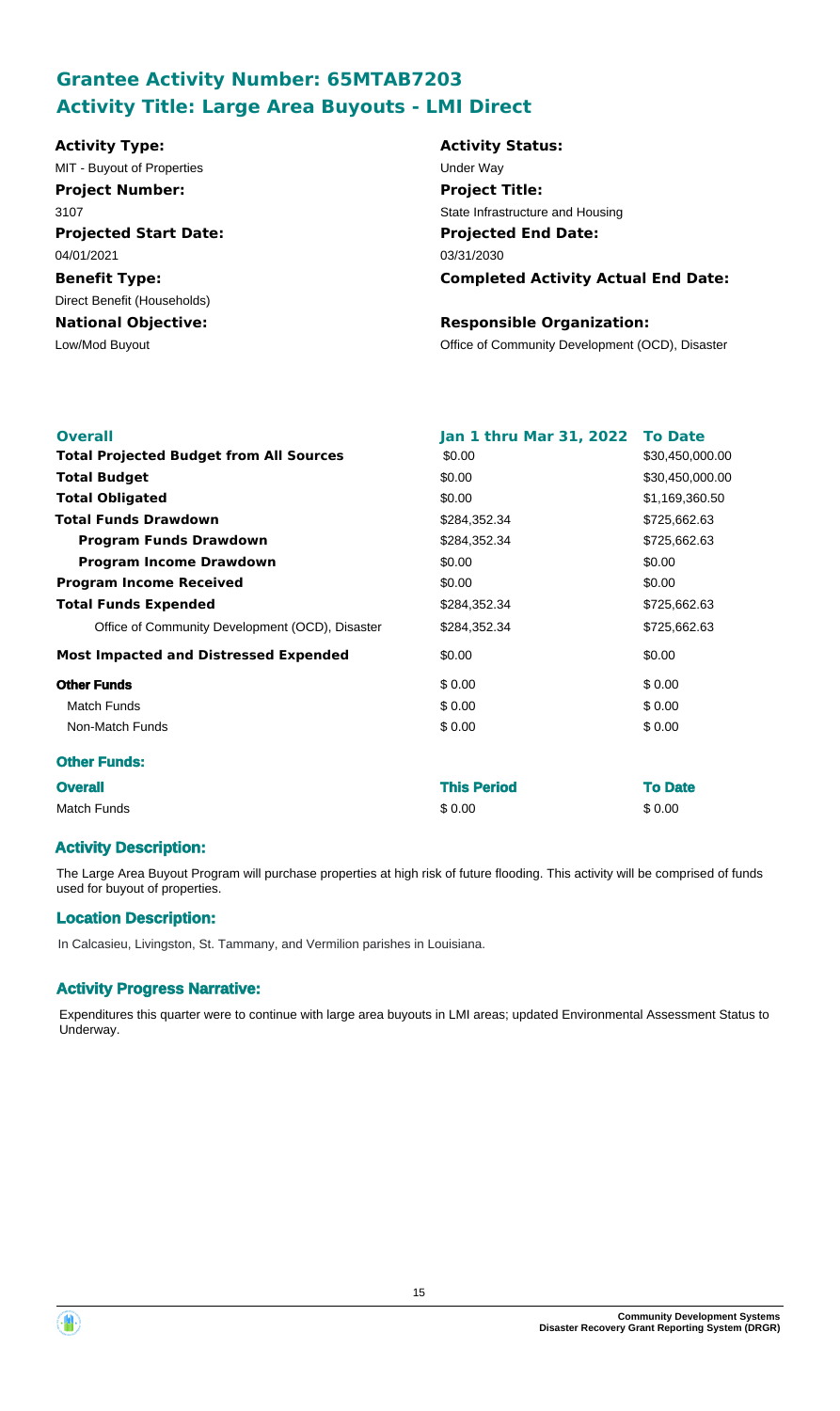|                                 | <b>This Report Period</b> | <b>Cumulative Actual Total / Expected</b> |
|---------------------------------|---------------------------|-------------------------------------------|
|                                 | <b>Total</b>              | <b>Total</b>                              |
| # acres of newly added or       | 0                         | 0/0                                       |
| # acres of wetlands created     | $\Omega$                  | 0/0                                       |
| % decrease in area inundated    | 0                         | 0/0                                       |
| % decrease in NFIP CRS score    | 0                         | 0/0                                       |
| \$estimated flood loss          | $\Omega$                  | 0/0                                       |
| # households relocated          | 0                         | 0/90                                      |
| % increase in number of acres   | 0                         | 0/0                                       |
| # occupied structures in        | 0                         | 0/0                                       |
| # of acres green infrastructure | 0                         | 0/0                                       |
| # of acres green space created  | 0                         | 0/0                                       |
| # of acres green space          | 0                         | 0/0                                       |
| # of acres no longer vulnerable | 0                         | 0/0                                       |
| # of acres of native vegetation | 0                         | 0/0                                       |
| # of brownfield acres converted | 0                         | 0/0                                       |
| # of greenspace users           | 0                         | 0/0                                       |
| # of non-invasive species trees | 0                         | 0/0                                       |
| # of Parcels acquired by admin  | 0                         | 0/0                                       |
| # of Parcels acquired by        | $\Omega$                  | 0/0                                       |
| # of Parcels acquired           | 0                         | 0/90                                      |
| # of Properties                 | 0                         | 0/90                                      |
| # of properties protected from  | 0                         | 0/0                                       |
| # of vacant lots repurposed     | 0                         | 0/0                                       |

|                         | <b>This Report Period</b> | <b>Cumulative Actual Total / Expected</b> |  |  |
|-------------------------|---------------------------|-------------------------------------------|--|--|
|                         | <b>Total</b>              | <b>Total</b>                              |  |  |
| # of Housing Units      | 0                         | 0/90                                      |  |  |
| # of Multifamily Units  | 0                         | 0/0                                       |  |  |
| # of Singlefamily Units | 0                         | 0/90                                      |  |  |

## **Beneficiaries Performance Measures**

|                 |     |            | <b>This Report Period</b> |      | <b>Cumulative Actual Total / Expected</b> |              |          |
|-----------------|-----|------------|---------------------------|------|-------------------------------------------|--------------|----------|
|                 | Low | <b>Mod</b> | <b>Total</b>              | Low  | <b>Mod</b>                                | <b>Total</b> | Low/Mod% |
| # of Households | 0   | 0          |                           | 0/60 | 0/30                                      | 0/90         |          |
| # Owner         | 0   |            |                           | 0/60 | 0/30                                      | 0/90         |          |
| # Renter        |     |            |                           | 0/0  | 0/0                                       | 0/0          |          |

## **Activity Locations**

**No Activity Locations found.**

#### **Other Funding Sources**

No Other Funding Sources Found

## **Other Funding Sources Budgeted - Detail**

## **No Other Match Funding Sources Found**



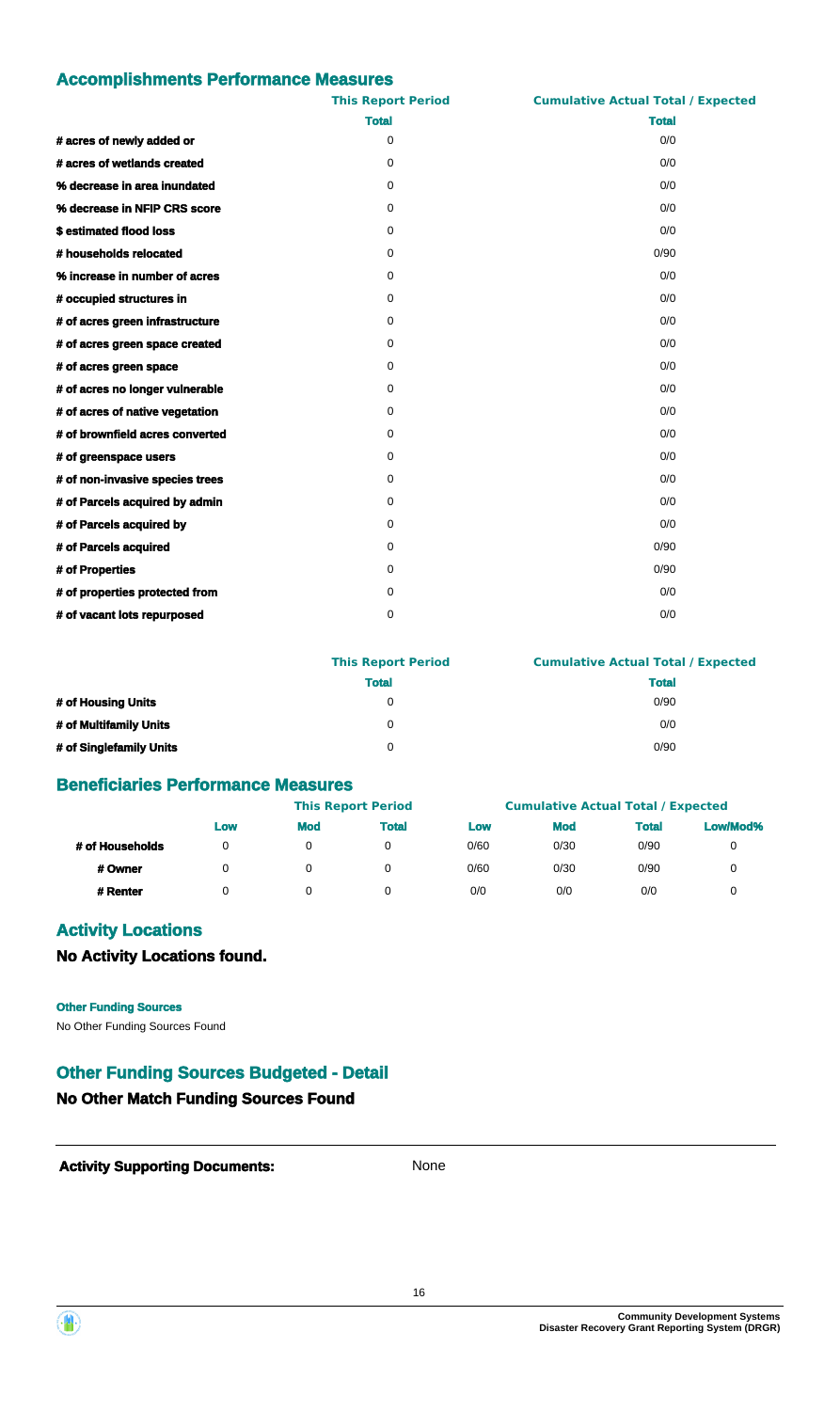# **Grantee Activity Number: 65MTAB7204 Activity Title: Large Area Buyouts - LMI Direct Hsg Incentive**

| <b>Activity Type:</b>        | <b>Activity Status:</b>                         |
|------------------------------|-------------------------------------------------|
| MIT - Buyout of Properties   | Under Way                                       |
| <b>Project Number:</b>       | <b>Project Title:</b>                           |
| 3107                         | State Infrastructure and Housing                |
| <b>Projected Start Date:</b> | <b>Projected End Date:</b>                      |
| 04/01/2021                   | 03/31/2030                                      |
| <b>Benefit Type:</b>         | <b>Completed Activity Actual End Date:</b>      |
| Direct Benefit (Households)  |                                                 |
| <b>National Objective:</b>   | <b>Responsible Organization:</b>                |
| Low/Mod Housing Incentive    | Office of Community Development (OCD), Disaster |
|                              |                                                 |
|                              |                                                 |

| <b>Overall</b>                                  | Jan 1 thru Mar 31, 2022 | <b>To Date</b>  |
|-------------------------------------------------|-------------------------|-----------------|
| <b>Total Projected Budget from All Sources</b>  | \$0.00                  | \$30,450,000.00 |
| <b>Total Budget</b>                             | \$0.00                  | \$30,450,000.00 |
| <b>Total Obligated</b>                          | \$0.00                  | \$1,169,360.50  |
| <b>Total Funds Drawdown</b>                     | \$0.00                  | \$0.00          |
| <b>Program Funds Drawdown</b>                   | \$0.00                  | \$0.00          |
| <b>Program Income Drawdown</b>                  | \$0.00                  | \$0.00          |
| <b>Program Income Received</b>                  | \$0.00                  | \$0.00          |
| <b>Total Funds Expended</b>                     | \$0.00                  | \$0.00          |
| Office of Community Development (OCD), Disaster | \$0.00                  | \$0.00          |
| <b>Most Impacted and Distressed Expended</b>    | \$0.00                  | \$0.00          |
| <b>Other Funds</b>                              | \$0.00                  | \$0.00          |
| <b>Match Funds</b>                              | \$0.00                  | \$0.00          |
| Non-Match Funds                                 | \$0.00                  | \$0.00          |
| <b>Other Funds:</b>                             |                         |                 |
| <b>Overall</b>                                  | <b>This Period</b>      | <b>To Date</b>  |
| <b>Match Funds</b>                              | \$0.00                  | \$0.00          |

## **Activity Description:**

The Large Area Buyout Program will purchase properties at high risk of future flooding. This activity will be comprised of Housing incentives to encourage relocation to areas at lower risk of future flooding.

## **Location Description:**

In Calcasieu, Livingston, St. Tammany, and Vermilion parishes in Louisiana.

## **Activity Progress Narrative:**

Updated Environmental Assessment Status to Underway.

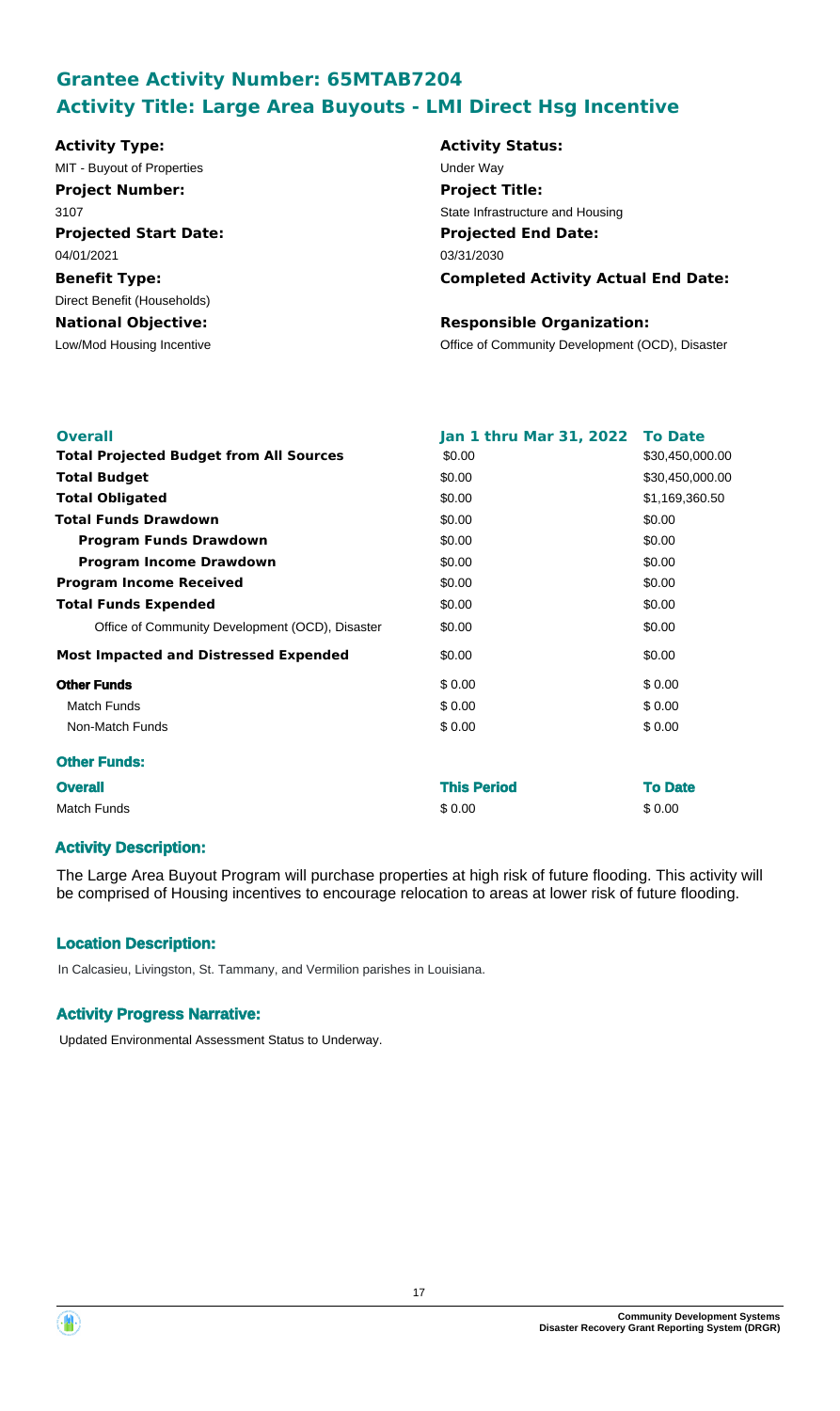|                                 | <b>This Report Period</b> | <b>Cumulative Actual Total / Expected</b> |
|---------------------------------|---------------------------|-------------------------------------------|
|                                 | <b>Total</b>              | <b>Total</b>                              |
| # acres of newly added or       | 0                         | 0/0                                       |
| # acres of wetlands created     | $\Omega$                  | 0/0                                       |
| % decrease in area inundated    | 0                         | 0/0                                       |
| % decrease in NFIP CRS score    | 0                         | 0/0                                       |
| \$estimated flood loss          | $\Omega$                  | 0/0                                       |
| # households relocated          | 0                         | 0/90                                      |
| % increase in number of acres   | 0                         | 0/0                                       |
| # occupied structures in        | 0                         | 0/0                                       |
| # of acres green infrastructure | 0                         | 0/0                                       |
| # of acres green space created  | 0                         | 0/0                                       |
| # of acres green space          | 0                         | 0/0                                       |
| # of acres no longer vulnerable | 0                         | 0/0                                       |
| # of acres of native vegetation | 0                         | 0/0                                       |
| # of brownfield acres converted | 0                         | 0/0                                       |
| # of greenspace users           | 0                         | 0/0                                       |
| # of non-invasive species trees | 0                         | 0/0                                       |
| # of Parcels acquired by admin  | 0                         | 0/0                                       |
| # of Parcels acquired by        | $\Omega$                  | 0/0                                       |
| # of Parcels acquired           | 0                         | 0/90                                      |
| # of Properties                 | 0                         | 0/90                                      |
| # of properties protected from  | 0                         | 0/0                                       |
| # of vacant lots repurposed     | 0                         | 0/0                                       |

|                         | <b>This Report Period</b> | <b>Cumulative Actual Total / Expected</b> |  |  |
|-------------------------|---------------------------|-------------------------------------------|--|--|
|                         | <b>Total</b>              | <b>Total</b>                              |  |  |
| # of Housing Units      | 0                         | 0/90                                      |  |  |
| # of Multifamily Units  | 0                         | 0/0                                       |  |  |
| # of Singlefamily Units | 0                         | 0/90                                      |  |  |

## **Beneficiaries Performance Measures**

|                 |     |            | <b>This Report Period</b> |      | <b>Cumulative Actual Total / Expected</b> |              |          |
|-----------------|-----|------------|---------------------------|------|-------------------------------------------|--------------|----------|
|                 | Low | <b>Mod</b> | <b>Total</b>              | Low  | <b>Mod</b>                                | <b>Total</b> | Low/Mod% |
| # of Households | 0   | 0          |                           | 0/60 | 0/30                                      | 0/90         |          |
| # Owner         | 0   |            |                           | 0/60 | 0/30                                      | 0/90         |          |
| # Renter        |     |            |                           | 0/0  | 0/0                                       | 0/0          |          |

## **Activity Locations**

**No Activity Locations found.**

#### **Other Funding Sources**

No Other Funding Sources Found

## **Other Funding Sources Budgeted - Detail**

## **No Other Match Funding Sources Found**



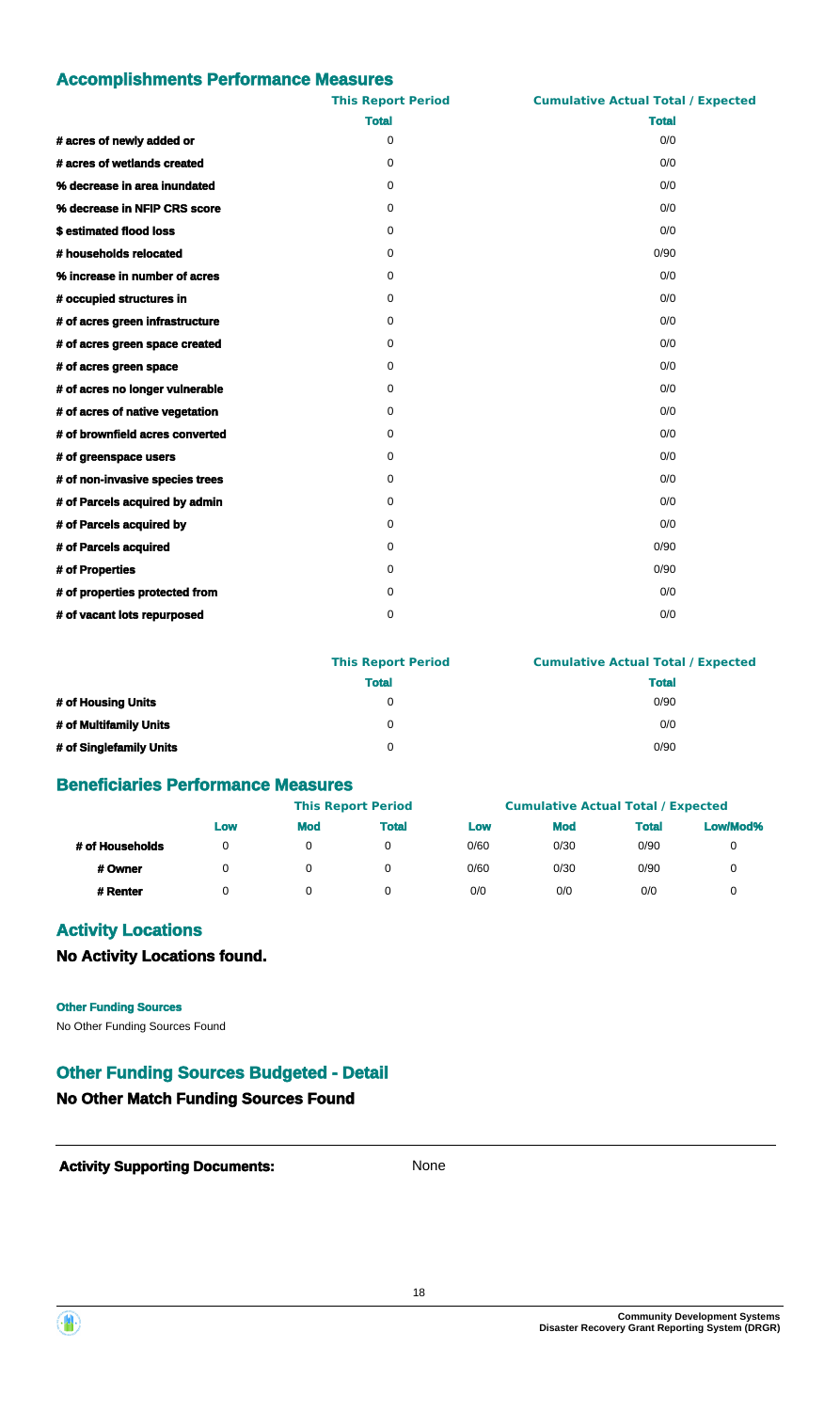# **Grantee Activity Number: 65MTAB7205 Activity Title: Large Area Buyouts - UN Direct**

| <b>Activity Type:</b>         | <b>Activity Status:</b>                         |
|-------------------------------|-------------------------------------------------|
| MIT - Buyout of Properties    | Under Way                                       |
| <b>Project Number:</b>        | <b>Project Title:</b>                           |
| 3107                          | State Infrastructure and Housing                |
| <b>Projected Start Date:</b>  | <b>Projected End Date:</b>                      |
| 04/01/2021                    | 03/31/2030                                      |
| <b>Benefit Type:</b>          | <b>Completed Activity Actual End Date:</b>      |
| Direct Benefit (Households)   |                                                 |
| <b>National Objective:</b>    | <b>Responsible Organization:</b>                |
| <b>Urgent Need Mitigation</b> | Office of Community Development (OCD), Disaster |

| <b>Overall</b>                                  | Jan 1 thru Mar 31, 2022 | <b>To Date</b>  |
|-------------------------------------------------|-------------------------|-----------------|
| <b>Total Projected Budget from All Sources</b>  | \$0.00                  | \$17,400,000.00 |
| <b>Total Budget</b>                             | \$0.00                  | \$17,400,000.00 |
| <b>Total Obligated</b>                          | \$0.00                  | \$668,206.00    |
| <b>Total Funds Drawdown</b>                     | \$30,888.00             | \$30,888.00     |
| <b>Program Funds Drawdown</b>                   | \$30,888.00             | \$30,888.00     |
| <b>Program Income Drawdown</b>                  | \$0.00                  | \$0.00          |
| <b>Program Income Received</b>                  | \$0.00                  | \$0.00          |
| <b>Total Funds Expended</b>                     | \$30,888.00             | \$30,888.00     |
| Office of Community Development (OCD), Disaster | \$30,888.00             | \$30,888.00     |
| <b>Most Impacted and Distressed Expended</b>    | \$0.00                  | \$0.00          |
| <b>Other Funds</b>                              | \$0.00                  | \$0.00          |
| Match Funds                                     | \$0.00                  | \$0.00          |
| Non-Match Funds                                 | \$0.00                  | \$0.00          |
| <b>Other Funds:</b>                             |                         |                 |
| <b>Overall</b>                                  | <b>This Period</b>      | <b>To Date</b>  |
| <b>Match Funds</b>                              | \$0.00                  | \$0.00          |

## **Activity Description:**

The Large Area Buyout Program will purchase properties at high risk of future flooding. This activity will be comprised of Housing incentives to encourage relocation to areas at lower risk of future flooding.

## **Location Description:**

In Calcasieu, Livingston, St. Tammany, and Vermilion parishes in Louisiana.

## **Activity Progress Narrative:**

Expenditures this quarter were to begin buyouts; updated Environmental Assessment Status to Underway.



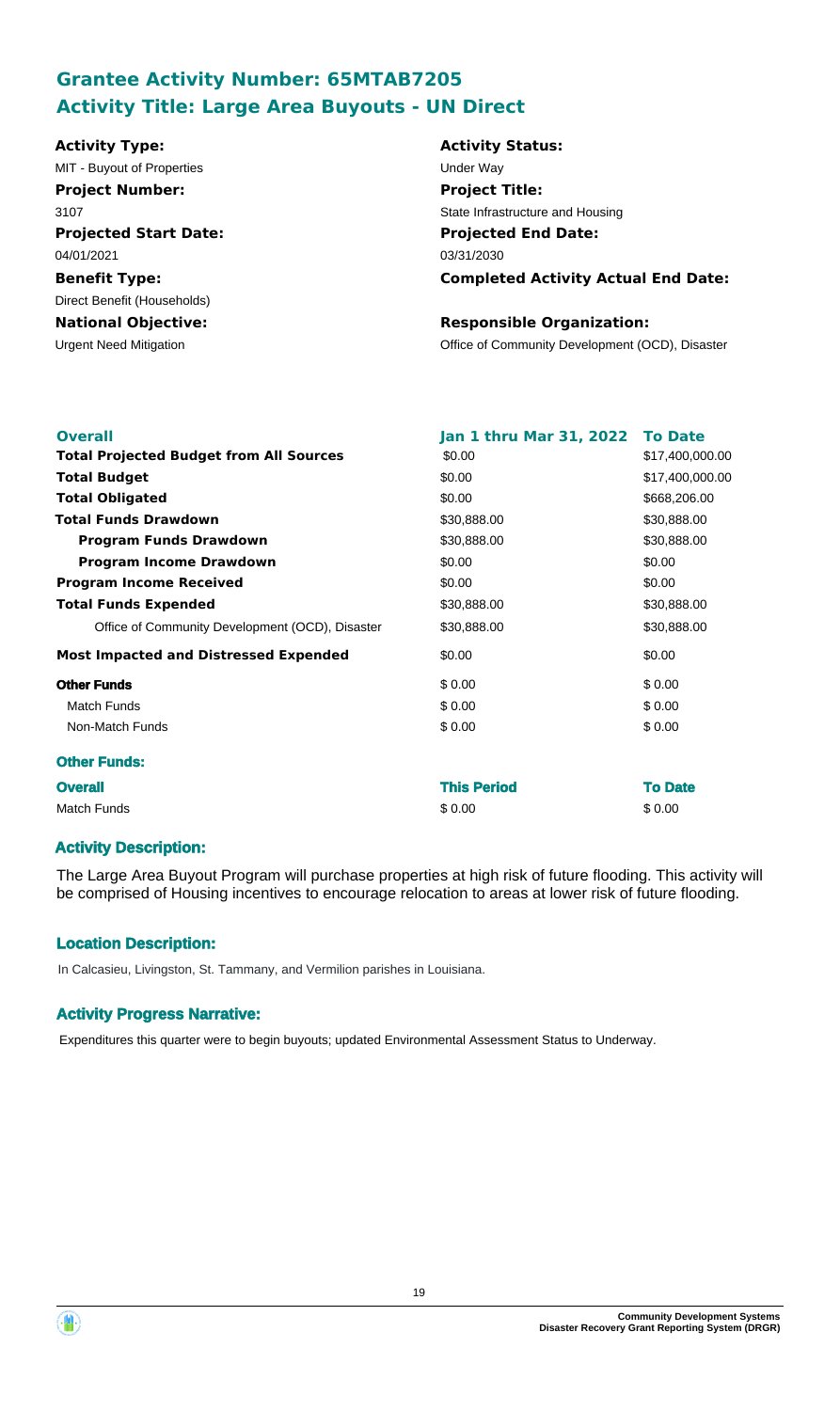|                                 | <b>This Report Period</b> | <b>Cumulative Actual Total / Expected</b> |
|---------------------------------|---------------------------|-------------------------------------------|
|                                 | <b>Total</b>              | <b>Total</b>                              |
| # acres of newly added or       | 0                         | 0/0                                       |
| # acres of wetlands created     | $\Omega$                  | 0/0                                       |
| % decrease in area inundated    | 0                         | 0/0                                       |
| % decrease in NFIP CRS score    | 0                         | 0/0                                       |
| \$estimated flood loss          | $\Omega$                  | 0/0                                       |
| # households relocated          | 0                         | 0/30                                      |
| % increase in number of acres   | 0                         | 0/0                                       |
| # occupied structures in        | 0                         | 0/0                                       |
| # of acres green infrastructure | 0                         | 0/0                                       |
| # of acres green space created  | 0                         | 0/0                                       |
| # of acres green space          | 0                         | 0/0                                       |
| # of acres no longer vulnerable | 0                         | 0/0                                       |
| # of acres of native vegetation | 0                         | 0/0                                       |
| # of brownfield acres converted | 0                         | 0/0                                       |
| # of greenspace users           | 0                         | 0/0                                       |
| # of non-invasive species trees | 0                         | 0/0                                       |
| # of Parcels acquired by admin  | 0                         | 0/0                                       |
| # of Parcels acquired by        | $\Omega$                  | 0/0                                       |
| # of Parcels acquired           | 0                         | 0/30                                      |
| # of Properties                 | 0                         | 0/30                                      |
| # of properties protected from  | 0                         | 0/0                                       |
| # of vacant lots repurposed     | 0                         | 0/0                                       |

|                         | <b>This Report Period</b> | <b>Cumulative Actual Total / Expected</b> |
|-------------------------|---------------------------|-------------------------------------------|
|                         | <b>Total</b>              | <b>Total</b>                              |
| # of Housing Units      | 0                         | 0/30                                      |
| # of Multifamily Units  | 0                         | 0/0                                       |
| # of Singlefamily Units | 0                         | 0/30                                      |

## **Beneficiaries Performance Measures**

|                 |     |            | <b>This Report Period</b> |     | <b>Cumulative Actual Total / Expected</b> |              |          |
|-----------------|-----|------------|---------------------------|-----|-------------------------------------------|--------------|----------|
|                 | Low | <b>Mod</b> | <b>Total</b>              | Low | <b>Mod</b>                                | <b>Total</b> | Low/Mod% |
| # of Households | 0   |            |                           | 0/0 | 0/0                                       | 0/30         |          |
| # Owner         | 0   |            |                           | 0/0 | 0/0                                       | 0/30         |          |
| # Renter        |     |            |                           | 0/0 | 0/0                                       | 0/0          |          |

## **Activity Locations**

**No Activity Locations found.**

#### **Other Funding Sources**

No Other Funding Sources Found

## **Other Funding Sources Budgeted - Detail**

## **No Other Match Funding Sources Found**



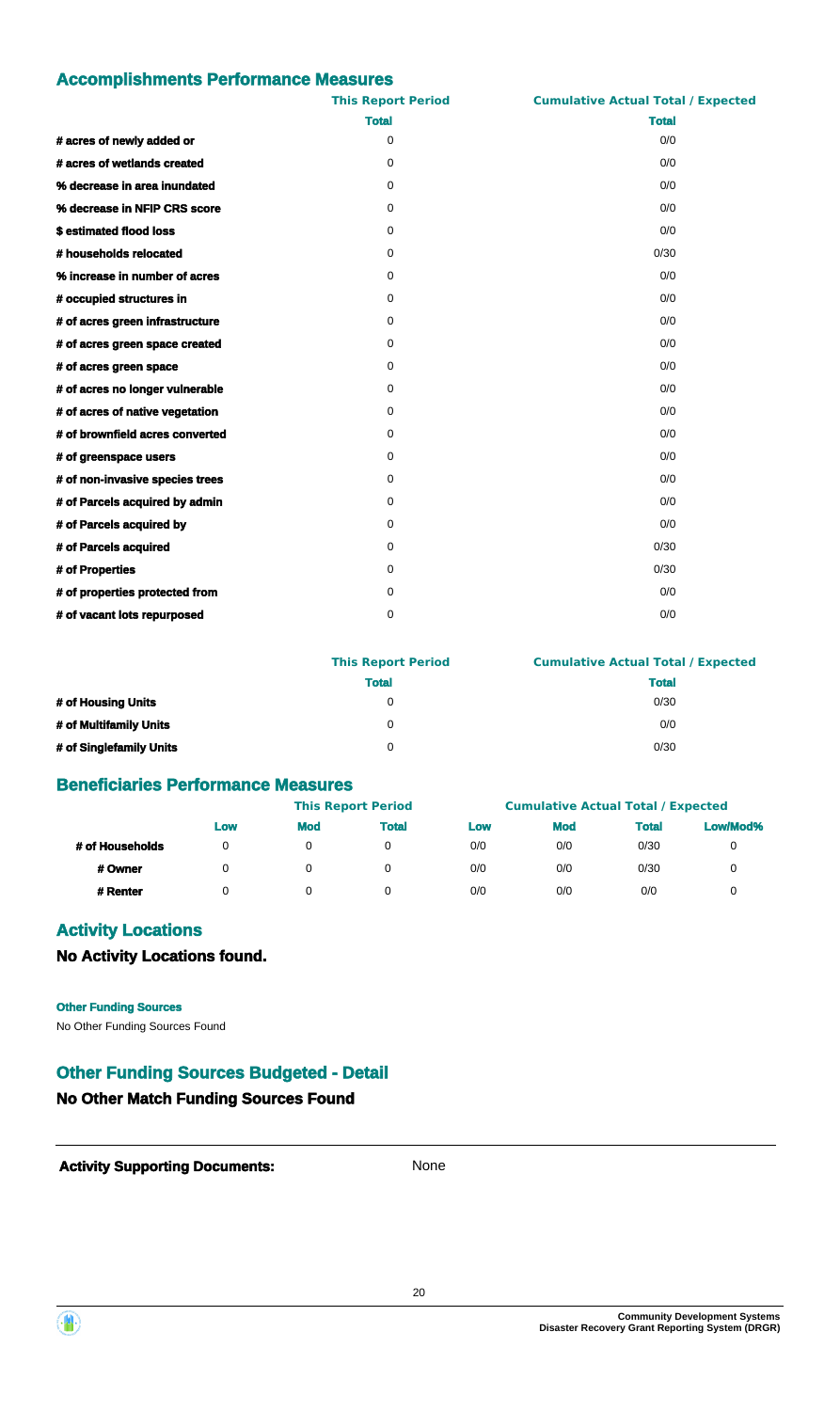# **Grantee Activity Number: 65MTRR7701 Activity Title: Mermentau Basin Inundation Relief Project**

| <b>Activity Type:</b>                                | <b>Activity Status:</b>      |
|------------------------------------------------------|------------------------------|
| MIT - Public Facilities and Improvements-Non Covered | Under Way                    |
| <b>Project Number:</b>                               | <b>Project Title:</b>        |
| 3107                                                 | State Infrastructure and Hou |
| <b>Projected Start Date:</b>                         | <b>Projected End Date:</b>   |
| 03/01/2021                                           | 03/31/2025                   |
| <b>Benefit Type:</b>                                 | <b>Completed Activity</b>    |
| Area Benefit (Census)                                |                              |
| <b>National Objective:</b>                           | <b>Responsible Organiz</b>   |
| <b>Urgent Need Mitigation</b>                        | Cameron Parish Police Jury   |

## **Activity Status: Projected End Date: Completed Activity Actual End Date:** 03/31/2025 red **Under Way Project Title:** State Infrastructure and Housing

# **Responsible Organization:**

| <b>Overall</b>                                 | Jan 1 thru Mar 31, 2022 To Date |                 |
|------------------------------------------------|---------------------------------|-----------------|
| <b>Total Projected Budget from All Sources</b> | \$0.00                          | \$25,400,000.00 |
| <b>Total Budget</b>                            | \$0.00                          | \$25,400,000.00 |
| <b>Total Obligated</b>                         | \$0.00                          | \$25,027,125.00 |
| <b>Total Funds Drawdown</b>                    | \$2,823.75                      | \$19,232.50     |
| <b>Program Funds Drawdown</b>                  | \$2,823.75                      | \$19,232.50     |
| <b>Program Income Drawdown</b>                 | \$0.00                          | \$0.00          |
| <b>Program Income Received</b>                 | \$0.00                          | \$0.00          |
| <b>Total Funds Expended</b>                    | \$2,823.75                      | \$19,232.50     |
| Cameron Parish Police Jury                     | \$2,823.75                      | \$19,232.50     |
| <b>Most Impacted and Distressed Expended</b>   | \$0.00                          | \$0.00          |
| <b>Other Funds</b>                             | \$0.00                          | \$0.00          |
| <b>Match Funds</b>                             | \$0.00                          | \$0.00          |
| Non-Match Funds                                | \$0.00                          | \$0.00          |
| <b>Other Funds:</b>                            |                                 |                 |
| <b>Overall</b>                                 | <b>This Period</b>              | <b>To Date</b>  |
| <b>Match Funds</b>                             | \$0.00                          | \$0.00          |

## **Activity Description:**

This activity is for natural functions restoration and flood storage. Original purpose of this activity changed, activity was re-used for current funding of \$25.4 Million with different proposed accomplishments and beneficiaries.

## **Location Description:**

In Cameron and Vermilion parishes in Louisiana.

## **Activity Progress Narrative:**

Expenditures for this quarter were for mitigation measures in the Mermentau Basin.

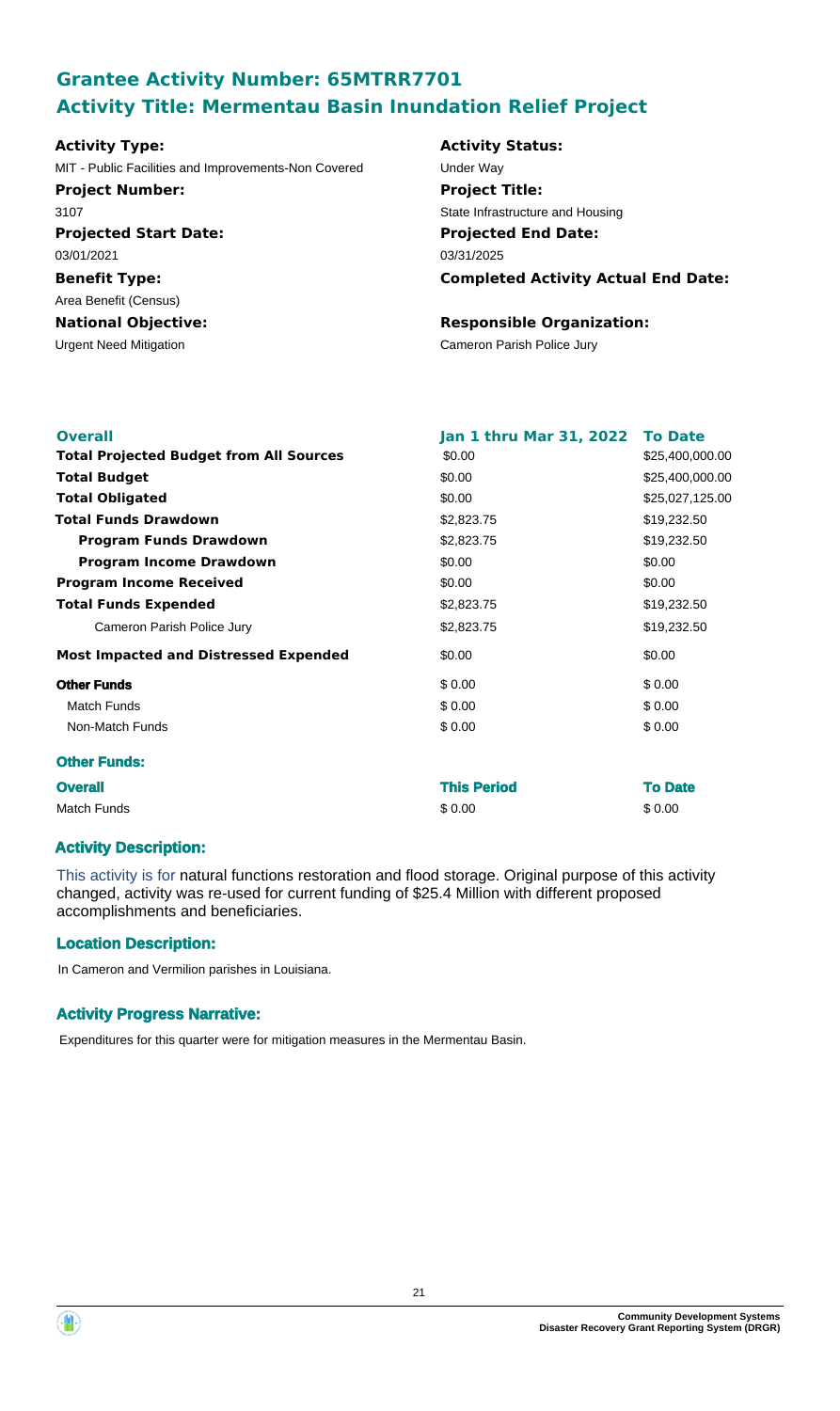|                                           |     |            | <b>This Report Period</b> |     |                                           | <b>Cumulative Actual Total / Expected</b> |                                           |  |  |
|-------------------------------------------|-----|------------|---------------------------|-----|-------------------------------------------|-------------------------------------------|-------------------------------------------|--|--|
|                                           |     |            | <b>Total</b>              |     |                                           | <b>Total</b>                              |                                           |  |  |
| # of public facilities                    |     |            | 0                         |     |                                           | 0/1                                       |                                           |  |  |
|                                           |     |            | <b>This Report Period</b> |     |                                           |                                           | <b>Cumulative Actual Total / Expected</b> |  |  |
|                                           |     |            | <b>Total</b>              |     |                                           | <b>Total</b>                              |                                           |  |  |
| # of Housing Units                        |     |            | 0                         |     |                                           | 0/0                                       |                                           |  |  |
| # of Multifamily Units                    |     |            | 0                         |     | 0/0                                       |                                           |                                           |  |  |
| # of Singlefamily Units                   |     |            | 0                         |     |                                           | 0/0                                       |                                           |  |  |
| <b>Beneficiaries Performance Measures</b> |     |            |                           |     |                                           |                                           |                                           |  |  |
|                                           |     |            | <b>This Report Period</b> |     | <b>Cumulative Actual Total / Expected</b> |                                           |                                           |  |  |
|                                           | Low | <b>Mod</b> | <b>Total</b>              | Low | <b>Mod</b>                                | <b>Total</b>                              | Low/Mod%                                  |  |  |
| # of structures                           | 0   | 0          | 0                         | 0/0 | 0/0                                       | 0/0                                       | 0                                         |  |  |

|              |          | <b>Beneficiaries - Area Benefit Census</b> |              |          |
|--------------|----------|--------------------------------------------|--------------|----------|
|              | Low      | <b>Mod</b>                                 | <b>Total</b> | Low/Mod% |
| # of Persons | $\Omega$ | $\Omega$                                   | 65315        | 0.00     |

**LMI%:** 40.4

## **Activity Locations**

## **No Activity Locations found.**

#### **Other Funding Sources**

No Other Funding Sources Found

# **Other Funding Sources Budgeted - Detail**

## **No Other Match Funding Sources Found**



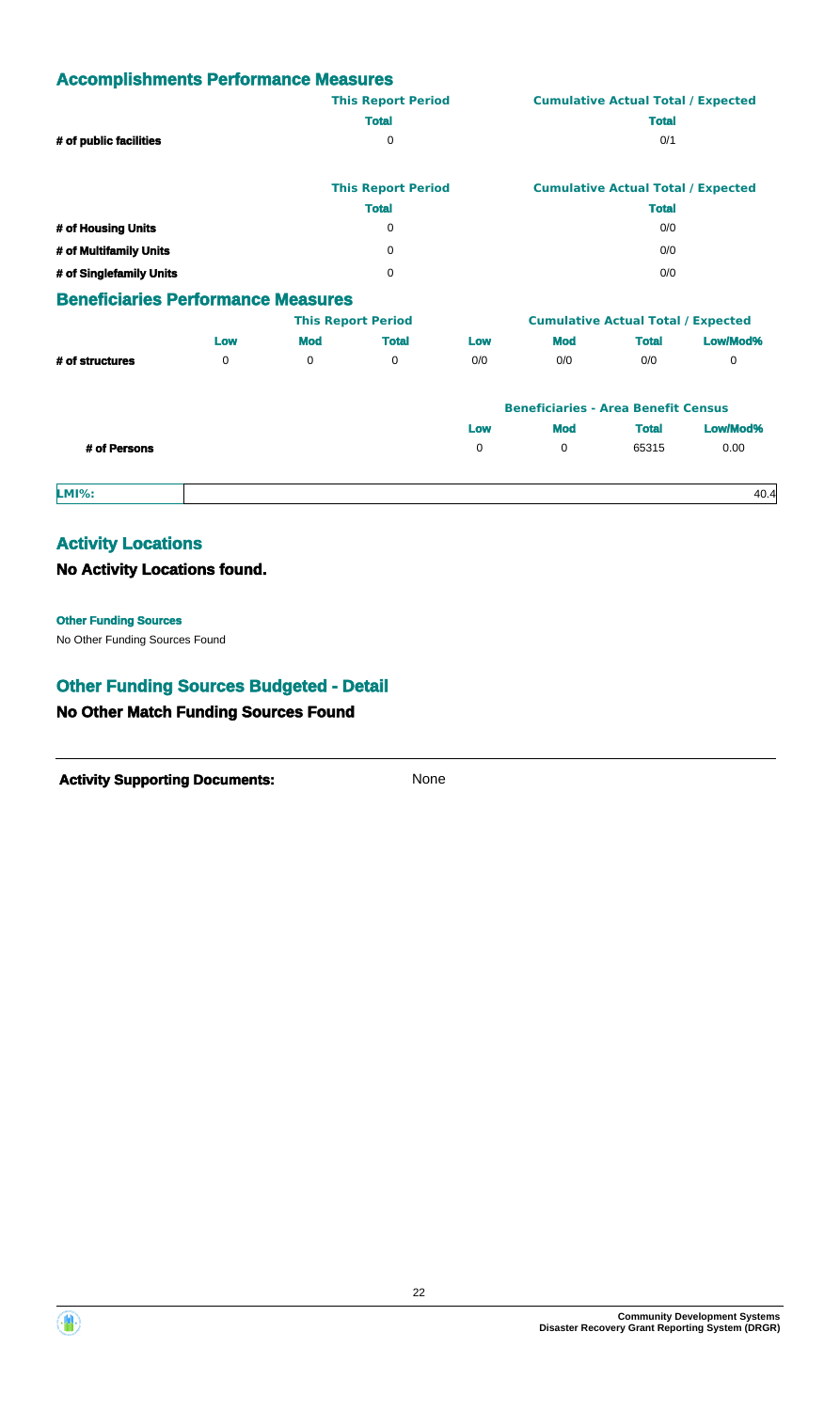## **Grantee Activity Number: 65MTRR7702 Activity Title: Bayou Cocodrie Runoff Retention and Critical Infrastructure Improvements**

## **Activity Type:** MIT - Public Facilities and Improvements-Non Covered Under Way

**Projected Start Date: Benefit Type:** Urgent Need Mitigation Louisiana Department of Transportation and **National Objective:** 02/01/2021 Area Benefit (Census) **Project Number:** 3107

## **Activity Status: Projected End Date: Completed Activity Actual End Date:** 01/31/2026 **Project Title:** State Infrastructure and Housing

### **Responsible Organization:**

| <b>Overall</b>                                 | Jan 1 thru Mar 31, 2022 To Date |                |
|------------------------------------------------|---------------------------------|----------------|
| <b>Total Projected Budget from All Sources</b> | \$0.00                          | \$2,243,200.00 |
| <b>Total Budget</b>                            | \$0.00                          | \$2,243,200.00 |
| <b>Total Obligated</b>                         | \$0.00                          | \$2,243,200.00 |
| <b>Total Funds Drawdown</b>                    | \$80.00                         | \$890.00       |
| <b>Program Funds Drawdown</b>                  | \$80.00                         | \$890.00       |
| <b>Program Income Drawdown</b>                 | \$0.00                          | \$0.00         |
| <b>Program Income Received</b>                 | \$0.00                          | \$0.00         |
| <b>Total Funds Expended</b>                    | \$80.00                         | \$890.00       |
| Louisiana Department of Transportation and     | \$0.00                          | \$0.00         |
| Pan American Engineers Inc                     | \$80.00                         | \$890.00       |
| <b>Most Impacted and Distressed Expended</b>   | \$0.00                          | \$0.00         |
| <b>Other Funds</b>                             | \$0.00                          | \$0.00         |
| Match Funds                                    | \$0.00                          | \$0.00         |
| Non-Match Funds                                | \$0.00                          | \$0.00         |
| <b>Other Funds:</b>                            |                                 |                |
| <b>Overall</b>                                 | <b>This Period</b>              | <b>To Date</b> |
| <b>Match Funds</b>                             | \$0.00                          | \$0.00         |

## **Activity Description:**

This activity is for drawdown gate and hardening. Original purpose of this activity changed, activity was re-used for current funding of \$2.2 Million with different proposed accomplishments and beneficiaries.

## **Location Description:**

In Rapides and Evangeline parishes in Louisiana.

## **Activity Progress Narrative:**

Expenditures this quarter were to Pan American Engineers for Bayou Cocodrie mitigation measures.

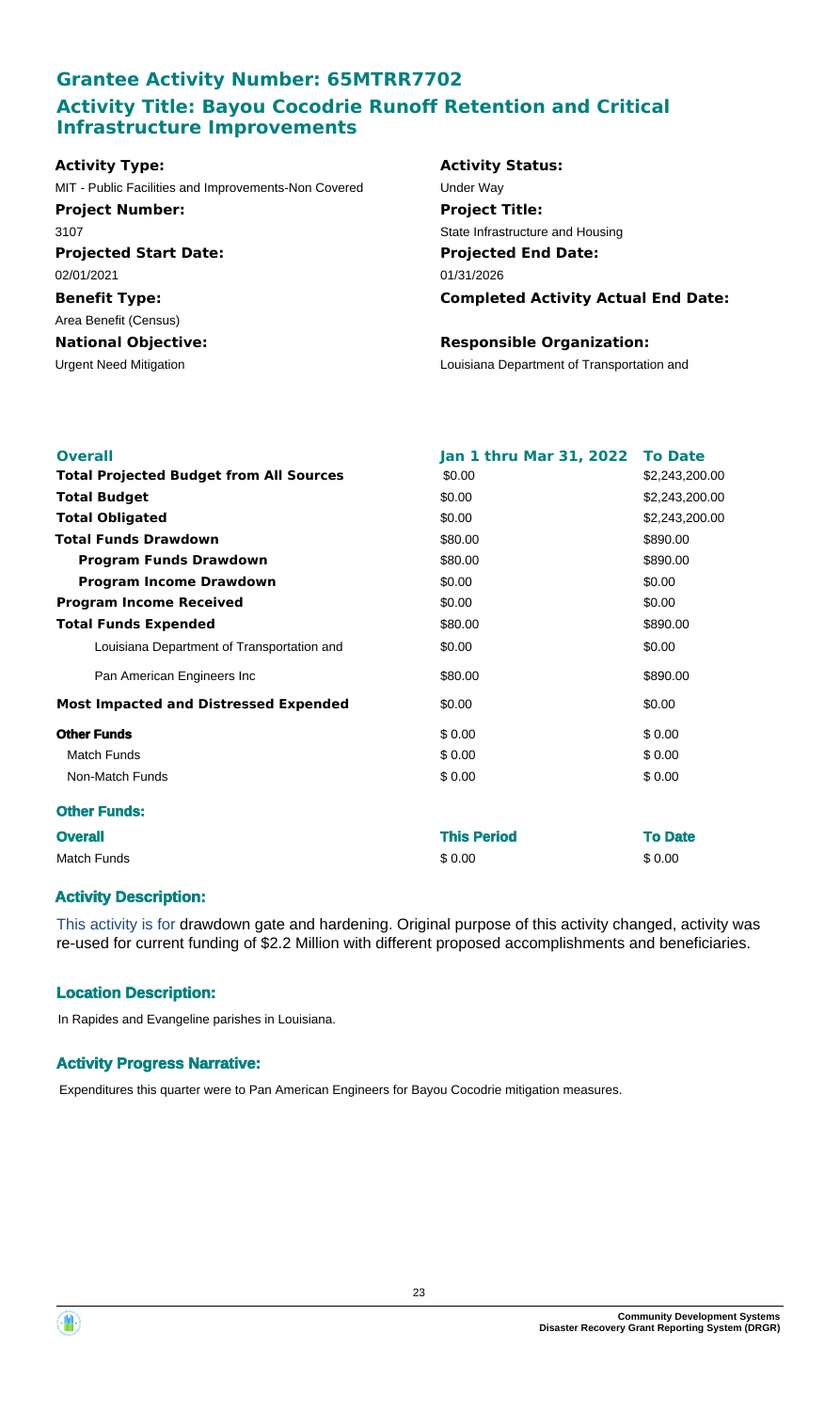|                        | <b>This Report Period</b> | <b>Cumulative Actual Total / Expected</b> |
|------------------------|---------------------------|-------------------------------------------|
|                        | <b>Total</b>              | <b>Total</b>                              |
| # of public facilities | 0                         | 0/1                                       |
|                        |                           |                                           |
|                        |                           |                                           |

|                         | <b>This Report Period</b> | <b>Cumulative Actual Total / Expected</b> |
|-------------------------|---------------------------|-------------------------------------------|
|                         | <b>Total</b>              | <b>Total</b>                              |
| # of Housing Units      | 0                         | 0/0                                       |
| # of Multifamily Units  | 0                         | 0/0                                       |
| # of Singlefamily Units | n                         | 0/0                                       |

## **Beneficiaries Performance Measures**

|              |     | <b>Beneficiaries - Area Benefit Census</b> |              |          |  |
|--------------|-----|--------------------------------------------|--------------|----------|--|
|              | Low | <b>Mod</b>                                 | <b>Total</b> | Low/Mod% |  |
| # of Persons | 0   |                                            | 5765         | 0.00     |  |
| <b>LMI%:</b> |     |                                            |              | 38.33    |  |

## **Activity Locations**

**No Activity Locations found.**

**Other Funding Sources**

No Other Funding Sources Found

## **Other Funding Sources Budgeted - Detail**

## **No Other Match Funding Sources Found**

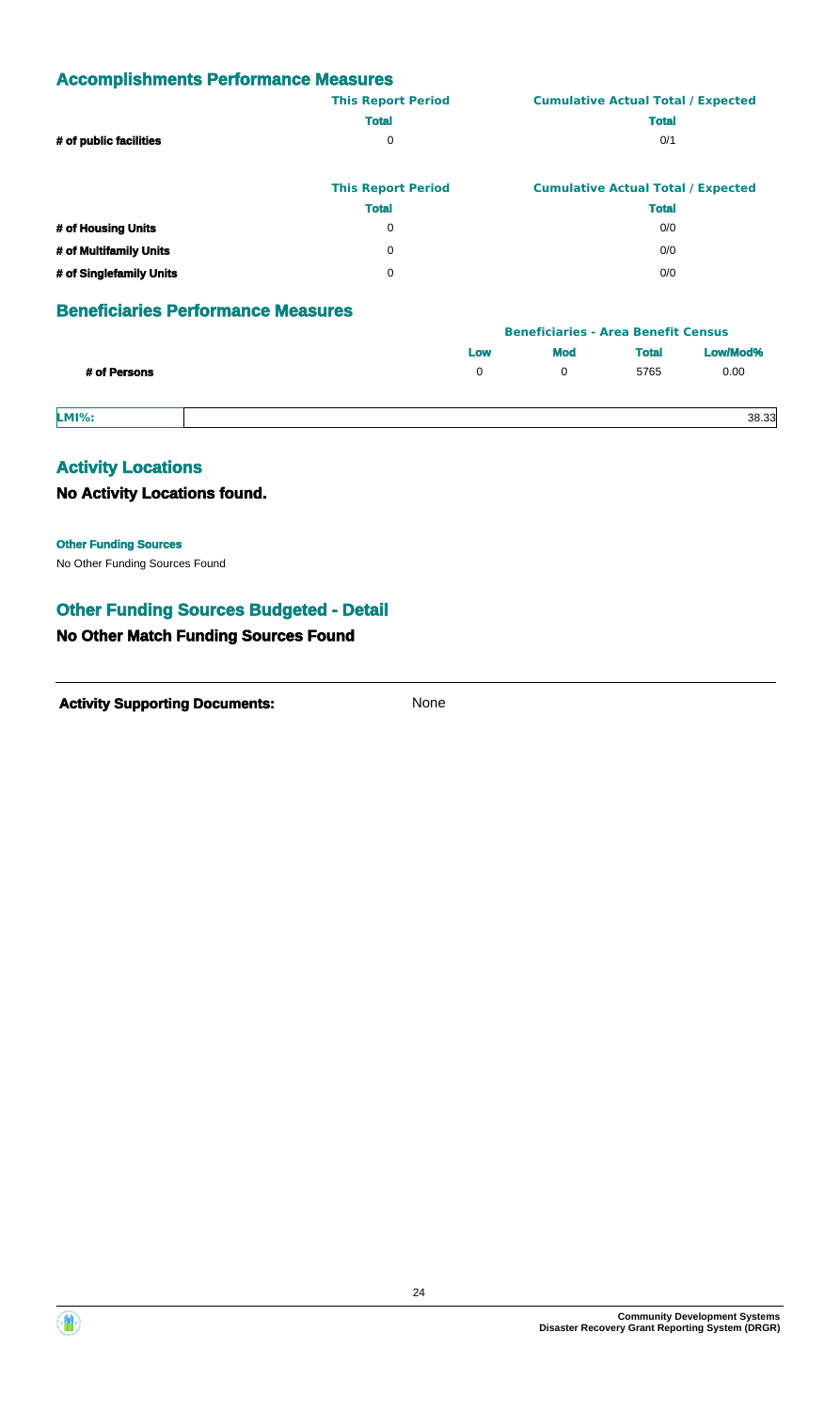# **Grantee Activity Number: 65MTRR7704 Activity Title: LSUA Drainage Improvements**

**Projected Start Date: Benefit Type: National Objective: Activity Type:** 09/17/2020 Area Benefit (Census) MIT - Public Facilities and Improvements-Non Covered Under Way **Project Number:** 3107

#### **Activity Status:**

**Projected End Date: Completed Activity Actual End Date:** 09/30/2023 **Project Title:** State Infrastructure and Housing

### **Responsible Organization:**

Urgent Need Mitigation Division of Administration Facility Planning

| <b>Overall</b> |                                                | Jan 1 thru Mar 31, 2022 | <b>To Date</b> |
|----------------|------------------------------------------------|-------------------------|----------------|
|                | <b>Total Projected Budget from All Sources</b> | \$0.00                  | \$3,515,672.50 |
|                | <b>Total Budget</b>                            | \$0.00                  | \$3,515,672.50 |
|                | <b>Total Obligated</b>                         | \$0.00                  | \$3,515,672.50 |
|                | <b>Total Funds Drawdown</b>                    | \$845,238.21            | \$871,683.59   |
|                | <b>Program Funds Drawdown</b>                  | \$845,238.21            | \$871,683.59   |
|                | <b>Program Income Drawdown</b>                 | \$0.00                  | \$0.00         |
|                | <b>Program Income Received</b>                 | \$0.00                  | \$0.00         |
|                | <b>Total Funds Expended</b>                    | \$845,238.21            | \$871,683.59   |
|                | Division of Administration Facility Planning   | \$839,430.71            | \$839,430.71   |
|                | Pan American Engineers Inc                     | \$5,807.50              | \$25,021.25    |
|                | Ramboll US Corporation                         | \$0.00                  | \$7,231.63     |
|                | <b>Most Impacted and Distressed Expended</b>   | \$0.00                  | \$0.00         |
|                | <b>Other Funds</b>                             | \$0.00                  | \$0.00         |
|                | <b>Match Funds</b>                             | \$0.00                  | \$0.00         |
|                | Non-Match Funds                                | \$0.00                  | \$0.00         |
|                | <b>Other Funds:</b>                            |                         |                |
| <b>Overall</b> |                                                | <b>This Period</b>      | <b>To Date</b> |
|                | <b>Match Funds</b>                             | \$0.00                  | \$0.00         |
|                |                                                |                         |                |

### **Activity Description:**

This activity is for drainage improvements to LSU Alexandria campus.

### **Location Description:**

In Rapides, Grant, and Avoyelles parishes in Louisiana.

### **Activity Progress Narrative:**

Expenditures this quarter were to the Division of Administration and Pan American Engineers for facility planning of LSUA Drainage.

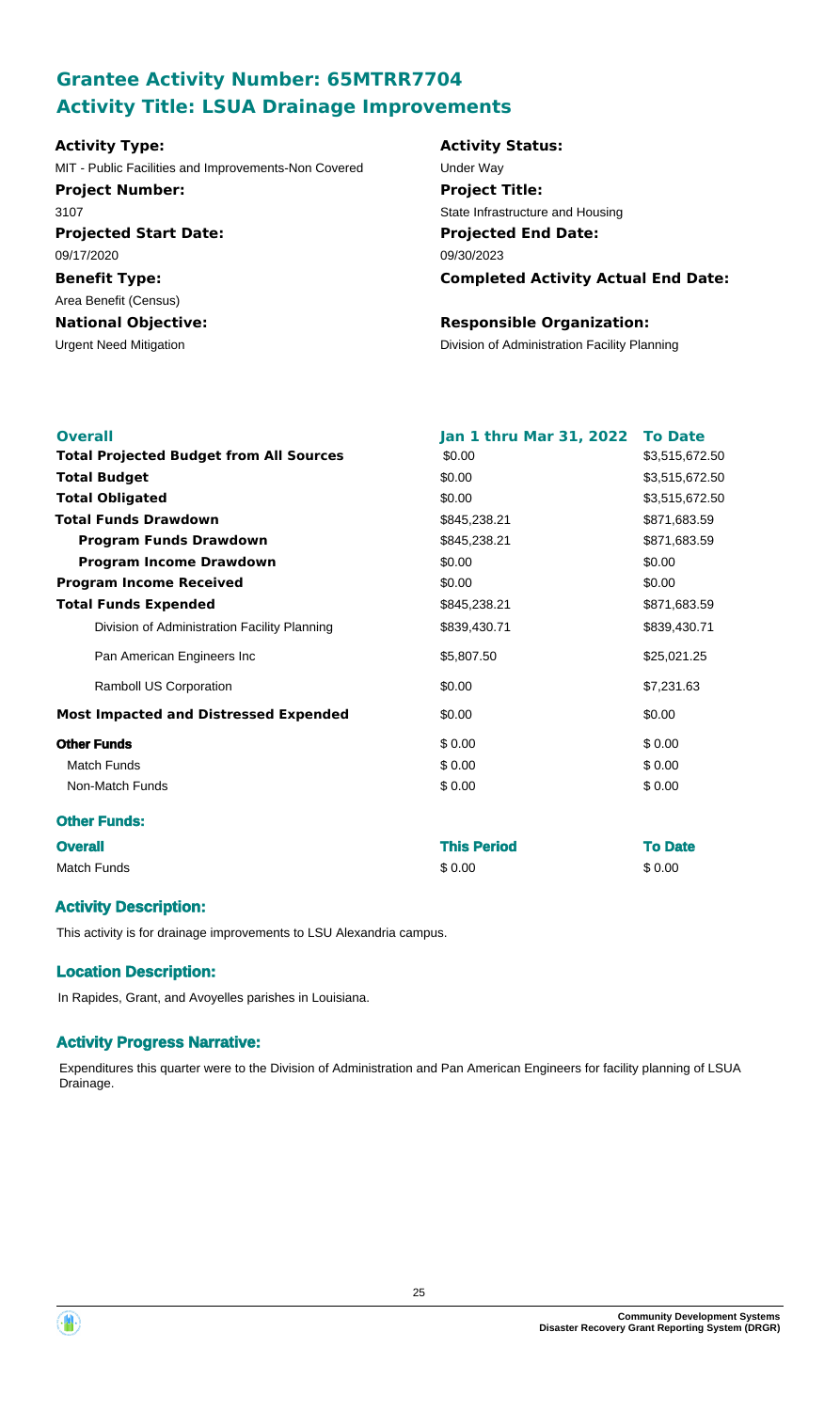|                            | <b>This Report Period</b> | <b>Cumulative Actual Total / Expected</b> |
|----------------------------|---------------------------|-------------------------------------------|
|                            | <b>Total</b>              | <b>Total</b>                              |
| # of Linear feet of Public | 0                         | 0/4920                                    |
|                            |                           |                                           |

|                         | <b>This Report Period</b> | <b>Cumulative Actual Total / Expected</b> |  |  |
|-------------------------|---------------------------|-------------------------------------------|--|--|
|                         | <b>Total</b>              | <b>Total</b>                              |  |  |
| # of Housing Units      | 0                         | 0/0                                       |  |  |
| # of Multifamily Units  | 0                         | 0/0                                       |  |  |
| # of Singlefamily Units | 0                         | 0/0                                       |  |  |

## **Beneficiaries Performance Measures**

|              | <b>Beneficiaries - Area Benefit Census</b> |            |              |          |  |
|--------------|--------------------------------------------|------------|--------------|----------|--|
|              | Low                                        | <b>Mod</b> | <b>Total</b> | Low/Mod% |  |
| # of Persons | 0                                          |            | 184520       | 0.00     |  |
| <b>LMI%:</b> |                                            |            |              | 40.92    |  |

# **Activity Locations**

**No Activity Locations found.**

**Other Funding Sources**

No Other Funding Sources Found

## **Other Funding Sources Budgeted - Detail**

## **No Other Match Funding Sources Found**

**Activity Supporting Documents:** None

## **Project # / 3108 / Non-Federal Cost Share Assistance**



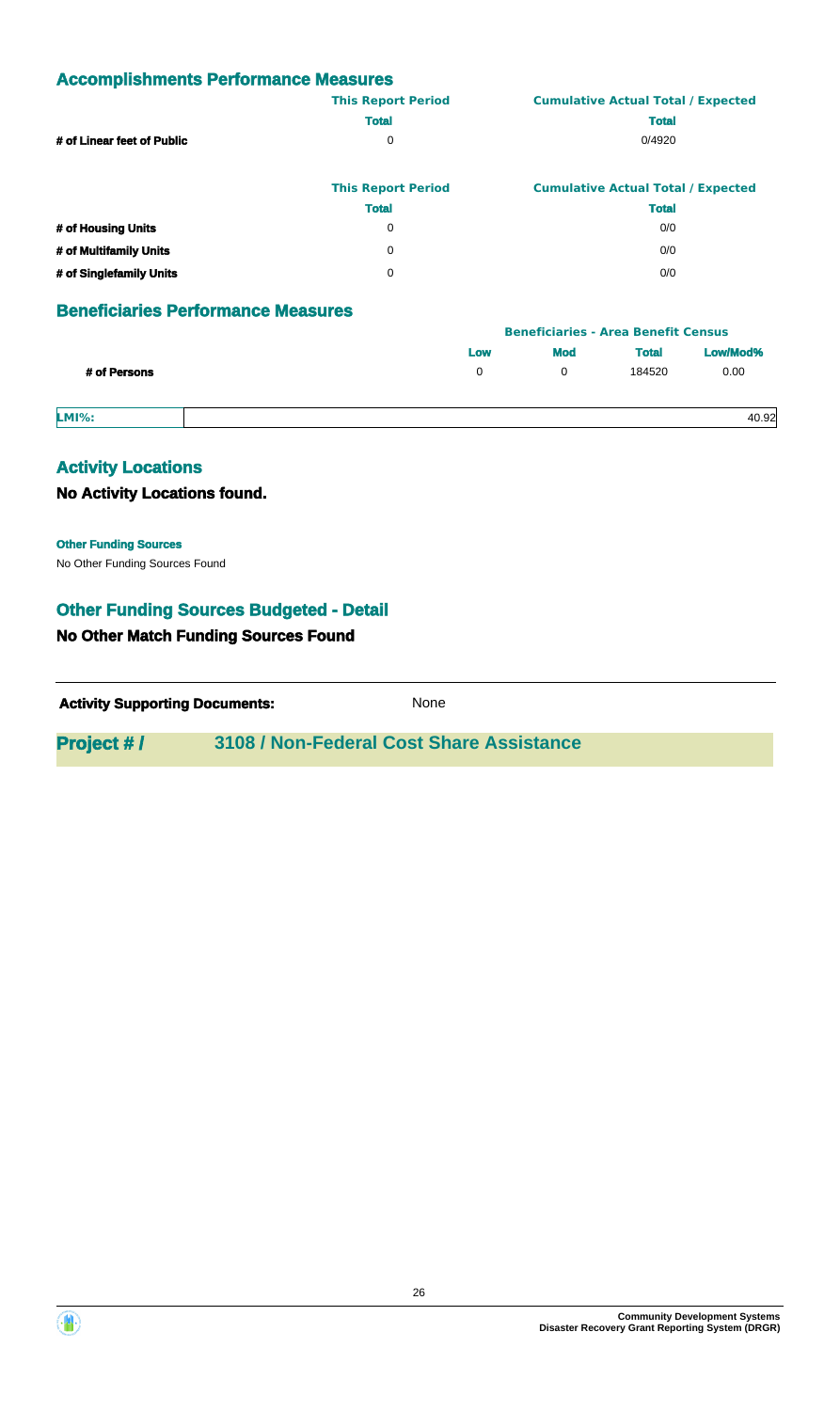# **Grantee Activity Number: 17MTCS7703 Activity Title: Ward Creek Watershed Detention Project**

| <b>Activity Type:</b>                               |
|-----------------------------------------------------|
| MIT - Public Facilities and Improvements-Non Covere |
| <b>Project Number:</b>                              |
| 3108                                                |
| <b>Projected Start Date:</b>                        |
| 09/17/2020                                          |
| <b>Benefit Type:</b>                                |
| Area Benefit (Census)                               |
| <b>National Objective:</b>                          |
| Urgent Need Mitigation                              |

### **Activity Status:**

**Projected End Date: Completed Activity Actual End Date:** 09/17/2027 d Under Way **Project Title:** Non-Federal Cost Share Assistance

## **Responsible Organization:**

East Baton Rouge Parish

| <b>Overall</b>                                 | Jan 1 thru Mar 31, 2022 | <b>To Date</b>  |
|------------------------------------------------|-------------------------|-----------------|
| <b>Total Projected Budget from All Sources</b> | \$0.00                  | \$25,544,789.00 |
| <b>Total Budget</b>                            | \$0.00                  | \$25,544,789.00 |
| <b>Total Obligated</b>                         | \$0.00                  | \$0.00          |
| <b>Total Funds Drawdown</b>                    | \$0.00                  | \$0.00          |
| <b>Program Funds Drawdown</b>                  | \$0.00                  | \$0.00          |
| <b>Program Income Drawdown</b>                 | \$0.00                  | \$0.00          |
| <b>Program Income Received</b>                 | \$0.00                  | \$0.00          |
| <b>Total Funds Expended</b>                    | \$0.00                  | \$0.00          |
| East Baton Rouge Parish                        | \$0.00                  | \$0.00          |
| <b>Most Impacted and Distressed Expended</b>   | \$0.00                  | \$0.00          |
| <b>Other Funds</b>                             | \$0.00                  | \$0.00          |
| Match Funds                                    | \$0.00                  | \$0.00          |
| Non-Match Funds                                | \$0.00                  | \$0.00          |
| <b>Other Funds:</b>                            |                         |                 |
| <b>Overall</b>                                 | <b>This Period</b>      | <b>To Date</b>  |
| <b>Match Funds</b>                             | \$0.00                  | \$0.00          |

### **Activity Description:**

The activity will provide approximately 1,271,307 cubic yards of additional storage capacity to East Baton Rouge's currently stressed drainage system. This additional storage will consist of constructing 197 acres of detention at approximately 4 ft. deep throughout the upper reaches of Ward Creek Watershed.

## **Location Description:**

17200 Airline Hwy, Baton Rouge, LA, 70817

### **Activity Progress Narrative:**

Changed National Objective from Low/Moderate to Urgent Need Mitigation to match the LMI percentage. Removed performance measure proposed beneficiaries # of persons of low and moderate since the National Objective changed.

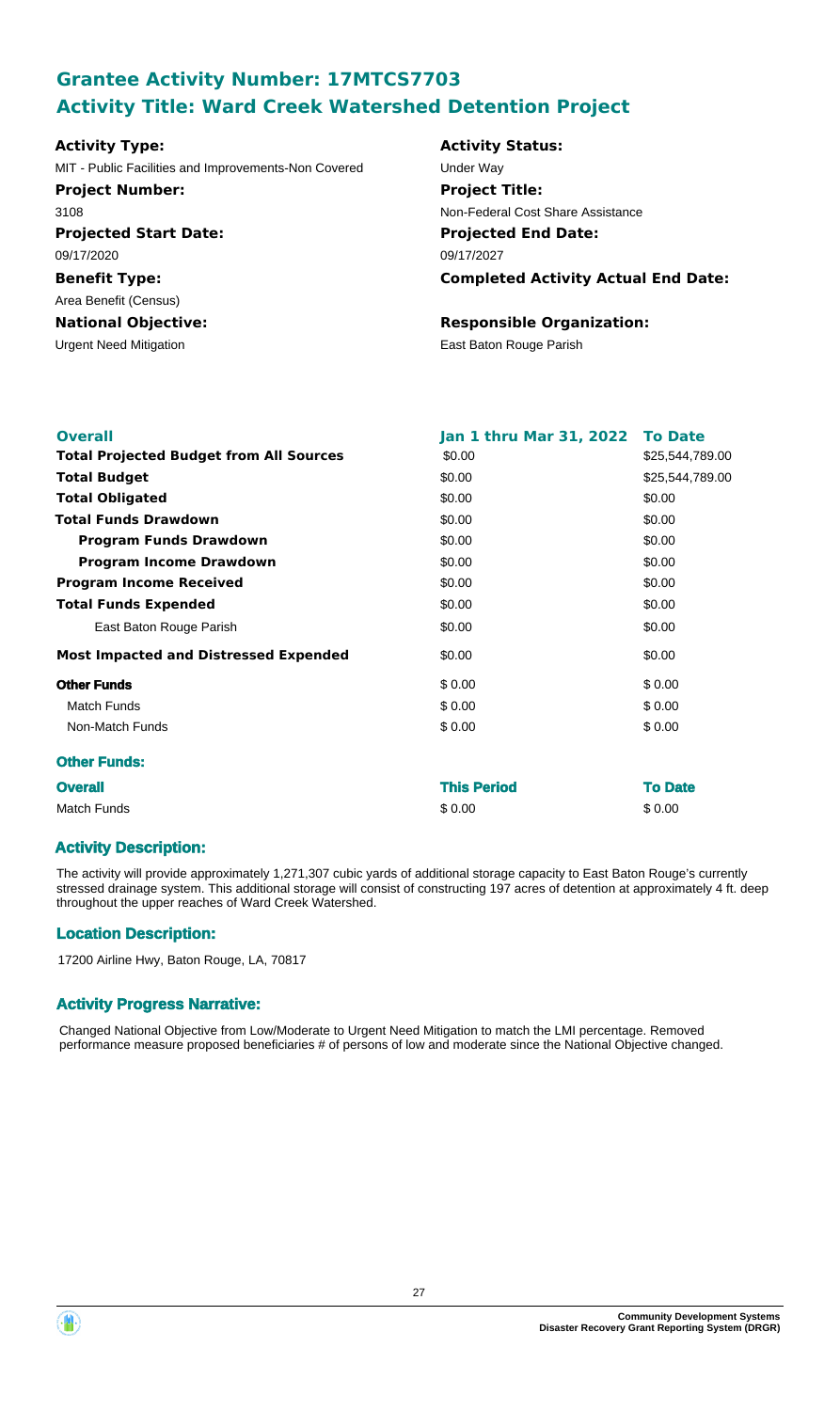|                                  | <b>This Report Period</b> | <b>Cumulative Actual Total / Expected</b> |
|----------------------------------|---------------------------|-------------------------------------------|
|                                  | <b>Total</b>              | <b>Total</b>                              |
| # acres of newly added or        | 0                         | 0/0                                       |
| # acres of wetlands created      | 0                         | 0/0                                       |
| # cubic feet of stormwater       | 0                         | 0/0                                       |
| % decrease in affluent           | 0                         | 0/0                                       |
| % decrease in area inundated     | 0                         | 0/0                                       |
| % decrease in disruption hours   | 0                         | 0/0                                       |
| % decrease in NFIP CRS score     | 0                         | 0/0                                       |
| % decrease in road closures in   | 0                         | 0/0                                       |
| % decrease water surface         | 0                         | 0/0                                       |
| \$estimated flood loss           | 0                         | 0/0                                       |
| \$ Funds allocated for water     | 0                         | 0/0                                       |
| \$ Funds allocated for water-    | 0                         | 0/0                                       |
| % increase in acres of cropland  | 0                         | 0/0                                       |
| % increase in groundwater        | 0                         | 0/0                                       |
| % increase in number of acres    | 0                         | 0/0                                       |
| % increase in pumping capacity   | 0                         | 0/0                                       |
| # linear feet of streams         | 0                         | 0/0                                       |
| # occupied structures in         | 0                         | 0/0                                       |
| # of acres green infrastructure  | 0                         | 0/0                                       |
| # of acres green space created   | 0                         | 0/0                                       |
| # of acres green space           | 0                         | 0/0                                       |
| # of acres no longer vulnerable  | 0                         | 0/0                                       |
| # of acres of native vegetation  | 0                         | 0/0                                       |
| # of acres with improved         | 0                         | 0/0                                       |
| # of brownfield acres converted  | 0                         | 0/0                                       |
| # of buildings (non-residential) | 0                         | 0/0                                       |
| # of containment systems         | 0                         | 0/0                                       |
| # of Elevated Structures         | 0                         | 0/0                                       |
| # of fewer outages of critical   | 0                         | 0/0                                       |
| # of green infrastructure        | 0                         | 0/0                                       |
| # of greenspace users            | 0                         | 0/0                                       |
| # of Linear feet of Public       | 0                         | 0/0                                       |
| # of Linear Feet of Sewer Lines  | 0                         | 0/0                                       |
| # of linear feet of shoreline    | 0                         | 0/0                                       |
| # of linear feet of stream       | 0                         | 0/0                                       |
| # of linear feet of trails       | 0                         | 0/0                                       |
| # of Linear Feet of Water Lines  | 0                         | 0/0                                       |
| # of Linear miles of Public      | 0                         | 0/0                                       |
| # of Non-business                | 0                         | 0/0                                       |
| # of non-invasive species trees  | 0                         | 0/0                                       |
| # of properties protected from   | 0                         | 0/0                                       |
| # of properties with access      | 0                         | 0/0                                       |
| # of public facilities           | 0                         | 0/0                                       |
| # of pump stations               | 0                         | 0/0                                       |
| # of reduced hours streets are   | 0                         | 0/0                                       |
| # of residents protected from    | 0                         | 0/42560                                   |
| # of Section 3 Labor Hours       | 0                         | 0/0                                       |
| # of small water retention       | 0                         | 0/0                                       |
| # of storm water projects        | 0                         | 0/0                                       |
|                                  | 0                         | 0/0                                       |
| # of Targeted Section 3 Labor    |                           |                                           |

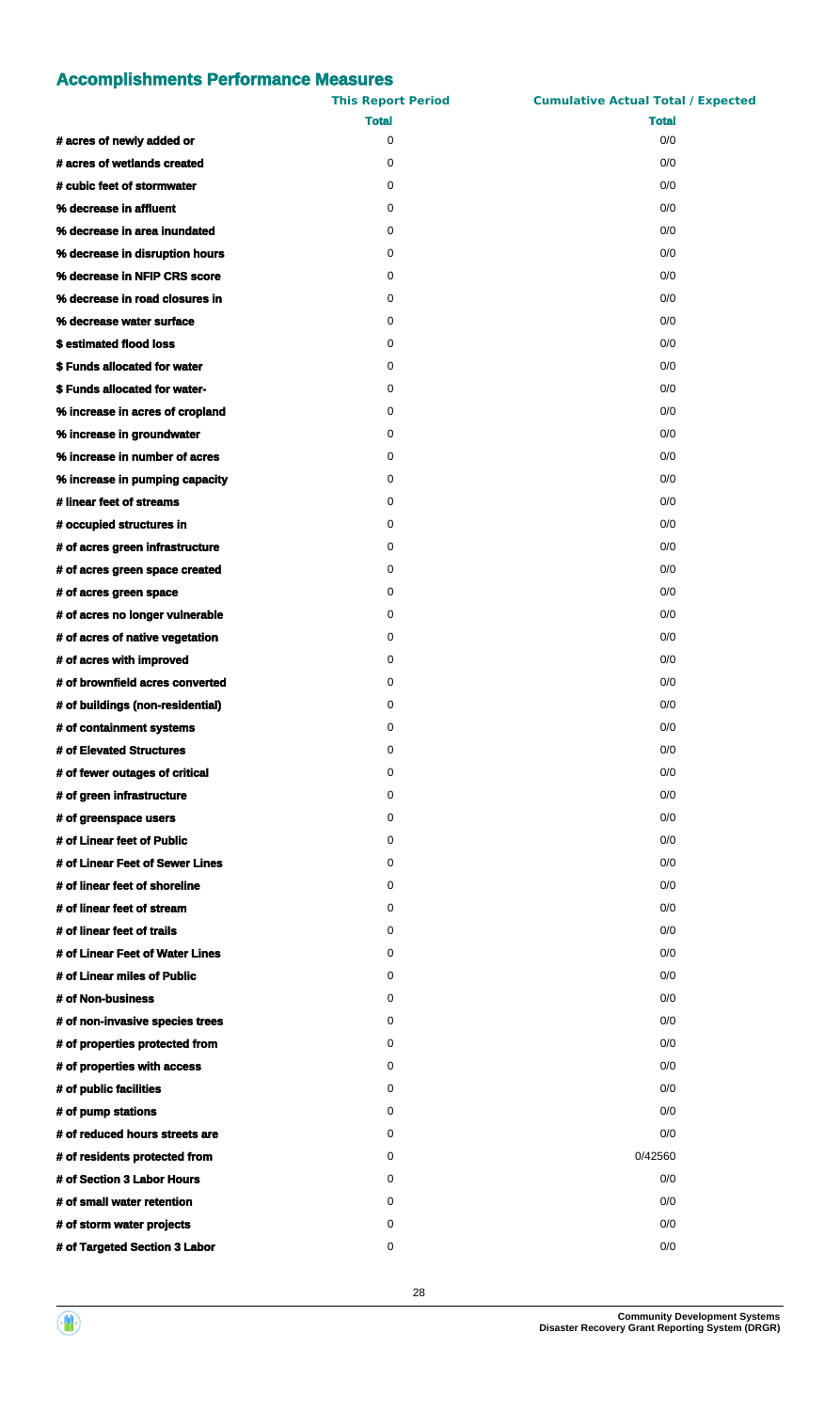| # of Total Labor Hours         | 0 | 0/0 |
|--------------------------------|---|-----|
| # of vacant lots repurposed    | 0 | 0/0 |
| # of water control structures  | 0 | 0/0 |
| % reduction in emergency       | 0 | 0/0 |
| % reduction in energy costs    | 0 | 0/0 |
| % reduction in loss of service | 0 | 0/0 |
| % reduction of sanitary sewer  | 0 | 0/0 |
| % reduction of water surface   | 0 | 0/0 |
| % reduction of watershed       | 0 | 0/0 |
|                                |   |     |

|                         | <b>This Report Period</b> | <b>Cumulative Actual Total / Expected</b> |  |  |
|-------------------------|---------------------------|-------------------------------------------|--|--|
|                         | <b>Total</b>              | <b>Total</b>                              |  |  |
| # of Housing Units      | 0                         | 0/0                                       |  |  |
| # of Multifamily Units  | 0                         | 0/0                                       |  |  |
| # of Singlefamily Units | 0                         | 0/0                                       |  |  |

### **Beneficiaries Performance Measures**

|                 |     | <b>This Report Period</b> |       | <b>Cumulative Actual Total / Expected</b> |            |       |          |
|-----------------|-----|---------------------------|-------|-------------------------------------------|------------|-------|----------|
|                 | Low | Mod                       | Total | LOW                                       | <b>Mod</b> | Total | Low/Mod% |
| # of structures |     |                           |       | 0/0                                       | 0/0        | 0/0   |          |

|              | <b>Beneficiaries - Area Benefit Census</b> |            |              |          |
|--------------|--------------------------------------------|------------|--------------|----------|
|              | Low                                        | Mod        | <b>Total</b> | Low/Mod% |
| # of Persons | $\Omega$                                   | $^{\circ}$ | 42560        | 0.00     |
|              |                                            |            |              |          |

**LMI%:** 27.48

# **Activity Locations**

## **No Activity Locations found.**

#### **Other Funding Sources**

No Other Funding Sources Found

## **Other Funding Sources Budgeted - Detail**

## **No Other Match Funding Sources Found**

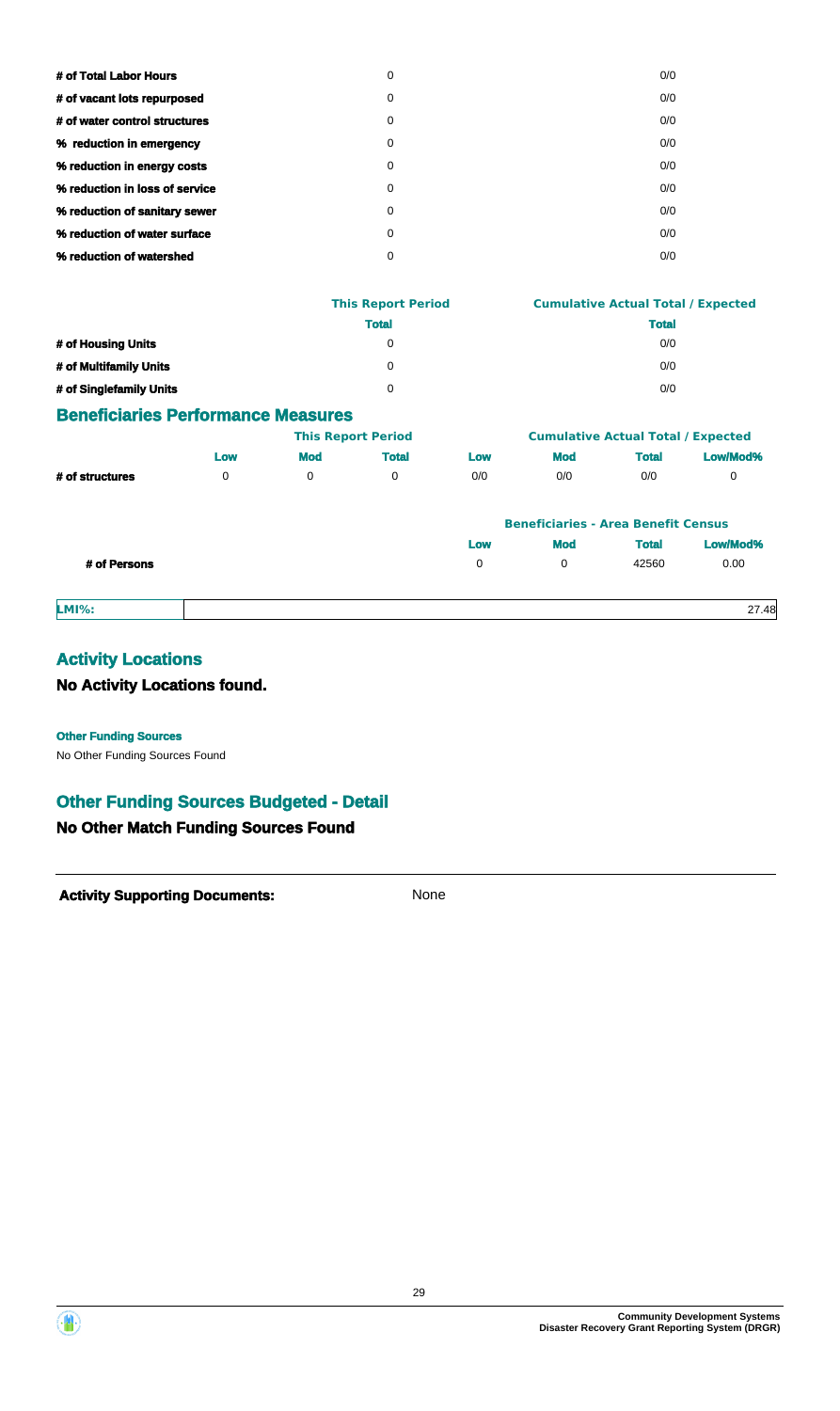# **Grantee Activity Number: 37MTCS7702 Activity Title: Black Bayou Canal Drainage Improvements**

| <b>Activity Type:</b>                                | <b>Activity Status:</b>            |  |  |
|------------------------------------------------------|------------------------------------|--|--|
| MIT - Public Facilities and Improvements-Non Covered | Under Way                          |  |  |
| <b>Project Number:</b>                               | <b>Project Title:</b>              |  |  |
| 3108                                                 | Non-Federal Cost Share As:         |  |  |
| <b>Projected Start Date:</b>                         | <b>Projected End Date:</b>         |  |  |
| 09/17/2020                                           | 09/17/2027                         |  |  |
| <b>Benefit Type:</b>                                 | <b>Completed Activity</b>          |  |  |
| Area Benefit (Census)                                |                                    |  |  |
| <b>National Objective:</b>                           | <b>Responsible Organiz</b>         |  |  |
| Low/Mod                                              | <b>Ouachita Parish Police Jury</b> |  |  |

## **Activity Status: Projected End Date:** 09/17/2027 red **Under Way Project Title:** Non-Federal Cost Share Assistance

**Completed Activity Actual End Date:**

### **Responsible Organization:**

| <b>Overall</b>                                 | Jan 1 thru Mar 31, 2022 To Date |                |
|------------------------------------------------|---------------------------------|----------------|
| <b>Total Projected Budget from All Sources</b> | \$0.00                          | \$3,181,710.67 |
| <b>Total Budget</b>                            | \$0.00                          | \$3,181,710.67 |
| <b>Total Obligated</b>                         | \$0.00                          | \$0.00         |
| <b>Total Funds Drawdown</b>                    | \$0.00                          | \$0.00         |
| <b>Program Funds Drawdown</b>                  | \$0.00                          | \$0.00         |
| <b>Program Income Drawdown</b>                 | \$0.00                          | \$0.00         |
| <b>Program Income Received</b>                 | \$0.00                          | \$0.00         |
| <b>Total Funds Expended</b>                    | \$0.00                          | \$0.00         |
| <b>Ouachita Parish Police Jury</b>             | \$0.00                          | \$0.00         |
| <b>Most Impacted and Distressed Expended</b>   | \$0.00                          | \$0.00         |
| <b>Other Funds</b>                             | \$0.00                          | \$0.00         |
| <b>Match Funds</b>                             | \$0.00                          | \$0.00         |
| Non-Match Funds                                | \$0.00                          | \$0.00         |
| <b>Other Funds:</b>                            |                                 |                |
| <b>Overall</b>                                 | <b>This Period</b>              | <b>To Date</b> |
| <b>Match Funds</b>                             | \$0.00                          | \$0.00         |

## **Activity Description:**

This activity is to improve the flow characteristics and capacity of the Black Bayou Canal.

## **Location Description:**

North 7th Street Hwy 143, Monroe, LA, 71201

## **Activity Progress Narrative:**

Changed National Objective from Urgent Need Mitigation to Low/Moderate to match the LMI percentage. Updated performance measure # of persons from zero low; zero moderate to 630 low; 190 moderate.

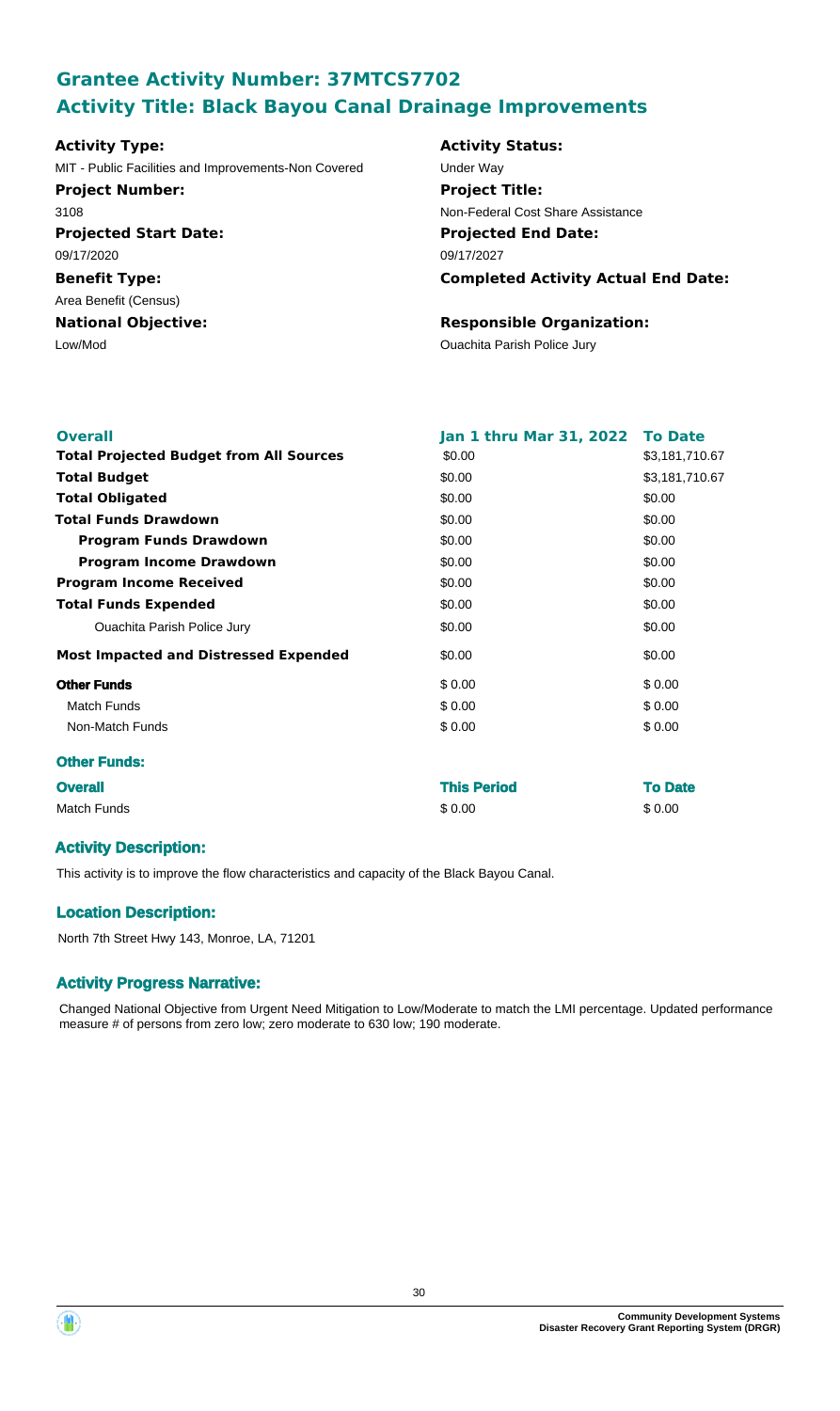|                                           |     |            | <b>This Report Period</b> |     |                                           |              | <b>Cumulative Actual Total / Expected</b> |  |
|-------------------------------------------|-----|------------|---------------------------|-----|-------------------------------------------|--------------|-------------------------------------------|--|
|                                           |     |            | <b>Total</b>              |     |                                           | <b>Total</b> |                                           |  |
| # of Linear feet of Public                |     |            | 0                         |     |                                           | 0/8450       |                                           |  |
|                                           |     |            | <b>This Report Period</b> |     |                                           |              | <b>Cumulative Actual Total / Expected</b> |  |
|                                           |     |            | <b>Total</b>              |     |                                           | <b>Total</b> |                                           |  |
| # of Housing Units                        |     |            | 0                         |     | 0/0                                       |              |                                           |  |
| # of Multifamily Units                    |     |            | $\mathbf 0$               |     | 0/0                                       |              |                                           |  |
| # of Singlefamily Units                   |     |            | $\Omega$                  |     | 0/0                                       |              |                                           |  |
| <b>Beneficiaries Performance Measures</b> |     |            |                           |     |                                           |              |                                           |  |
|                                           |     |            | <b>This Report Period</b> |     | <b>Cumulative Actual Total / Expected</b> |              |                                           |  |
|                                           | Low | <b>Mod</b> | <b>Total</b>              | Low | <b>Mod</b>                                | <b>Total</b> | Low/Mod%                                  |  |
| # of structures                           | 0   | 0          | 0                         | 0/0 | 0/0                                       | 0/0          | 0                                         |  |

|              |     | <b>Beneficiaries - Area Benefit Census</b> |       |          |
|--------------|-----|--------------------------------------------|-------|----------|
|              | Low | <b>Mod</b>                                 | Total | Low/Mod% |
| # of Persons | 630 | 190                                        | 1225  | 66.94    |

#### **LMI%:** 66.94

## **Activity Locations**

## **No Activity Locations found.**

#### **Other Funding Sources**

No Other Funding Sources Found

# **Other Funding Sources Budgeted - Detail**

## **No Other Match Funding Sources Found**



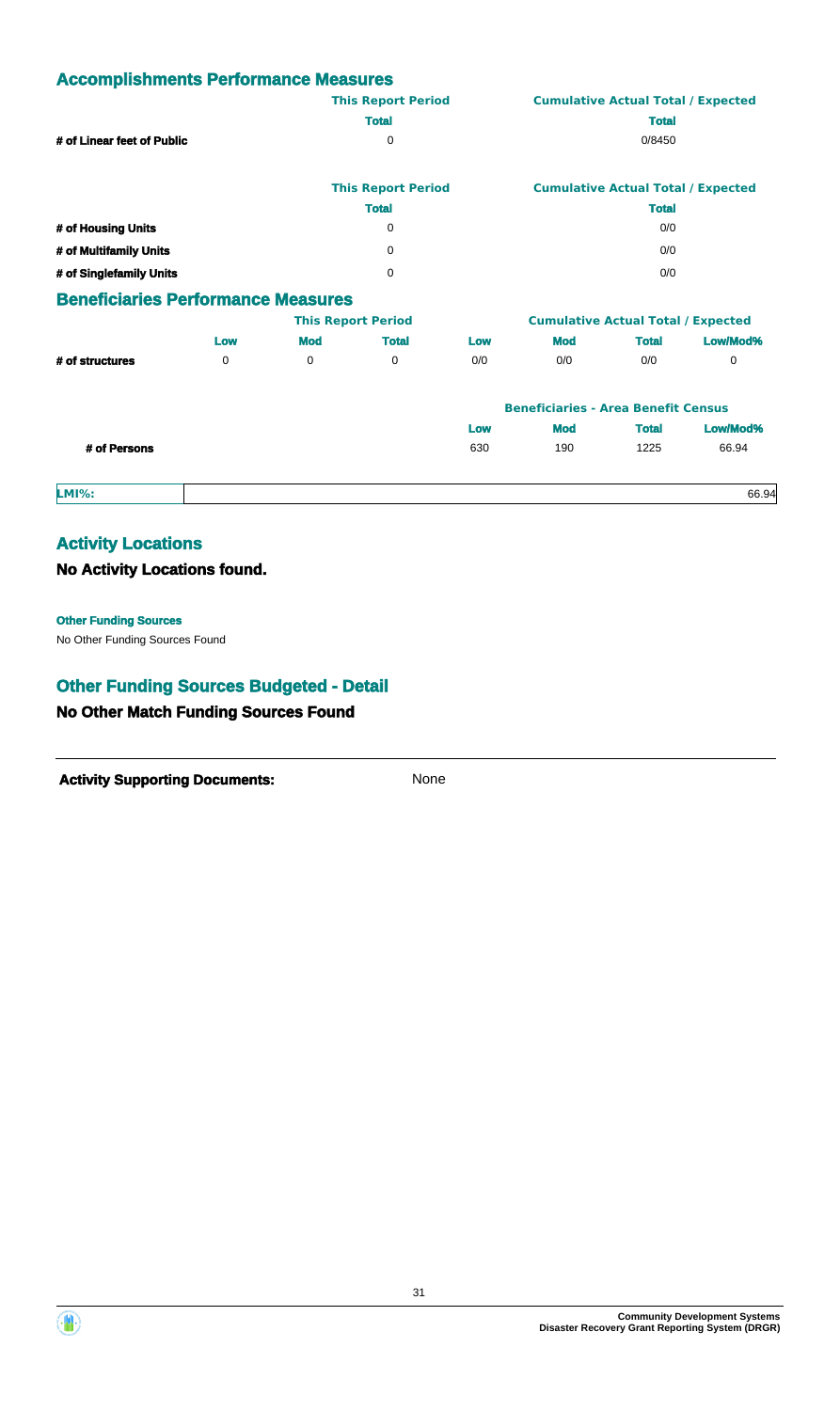# **Grantee Activity Number: 37MTCS7703 Activity Title: Oregon Trail Floodwall**

| <b>Activity Type:</b>                                | <b>Activity Status:</b>                    |
|------------------------------------------------------|--------------------------------------------|
| MIT - Public Facilities and Improvements-Non Covered | Under Way                                  |
| <b>Project Number:</b>                               | <b>Project Title:</b>                      |
| 3108                                                 | Non-Federal Cost Share Assistance          |
| <b>Projected Start Date:</b>                         | <b>Projected End Date:</b>                 |
| 09/17/2020                                           | 09/17/2027                                 |
| <b>Benefit Type:</b>                                 | <b>Completed Activity Actual End Date:</b> |
| Area Benefit (Census)                                |                                            |
| <b>National Objective:</b>                           | <b>Responsible Organization:</b>           |
| <b>Urgent Need Mitigation</b>                        | <b>Ouachita Parish Police Jury</b>         |

| <b>Overall</b>                                 | Jan 1 thru Mar 31, 2022 To Date |                |
|------------------------------------------------|---------------------------------|----------------|
| <b>Total Projected Budget from All Sources</b> | \$0.00                          | \$1,332,200.00 |
| <b>Total Budget</b>                            | \$0.00                          | \$1,332,200.00 |
| <b>Total Obligated</b>                         | \$0.00                          | \$0.00         |
| <b>Total Funds Drawdown</b>                    | \$0.00                          | \$0.00         |
| <b>Program Funds Drawdown</b>                  | \$0.00                          | \$0.00         |
| <b>Program Income Drawdown</b>                 | \$0.00                          | \$0.00         |
| <b>Program Income Received</b>                 | \$0.00                          | \$0.00         |
| <b>Total Funds Expended</b>                    | \$0.00                          | \$0.00         |
| <b>Ouachita Parish Police Jury</b>             | \$0.00                          | \$0.00         |
| <b>Most Impacted and Distressed Expended</b>   | \$0.00                          | \$0.00         |
| <b>Other Funds</b>                             | \$0.00                          | \$0.00         |
| <b>Match Funds</b>                             | \$0.00                          | \$0.00         |
| Non-Match Funds                                | \$0.00                          | \$0.00         |
| <b>Other Funds:</b>                            |                                 |                |
| <b>Overall</b>                                 | <b>This Period</b>              | <b>To Date</b> |

| <b>Overall</b> | THIS FUILL | To Date |
|----------------|------------|---------|
| Match Funds    | \$0.00     | \$0.00  |

## **Activity Description:**

This activity is to construct a levee/floodwall.

## **Location Description:**

Nutland Road, Monroe, LA 71210

## **Activity Progress Narrative:**

Changed National Objective from Low/Moderate to Urgent Need Mitigation to match the LMI percentage. Removed performance measure proposed beneficiaries # of persons of low and moderate since the National Objective changed.



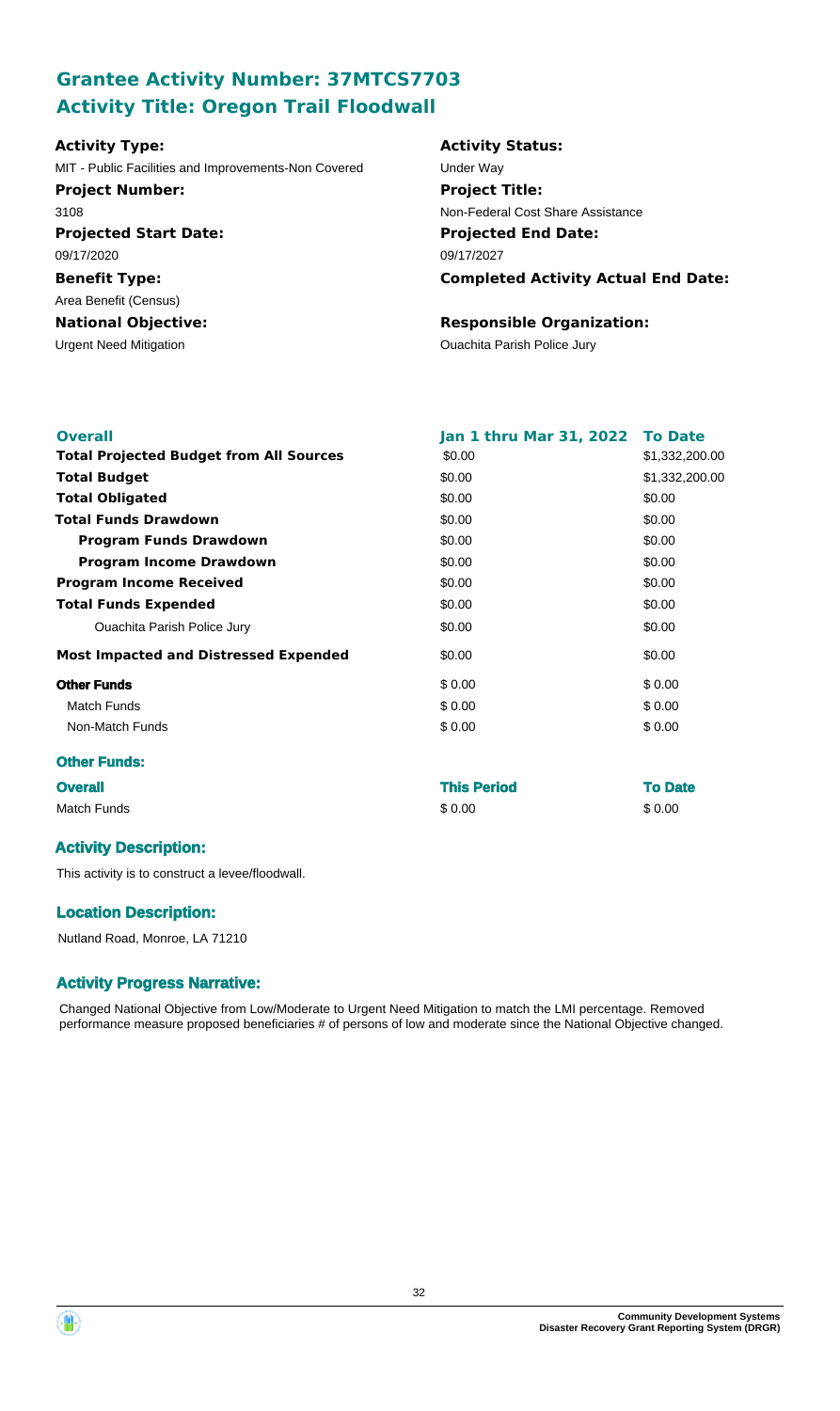|                                  | <b>This Report Period</b> | <b>Cumulative Actual Total / Expected</b> |
|----------------------------------|---------------------------|-------------------------------------------|
|                                  | <b>Total</b>              | <b>Total</b>                              |
| # acres of newly added or        | 0                         | 0/0                                       |
| # acres of wetlands created      | 0                         | 0/0                                       |
| # cubic feet of stormwater       | 0                         | 0/0                                       |
| % decrease in affluent           | 0                         | 0/0                                       |
| % decrease in area inundated     | 0                         | 0/0                                       |
| % decrease in disruption hours   | 0                         | 0/0                                       |
| % decrease in NFIP CRS score     | 0                         | 0/0                                       |
| % decrease in road closures in   | 0                         | 0/0                                       |
| % decrease water surface         | 0                         | 0/0                                       |
| \$estimated flood loss           | 0                         | 0/0                                       |
| \$ Funds allocated for water     | 0                         | 0/0                                       |
| \$ Funds allocated for water-    | 0                         | 0/0                                       |
| % increase in acres of cropland  | 0                         | 0/0                                       |
| % increase in groundwater        | 0                         | 0/0                                       |
| % increase in number of acres    | 0                         | 0/0                                       |
| % increase in pumping capacity   | 0                         | 0/0                                       |
| # linear feet of streams         | 0                         | 0/0                                       |
| # occupied structures in         | 0                         | 0/0                                       |
| # of acres green infrastructure  | 0                         | 0/0                                       |
| # of acres green space created   | 0                         | 0/0                                       |
| # of acres green space           | 0                         | 0/0                                       |
| # of acres no longer vulnerable  | 0                         | 0/0                                       |
| # of acres of native vegetation  | 0                         | 0/0                                       |
| # of acres with improved         | 0                         | 0/0                                       |
| # of brownfield acres converted  | 0                         | 0/0                                       |
|                                  | 0                         |                                           |
| # of buildings (non-residential) |                           | 0/0                                       |
| # of containment systems         | 0                         | 0/0                                       |
| # of Elevated Structures         | 0                         | 0/0                                       |
| # of fewer outages of critical   | 0                         | 0/0                                       |
| # of green infrastructure        | 0                         | 0/0                                       |
| # of greenspace users            | 0                         | 0/0                                       |
| # of Linear feet of Public       | 0                         | 0/0                                       |
| # of Linear Feet of Sewer Lines  | 0                         | 0/0                                       |
| # of linear feet of shoreline    | 0                         | 0/0                                       |
| # of linear feet of stream       | 0                         | 0/0                                       |
| # of linear feet of trails       | 0                         | 0/0                                       |
| # of Linear Feet of Water Lines  | 0                         | 0/0                                       |
| # of Linear miles of Public      | 0                         | 0/0                                       |
| # of Non-business                | 0                         | 0/0                                       |
| # of non-invasive species trees  | 0                         | 0/0                                       |
| # of properties protected from   | 0                         | 0/0                                       |
| # of properties with access      | 0                         | 0/0                                       |
| # of public facilities           | 0                         | 0/0                                       |
| # of pump stations               | 0                         | 0/0                                       |
| # of reduced hours streets are   | 0                         | 0/0                                       |
| # of residents protected from    | 0                         | 0/715                                     |
| # of Section 3 Labor Hours       | 0                         | 0/0                                       |
| # of small water retention       | 0                         | 0/0                                       |
| # of storm water projects        | 0                         | 0/0                                       |
| # of Targeted Section 3 Labor    | 0                         | 0/0                                       |

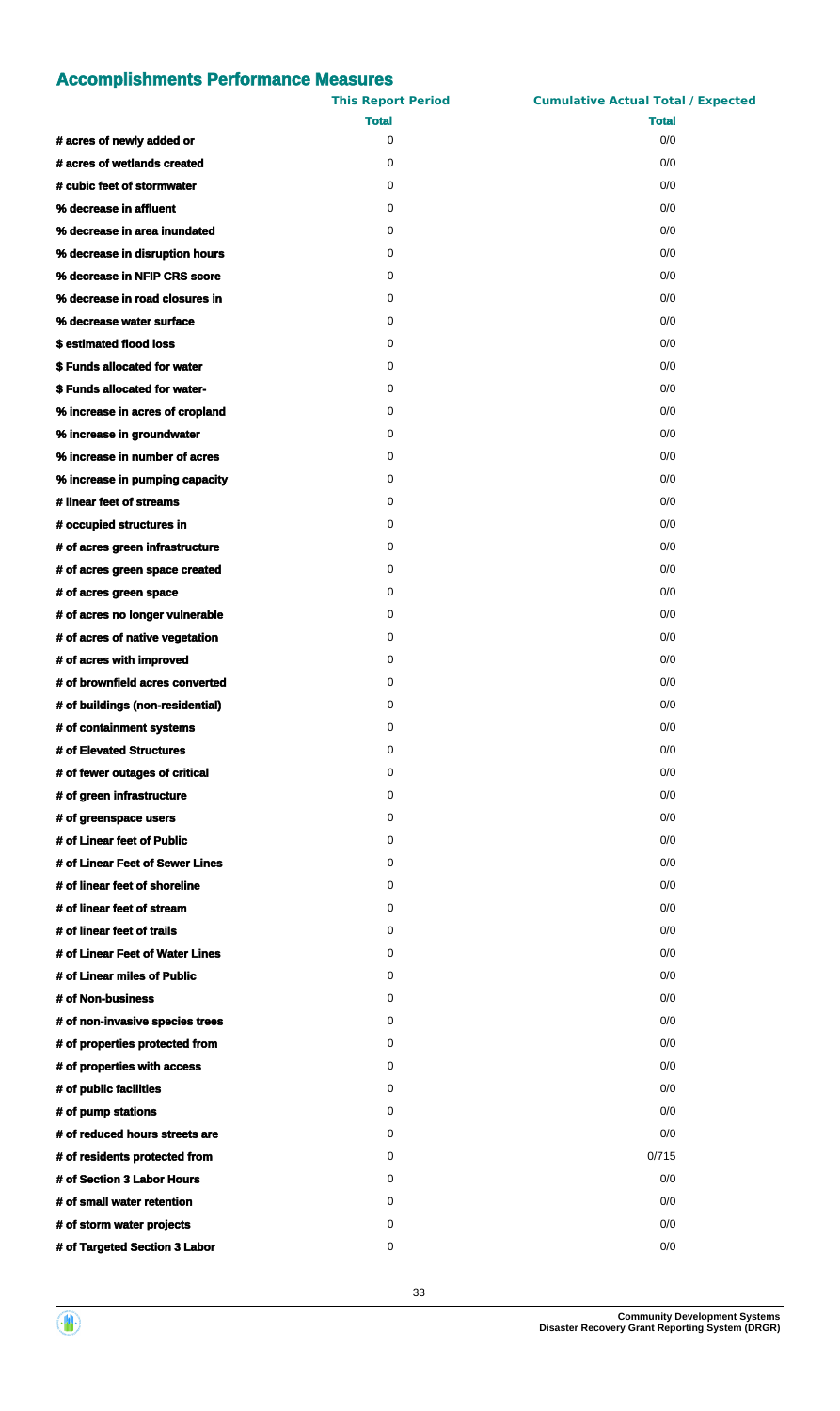| # of Total Labor Hours         | 0 | 0/0 |
|--------------------------------|---|-----|
| # of vacant lots repurposed    | 0 | 0/0 |
| # of water control structures  | 0 | 0/0 |
| % reduction in emergency       | 0 | 0/0 |
| % reduction in energy costs    | 0 | 0/0 |
| % reduction in loss of service | 0 | 0/0 |
| % reduction of sanitary sewer  | 0 | 0/0 |
| % reduction of water surface   | 0 | 0/0 |
| % reduction of watershed       | 0 | 0/0 |
|                                |   |     |

|                         | <b>This Report Period</b> | <b>Cumulative Actual Total / Expected</b> |
|-------------------------|---------------------------|-------------------------------------------|
|                         | <b>Total</b>              | <b>Total</b>                              |
| # of Housing Units      | 0                         | 0/0                                       |
| # of Multifamily Units  | $\Omega$                  | 0/0                                       |
| # of Singlefamily Units | 0                         | 0/0                                       |

### **Beneficiaries Performance Measures**

|                 |     | <b>This Report Period</b> |       |     | <b>Cumulative Actual Total / Expected</b> |              |          |
|-----------------|-----|---------------------------|-------|-----|-------------------------------------------|--------------|----------|
|                 | Low | <b>Mod</b>                | Total | Low | <b>Mod</b>                                | <b>Total</b> | Low/Mod% |
| # of structures |     |                           |       | 0/0 | 0/0                                       | 0/0          |          |

|              | <b>Beneficiaries - Area Benefit Census</b> |            |              |          |
|--------------|--------------------------------------------|------------|--------------|----------|
|              | Low                                        | <b>Mod</b> | <b>Total</b> | Low/Mod% |
| # of Persons | $\Omega$                                   |            | 715          | 0.00     |
|              |                                            |            |              |          |

**LMI%:** 46.85

## **Activity Locations**

## **No Activity Locations found.**

No Other Funding Sources Found **Other Funding Sources**

## **Other Funding Sources Budgeted - Detail**

## **No Other Match Funding Sources Found**



## **Project # / 3109 / Watershed Monitoring, Mapping, and Modeling**



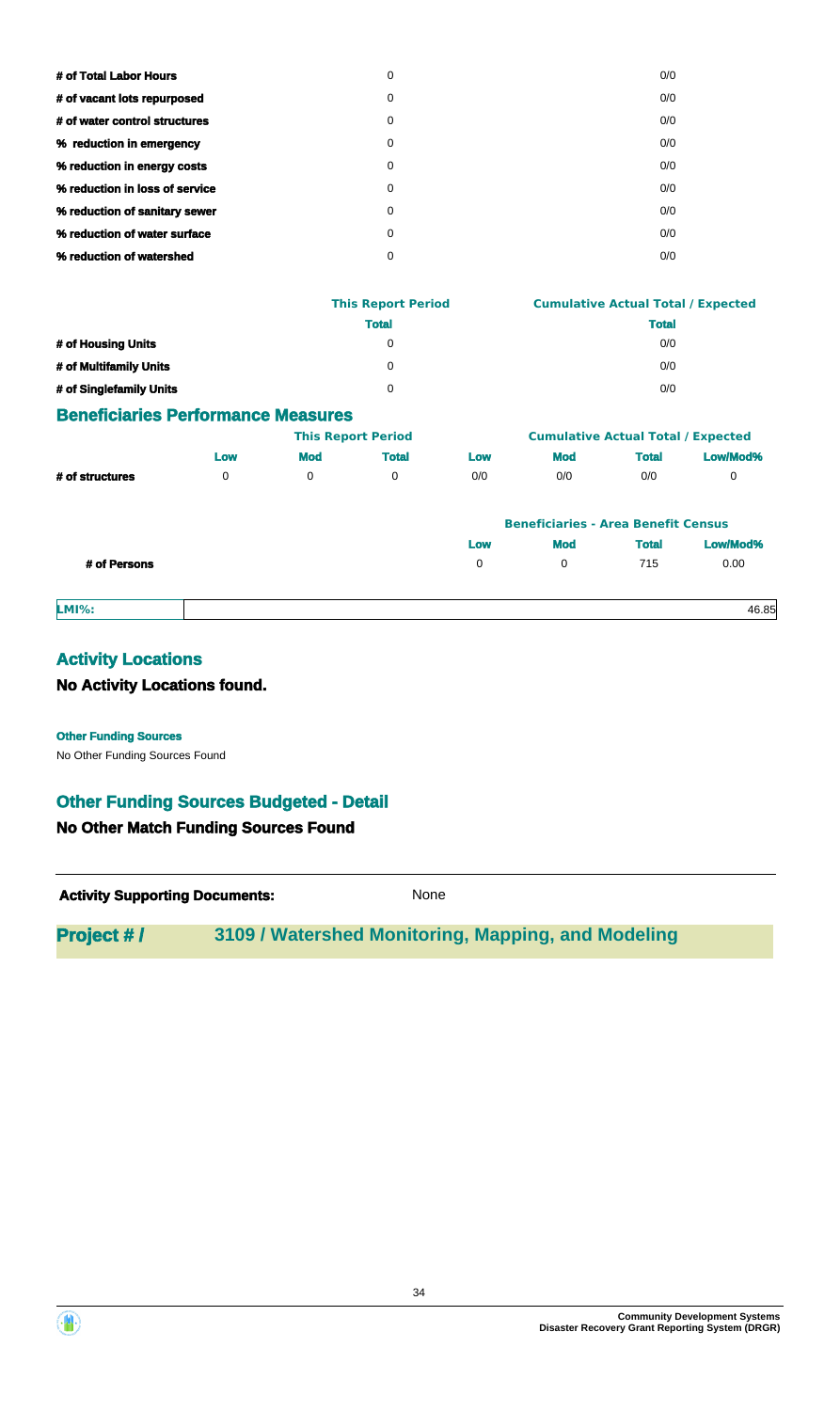# **Grantee Activity Number: 66MTMM7501 Activity Title: Watershed Monitoring, Mapping, and Modeling**

#### **Activity Type:**

MIT - Planning and Capacity Building Under Way **Project Number:**

3109

**Projected Start Date:** 09/17/2020

**Benefit Type:** Area Benefit (Census)

**National Objective:**

# **Activity Status: Projected End Date: Completed Activity Actual End Date:** 09/16/2032 **Project Title:** Watershed Monitoring, Mapping, and Modeling

## **Responsible Organization:**

NA Louisiana Department of Environmental Quality

| <b>Overall</b>                                 | Jan 1 thru Mar 31, 2022 To Date<br>\$0.00 |                  |
|------------------------------------------------|-------------------------------------------|------------------|
| <b>Total Projected Budget from All Sources</b> |                                           | \$145,670,040.00 |
| <b>Total Budget</b>                            | \$0.00                                    | \$145,670,040.00 |
| <b>Total Obligated</b>                         | \$2,611,987.00                            | \$102,031,367.00 |
| <b>Total Funds Drawdown</b>                    | \$3,715,819.78                            | \$4,866,263.37   |
| <b>Program Funds Drawdown</b>                  | \$3,715,819.78                            | \$4,866,263.37   |
| <b>Program Income Drawdown</b>                 | \$0.00                                    | \$0.00           |
| <b>Program Income Received</b>                 | \$0.00                                    | \$0.00           |
| <b>Total Funds Expended</b>                    | \$3,715,819.78                            | \$4,866,263.37   |
| Louisiana Department of Environmental Quality  | \$3,715,819.78                            | \$4,866,263.37   |
| <b>Most Impacted and Distressed Expended</b>   | \$3,715,819.78                            | \$4,866,263.37   |
| <b>Other Funds</b>                             | \$0.00                                    | \$0.00           |
| <b>Match Funds</b>                             | \$0.00                                    | \$0.00           |
| Non-Match Funds                                | \$0.00                                    | \$0.00           |
| <b>Other Funds:</b>                            |                                           |                  |
| <b>Overall</b>                                 | <b>This Period</b>                        | <b>To Date</b>   |
| <b>Match Funds</b>                             | \$0.00                                    | \$0.00           |

## **Activity Description:**

Informed decision-making requires the use of best available scientific data. Consequently, it is imperative for there to be detailed, accurate, dynamic, upgradable, accessible and consistent mapping and modeling that allows the state, regional and local governments and private industry to make smart immediate, intermediate, and long-term decisions related to development, investment in structural and nonstructural infrastructure, land-use decisions, and other public and private mechanisms for investment. This activity funds the acquisition and monitoring of data necessary for and the development of a

comprehensive set of hydraulic and hydrologic models for all watersheds within Louisiana.

The data and models developed will enable long-term flood resilience, more targeted flood control project selection and regional coordination along watershed boundaries. Specifically, the data and models will:

• Enable strategic decision-making in flood or disaster preparation and response scenarios based on projected water elevation and inundation. Examples of this include using the H&H models to plan evacuation routes, evacuation or closure of hospitals and medical facilities, and estimate shelter needs based on a given flood scenario;

• Enable the analysis and prioritization of structural and nonstructural flood control projects;

• Illustrate the benefits of implementing policy changes to foster more resilient development;

• Enable resilient infrastructure design;

• Enable businesses and industrial facilities to implement flood-proofing or resilient site design;

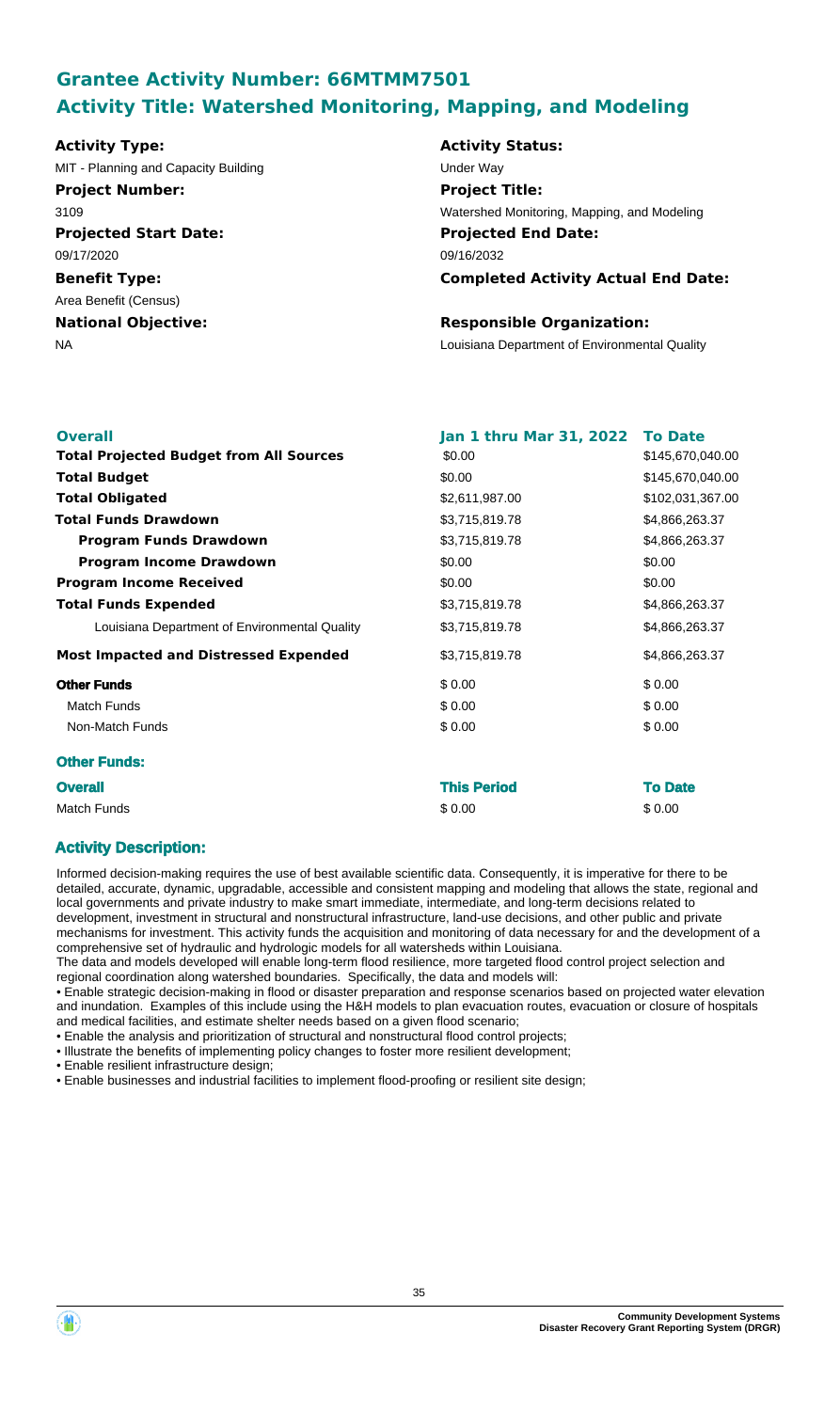• Enable local leaders within a given watershed to work from the same set of hydrologic assumptions, thereby enabling consensus;

• Empower homeowners and residents to understand their flood risk profile under different weather and climate scenarios; and • Predict runoff and/or drainage impacts to avoid ecosystem disruption by flood control projects or other types of projects.

### **Location Description:**

In Acadia, Allen, Ascension, Assumption, Avoyelles, Beauregard, Bienville, Bossier, Caddo, Calcasieu, Caldwell, Cameron, Catahoula, Claiborne, De Soto, East Baton Rouge, East Carroll, East Feliciana, Evangeline, Franklin, Grant, Iberia, Iberville, Jackson, Jefferson Davis, Lafayette, Lafourche, LaSalle, Lincoln, Livingston, Madison, Morehouse, Natchitoches, Ouachita, Pointe Coupee, Rapides, Red River, Richland, Sabine, St. Charles, St. Helena, St. James, St. John the Baptist, St. Landry, St. Martin, St. Tammany, Tangipahoa, Union, Vermilion, Vernon, Washington, Webster, West Baton Rouge, West Carroll, West Feliciana, and Winn parishes in Louisiana.

#### **Activity Progress Narrative:**

Expenditures this quarter were for monitoring, mapping, and modeling activities; increased obligated amount from \$99,419,380.00 to \$102,031,367.00.

### **Accomplishments Performance Measures**

|                                   | <b>This Report Period</b> | <b>Cumulative Actual Total / Expected</b> |
|-----------------------------------|---------------------------|-------------------------------------------|
|                                   | <b>Total</b>              | <b>Total</b>                              |
| # jurisdictions with enacted      | $\mathbf 0$               | 0/0                                       |
| # of acres with improved          | $\mathbf 0$               | 0/0                                       |
| # of climate action plans         | $\mathbf 0$               | 0/0                                       |
| # of communities with             | $\mathbf 0$               | 0/0                                       |
| # of community engagement         | 0                         | 0/0                                       |
| # of disaster recovery plans      | $\mathbf 0$               | 0/0                                       |
| # of ecological actions           | 0                         | 0/0                                       |
| # of energy plans completed       | $\mathbf 0$               | 0/0                                       |
| # of entities at resilience       | 0                         | 0/0                                       |
| # of floodplain design            | $\mathbf 0$               | 0/0                                       |
| # of Hazard Mitigation Plans      | 0                         | 0/0                                       |
| # of infrastructure design        | $\mathbf 0$               | 0/0                                       |
| # of legislative actions taken to | 0                         | 0/0                                       |
| # of local laws passed            | $\mathbf 0$               | 0/0                                       |
| # of mitigation plans completed   | 0                         | 0/0                                       |
| # of Non-business                 | $\mathbf 0$               | 0/0                                       |
| # of persons at resilience        | $\mathbf 0$               | 0/0                                       |
| # of planning studies and         | 0                         | 0/0                                       |
| # of plans adopted                | $\mathbf 0$               | 0/0                                       |
| # of Plans or Planning Products   | 0                         | 0/0                                       |
| # of public education meetings    | $\mathbf 0$               | 0/0                                       |
| # of resilience planning          | $\mathbf 0$               | 0/0                                       |
| # of resilience plans created     | $\mathbf 0$               | 0/0                                       |
| # of revised zoning codes         | 0                         | 0/0                                       |
| # of Stormwater Management        | $\mathbf 0$               | 0/0                                       |
| % of survey respondents with      | $\mathbf 0$               | 0/0                                       |
| # of water management/flood       | $\mathbf 0$               | 0/0                                       |
| # of water management/flood       | 0                         | 0/0                                       |
|                                   |                           |                                           |



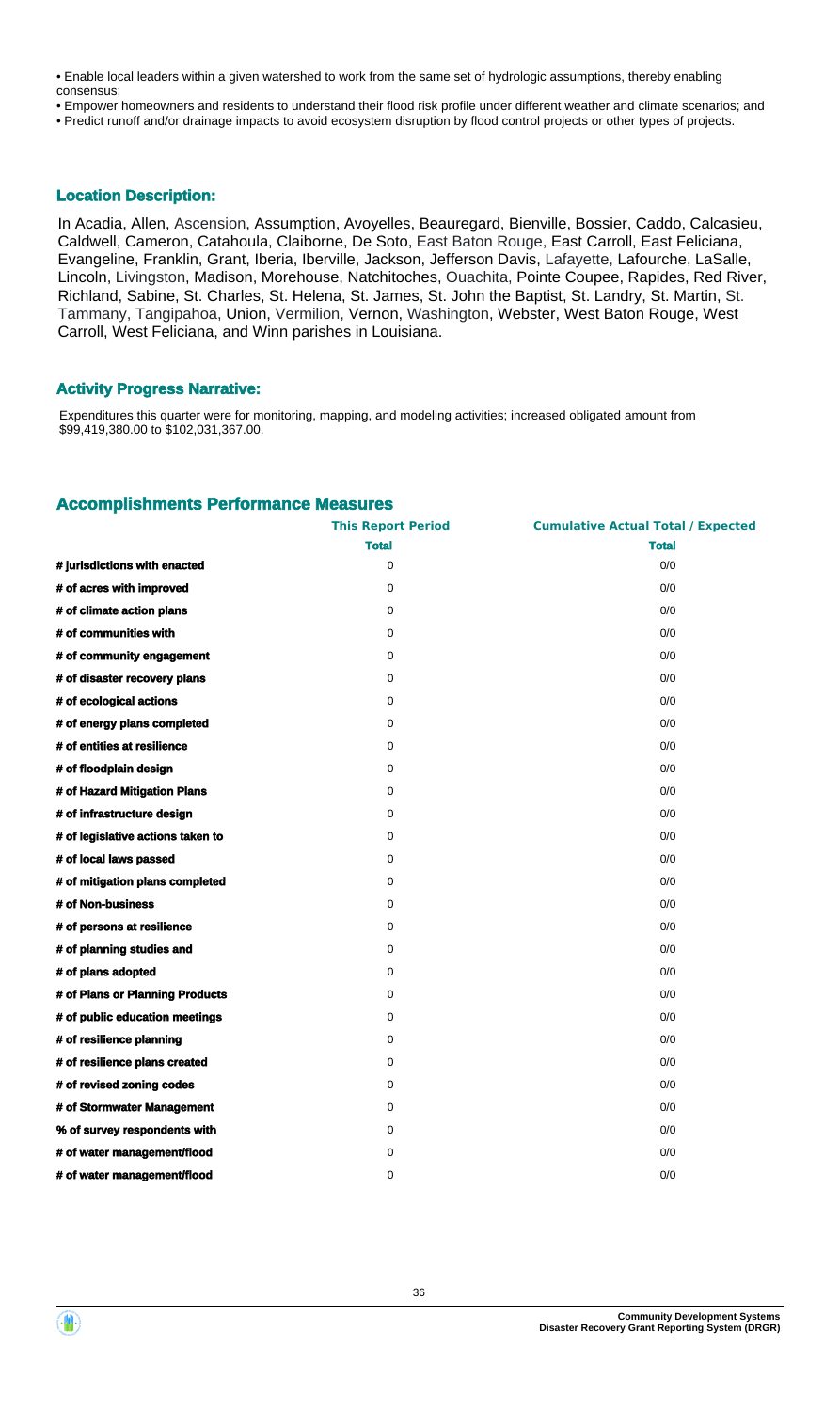## **Beneficiaries Performance Measures**

|              | <b>Beneficiaries - Area Benefit Census</b> |            |              |          |
|--------------|--------------------------------------------|------------|--------------|----------|
|              | Low                                        | <b>Mod</b> | <b>Total</b> | Low/Mod% |
| # of Persons | 912900                                     | 534989     | 3448480      | 41.99    |
| <b>LMI%:</b> |                                            |            |              | 41.99    |

## **Activity Locations**

**No Activity Locations found.**

## **Other Funding Sources**

No Other Funding Sources Found

## **No Other Match Funding Sources Found Other Funding Sources Budgeted - Detail**

| <b>Activity Supporting Documents:</b> | <b>None</b> |
|---------------------------------------|-------------|
|                                       |             |

**Project # / 3110 / Watershed Policy, Planning, and Local Capacity**

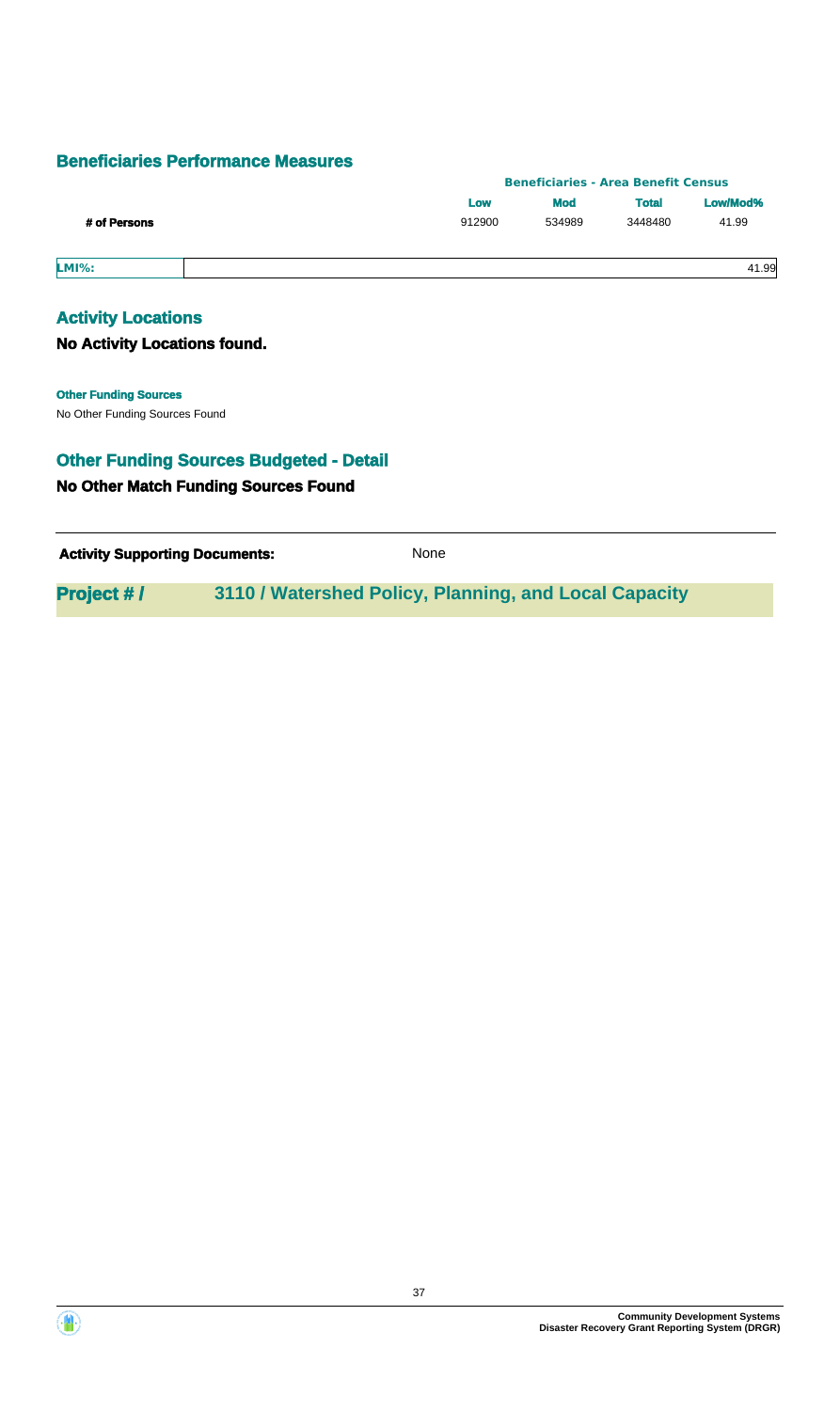# **Grantee Activity Number: 66MTPL7501 Activity Title: Statewide and Regional Watershed Management Planning**

| Activity Type:                       | <b>Activity Status:</b>                         |
|--------------------------------------|-------------------------------------------------|
| MIT - Planning and Capacity Building | Under Way                                       |
| <b>Project Number:</b>               | <b>Project Title:</b>                           |
| 3110                                 | Watershed Policy, Planning, and Local Capacity  |
| <b>Projected Start Date:</b>         | <b>Projected End Date:</b>                      |
| 01/01/2021                           | 09/01/2032                                      |
| <b>Benefit Type:</b>                 | <b>Completed Activity Actual End Date:</b>      |
| Area Benefit (Census)                |                                                 |
| <b>National Objective:</b>           | <b>Responsible Organization:</b>                |
| NA                                   | Office of Community Development (OCD), Disaster |
|                                      |                                                 |
|                                      |                                                 |

| <b>Overall</b>                                  | Jan 1 thru Mar 31, 2022 To Date |                 |
|-------------------------------------------------|---------------------------------|-----------------|
| <b>Total Projected Budget from All Sources</b>  | \$0.00                          | \$12,278,340.00 |
| <b>Total Budget</b>                             | \$0.00                          | \$12,278,340.00 |
| <b>Total Obligated</b>                          | \$291,250.00                    | \$1,529,164.00  |
| <b>Total Funds Drawdown</b>                     | \$186,252.25                    | \$186,252.25    |
| <b>Program Funds Drawdown</b>                   | \$186,252.25                    | \$186,252.25    |
| <b>Program Income Drawdown</b>                  | \$0.00                          | \$0.00          |
| <b>Program Income Received</b>                  | \$0.00                          | \$0.00          |
| <b>Total Funds Expended</b>                     | \$186,252.25                    | \$186,252.25    |
| Office of Community Development (OCD), Disaster | \$186,252.25                    | \$186,252.25    |
| <b>Most Impacted and Distressed Expended</b>    | \$0.00                          | \$0.00          |
| <b>Other Funds</b>                              | \$0.00                          | \$0.00          |
| Match Funds                                     | \$0.00                          | \$0.00          |
| Non-Match Funds                                 | \$0.00                          | \$0.00          |
| <b>Other Funds:</b>                             |                                 |                 |
| <b>Overall</b>                                  | <b>This Period</b>              | <b>To Date</b>  |
| <b>Match Funds</b>                              | \$0.00                          | \$0.00          |

## **Activity Description:**

The Statewide and Regional Watershed Management Planning activity focuses on large-scale regional and statewide floodplain management planning activities utilizing a watershed management approach. The activity includes planning and planning support efforts by state agencies and the development of the statewide and regional watershed management plans. It also includes the production of planning tools and local tools such as open space maps, model codes and ordinances for flood-safe development and CRS tools and capacity support.

## **Location Description:**

In Acadia, Allen, Ascension, Assumption, Avoyelles, Beauregard, Bienville, Bossier, Caddo, Calcasieu, Caldwell, Cameron, Catahoula, Claiborne, De Soto, East Baton Rouge, East Carroll, East Feliciana, Evangeline, Franklin, Grant, Iberia, Iberville, Jackson, Jefferson Davis, Lafayette, Lafourche, LaSalle, Lincoln, Livingston, Madison, Morehouse, Natchitoches, Ouachita, Pointe Coupee, Rapides, Red River, Richland, Sabine, St. Charles, St. Helena, St. James, St. John the Baptist, St. Landry, St. Martin, St. Tammany, Tangipahoa, Union,